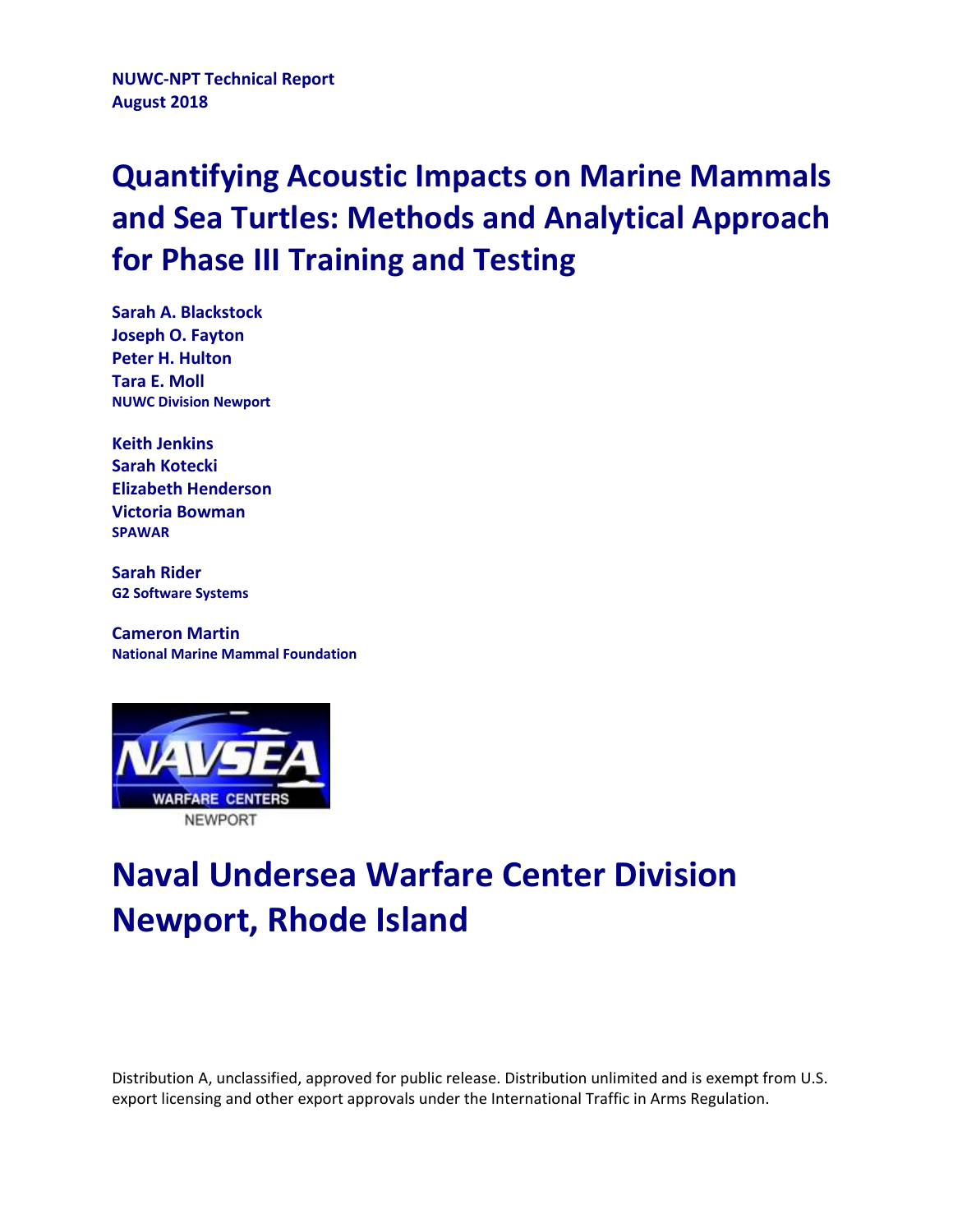This page left intentionally blank.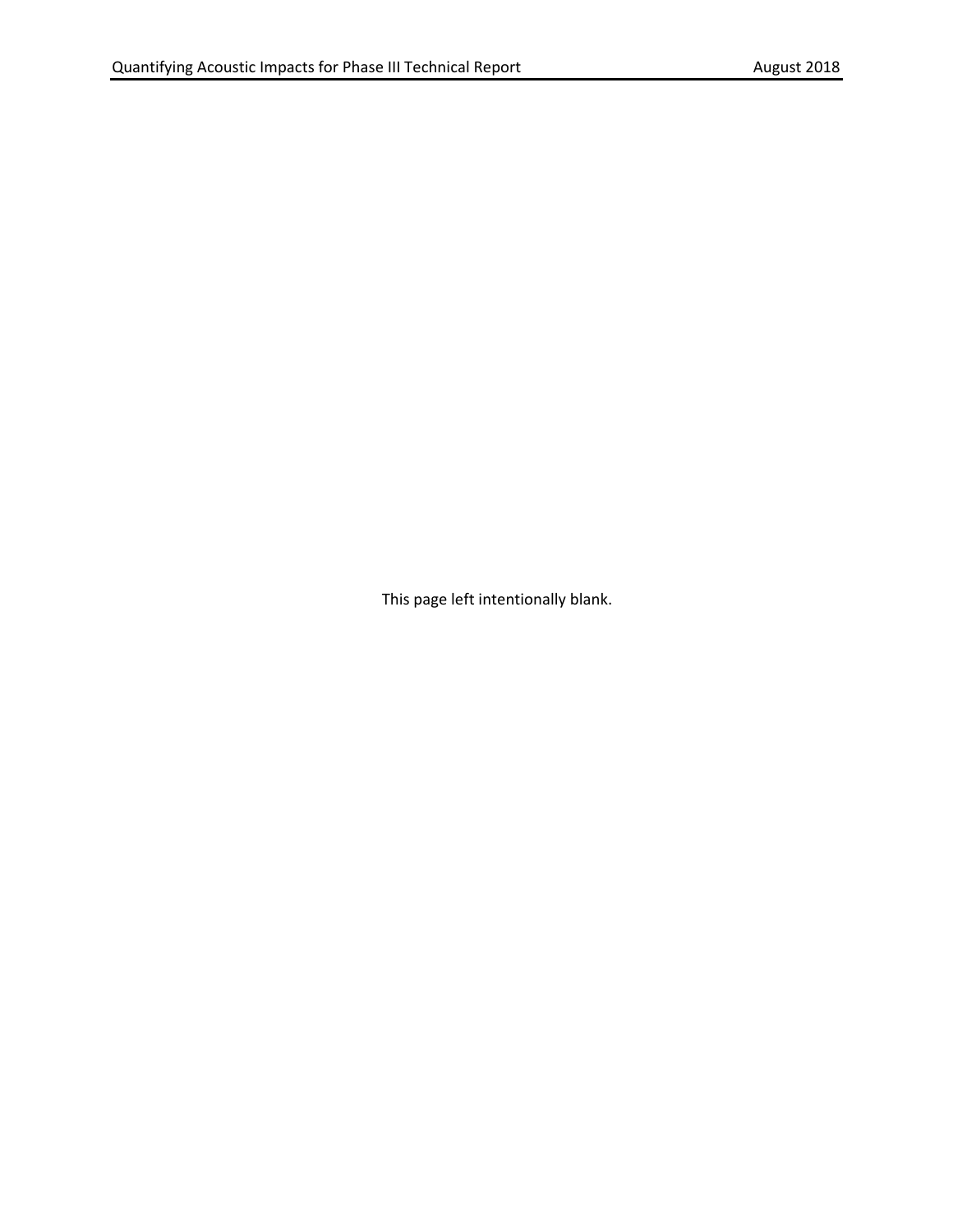### **TABLE OF CONTENTS**

| <b>Section</b> |        |  |                                                                  | Page |
|----------------|--------|--|------------------------------------------------------------------|------|
| $\mathbf{1}$ . |        |  |                                                                  |      |
| 2.             |        |  |                                                                  |      |
| 3.             |        |  |                                                                  |      |
| 3.1.           |        |  |                                                                  |      |
|                | 3.1.1. |  |                                                                  |      |
|                | 3.1.2. |  |                                                                  |      |
|                | 3.1.3. |  |                                                                  |      |
|                | 3.2.   |  |                                                                  |      |
|                | 3.2.1. |  |                                                                  |      |
|                | 3.2.2. |  |                                                                  |      |
|                | 3.2.3. |  |                                                                  |      |
|                | 3.2.4. |  |                                                                  |      |
|                | 3.2.5. |  |                                                                  |      |
|                | 3.3.   |  |                                                                  |      |
|                | 3.3.1. |  |                                                                  |      |
|                | 3.3.2. |  |                                                                  |      |
|                | 3.3.3. |  |                                                                  |      |
|                | 3.4.   |  |                                                                  |      |
| 4.             |        |  |                                                                  |      |
| 4.1.           |        |  |                                                                  |      |
|                | 4.1.1. |  | Comprehensive Acoustic Simulation System/ Gaussian Ray Bundle4-1 |      |
|                | 4.1.2. |  |                                                                  |      |
|                | 4.1.3. |  |                                                                  |      |
|                |        |  |                                                                  |      |
| 4.3.           |        |  |                                                                  |      |
|                | 4.3.1. |  |                                                                  |      |
|                | 4.3.2. |  |                                                                  |      |
|                | 4.3.3. |  |                                                                  |      |
| 5.             |        |  |                                                                  |      |
| 5.1.           |        |  |                                                                  |      |
| 5.2.           |        |  |                                                                  |      |
|                | 5.3.   |  |                                                                  |      |
| 5.4.           |        |  |                                                                  |      |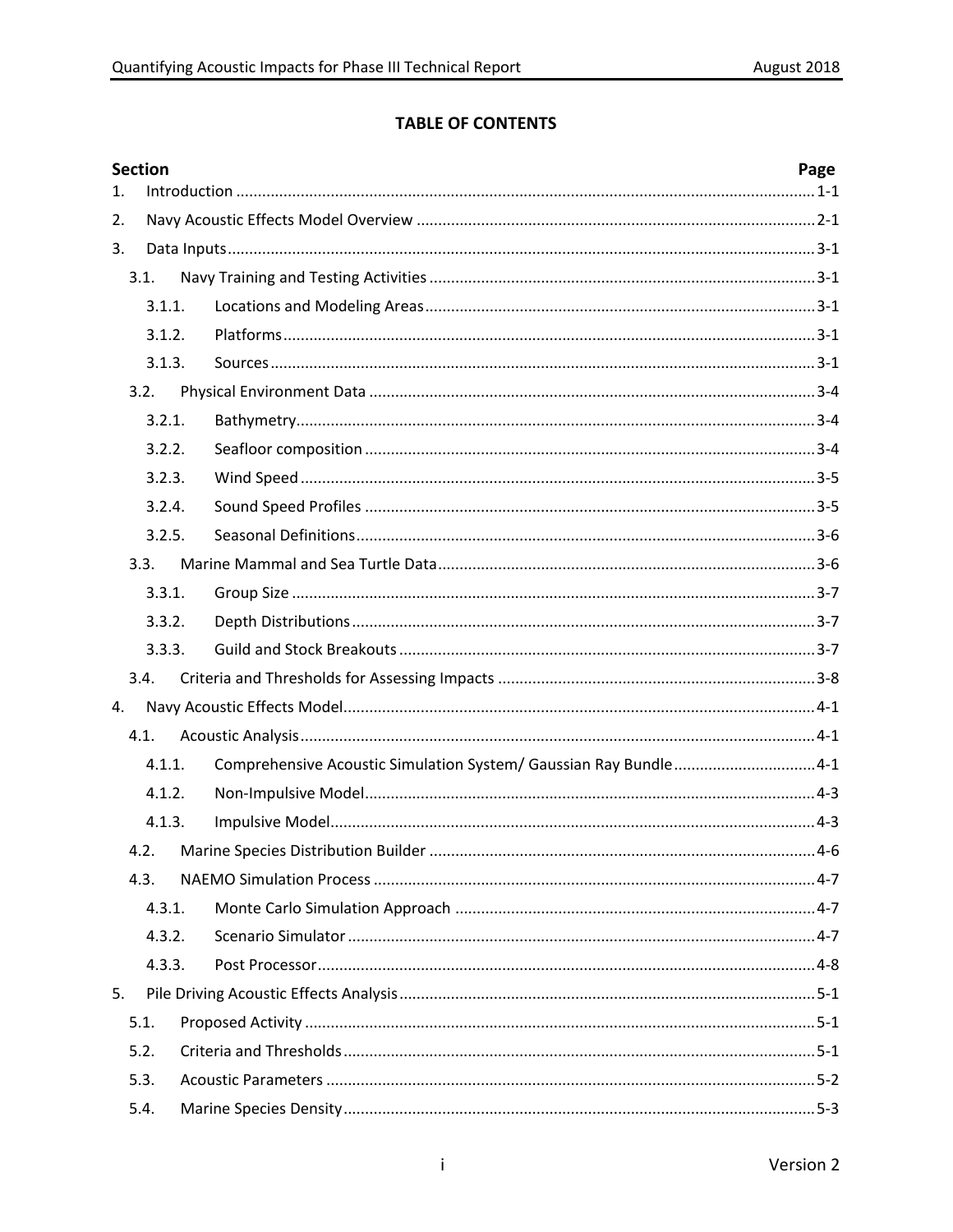|    | 5.5.   |                                                                               |  |
|----|--------|-------------------------------------------------------------------------------|--|
|    | 5.6.   |                                                                               |  |
| 6. |        |                                                                               |  |
|    | 6.1.   |                                                                               |  |
|    | 6.1.1. |                                                                               |  |
|    | 6.1.2. |                                                                               |  |
|    | 6.1.3. |                                                                               |  |
|    | 6.1.4. |                                                                               |  |
|    | 6.2.   |                                                                               |  |
| 7. |        | Avoidance by Animals of High Sound Levels From Sonar and Other Transducers7-1 |  |
| 8. |        |                                                                               |  |
|    | 8.1.   |                                                                               |  |
|    | 8.2.   |                                                                               |  |
|    | 8.3.   |                                                                               |  |
|    | 8.4.   |                                                                               |  |
| 9. |        |                                                                               |  |
|    | 9.1.   |                                                                               |  |
|    | 9.2.   |                                                                               |  |
|    |        |                                                                               |  |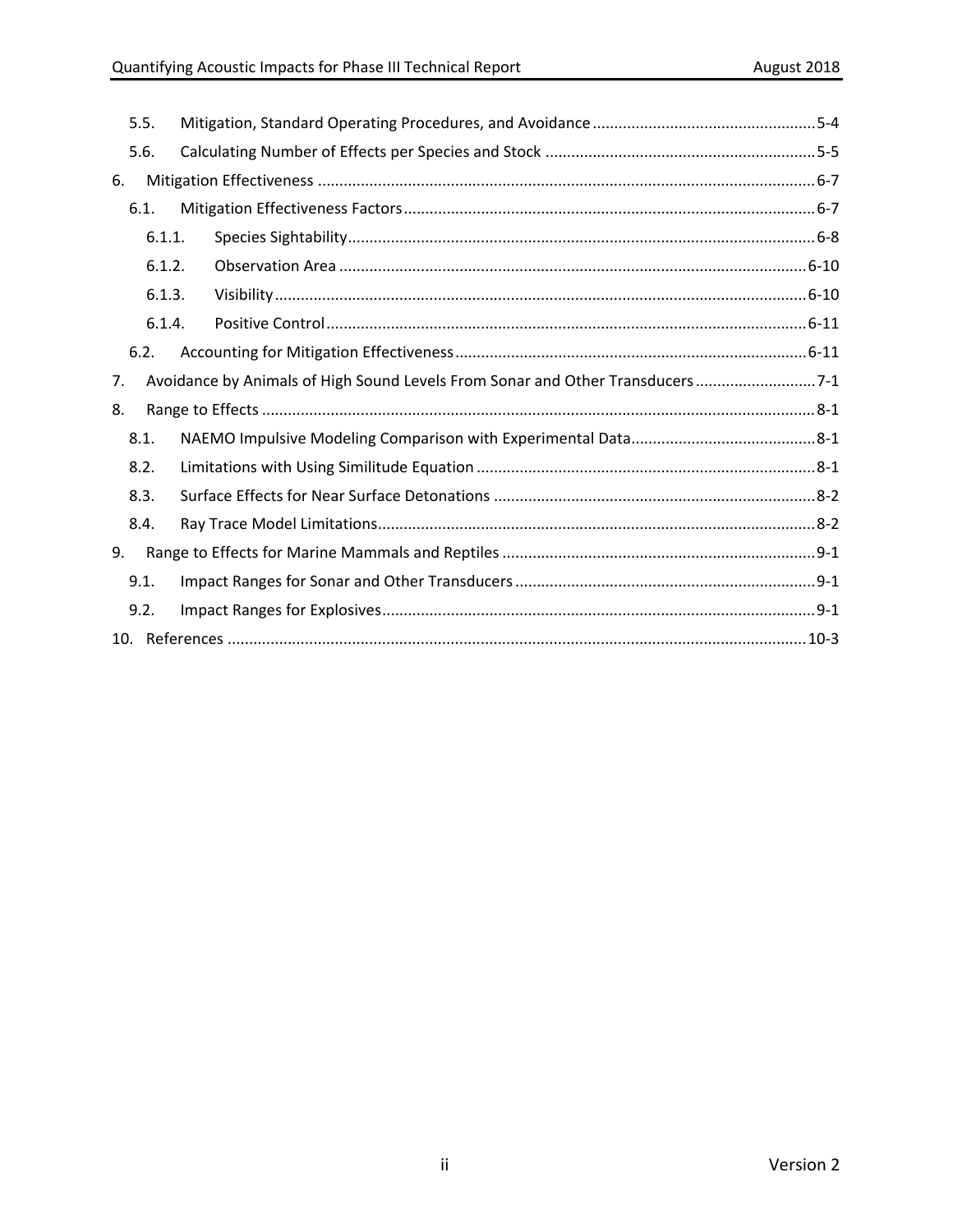#### **LIST OF ILLUSTRATIONS**

## **Figure Page** [Figure 3-1. Sample Sound Speed Profile....................................................................................................3-6](#page-15-2)

#### **LIST OF TABLES**

#### **Table Page**

| Table 3-1. Oceanographic and Atmospheric Master Library Environmental Databases3-4                     |  |
|--------------------------------------------------------------------------------------------------------|--|
| Table 3-2. Geo-Acoustic Parameter Guidelines as a Function of Acoustic Source Frequency 3-5            |  |
| Table 5-1. Summary of Pile Driving and Removal Activities per 24-Hour Period 5-1                       |  |
| Table 5-2: Elevated Causeway System Pile Driving and Removal Underwater Sound Levels 5-2               |  |
| Table 5-3. Weighting Factors Applied to Each Hearing Group for Impact Pile Driving (Applies to TTS/PTS |  |
|                                                                                                        |  |
| Table 5-4: Range to Potential Effects from Impact Pile Driving for Each Hearing Group 5-3              |  |
| Table 5-5: Range to Potential Effects from Vibratory Pile Extraction for Each Hearing Group5-3         |  |
|                                                                                                        |  |
|                                                                                                        |  |

#### **LIST OF ABBREVIATIONS AND ACRONYMS**

| <b>AFTT</b>        | Atlantic Fleet Training and         | MF           | Mid-Frequency                     |
|--------------------|-------------------------------------|--------------|-----------------------------------|
|                    | <b>Testing</b>                      | <b>NAEMO</b> | Navy Acoustic Effects Model       |
| <b>ASW</b>         | Anti-submarine Warfare              | <b>NMFS</b>  | <b>National Marine Fisheries</b>  |
| <b>BRF</b>         | <b>Behavioral Response Function</b> |              | Service                           |
| CASS               | <b>Comprehensive Acoustic</b>       | <b>NMSDD</b> | Navy Marine Species Density       |
|                    | <b>Simulation System</b>            |              | Database                          |
| dB                 | <b>Decibels</b>                     | <b>NUWC</b>  | Naval Undersea Warfare            |
| $dB$ re 1 $\mu$ Pa | Decibels referenced to one          |              | Center                            |
|                    | micropascal                         | <b>OAML</b>  | Ocean and Atmospheric             |
| <b>EIS</b>         | <b>Environmental Impact</b>         |              | Master Library                    |
|                    | Statement                           | <b>OEIS</b>  | Overseas Environmental            |
| <b>FFT</b>         | <b>Fast Fourier Transform</b>       |              | <b>Impact Statement</b>           |
| <b>GRAB</b>        | Gaussian Ray Bundle                 | <b>PTS</b>   | <b>Permanent Threshold Shifts</b> |
| <b>HF</b>          | High-Frequency                      | <b>REFMS</b> | Refraction in Multilayered        |
| <b>HSTT</b>        | Hawaii- Southern California         |              | Ocean/Ocean Bottoms with          |
|                    | <b>Training and Testing</b>         |              | <b>Shear Wave Effects</b>         |
| <b>HYCOM</b>       | Hybrid Acoustic Coordinate          | <b>RMS</b>   | Root-Mean-Square                  |
|                    | Ocean Model                         | <b>SEL</b>   | Sound Exposure Level              |
| Hz                 | Hertz                               | <b>SPL</b>   | Sound Pressure Level              |
| <b>IFFT</b>        | <b>Inverse FFT</b>                  | <b>SWFSC</b> | Southwest Fisheries and           |
| kHz                | Kilohertz                           |              | <b>Science Center</b>             |
| KM                 | Kilometer(s)                        | <b>TNT</b>   | Trinitrotoluene                   |
| LF                 | Low-Frequency                       | <b>TTS</b>   | <b>Temporary Threshold Shifts</b> |
| M                  | Meter(s)                            | U.S.         | <b>United States</b>              |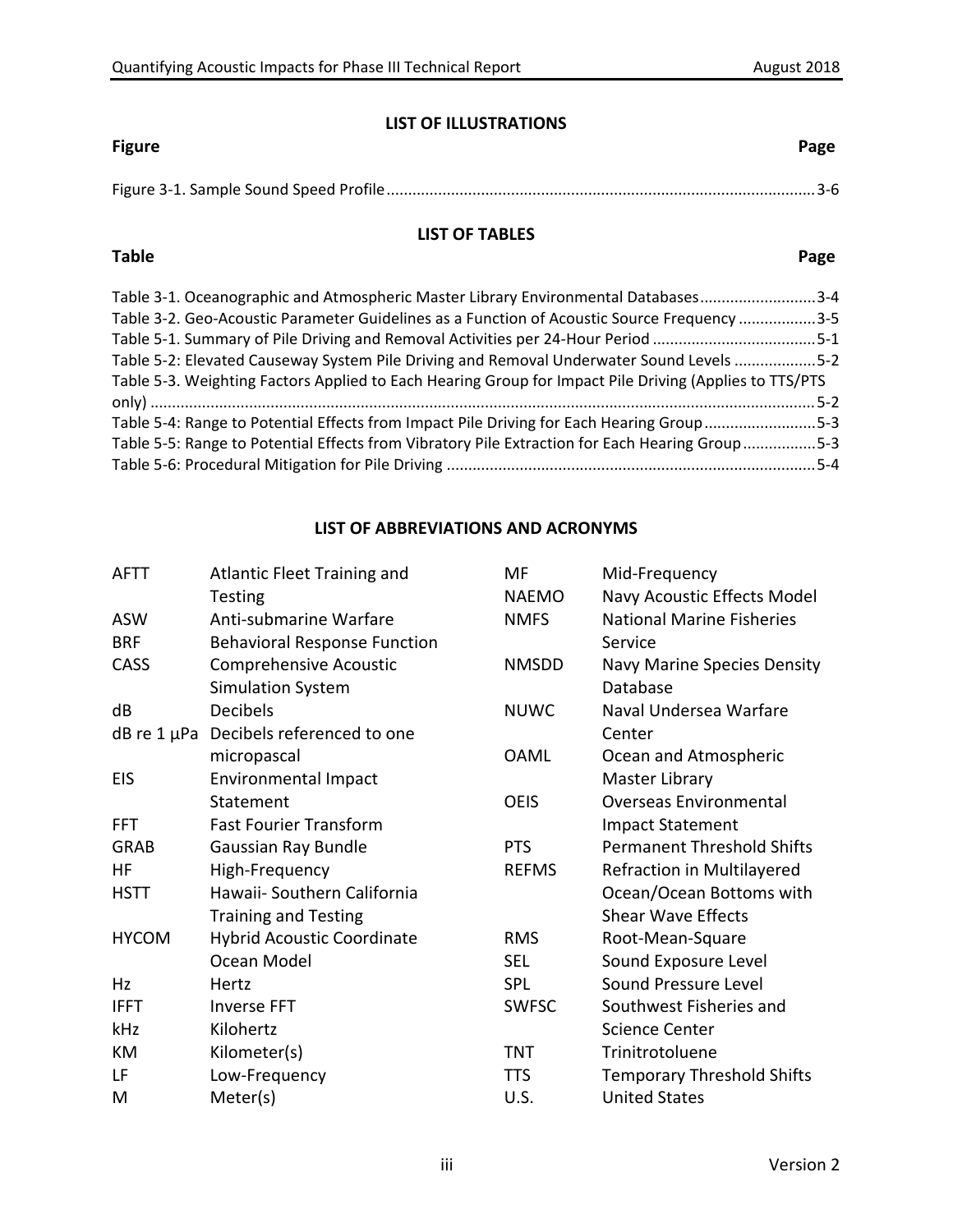This page left intentionally blank.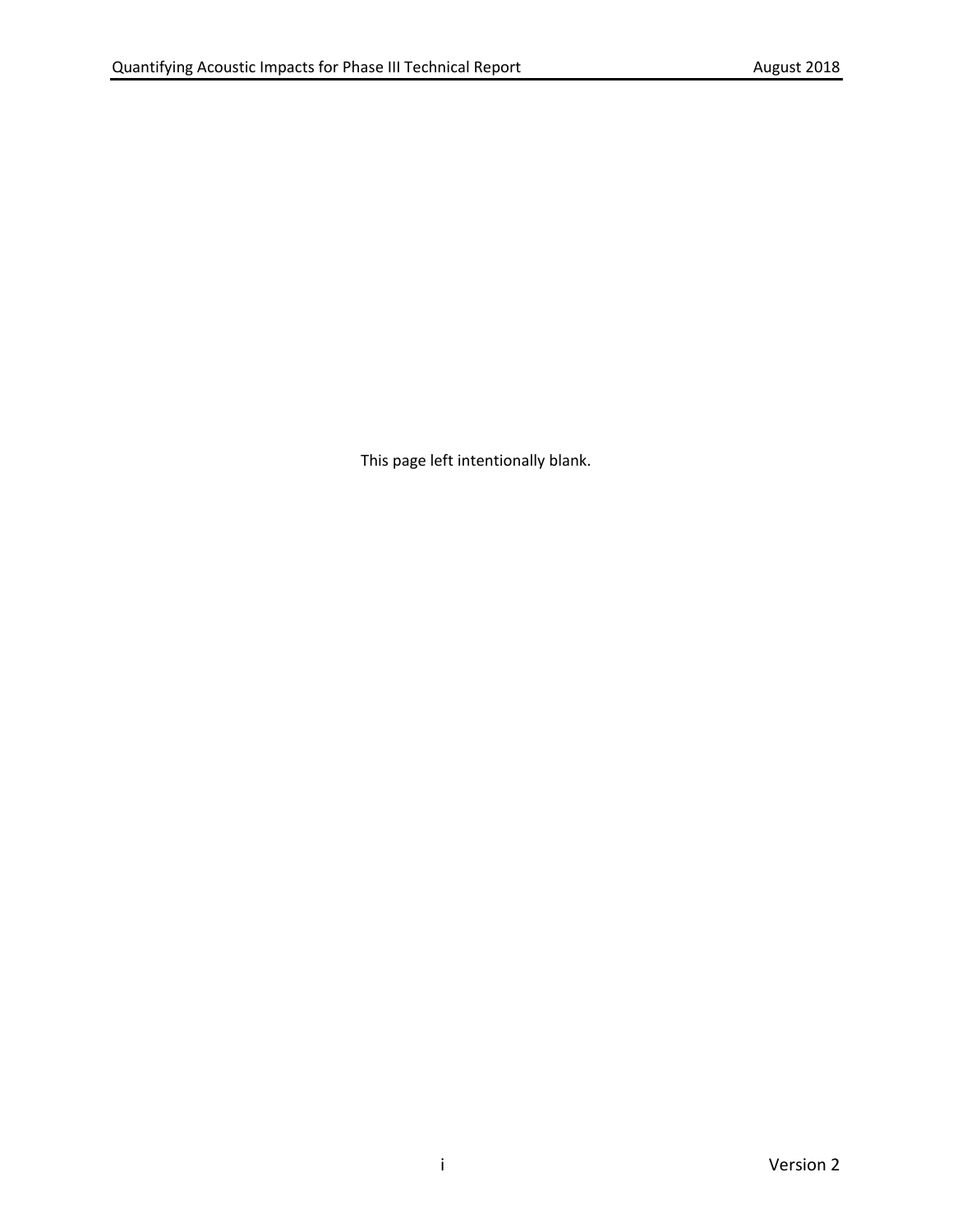### **1. INTRODUCTION**

<span id="page-6-0"></span>The United States (U.S.) Department of the Navy (Navy) is required to assess potential impacts of Navygenerated sound in the water on protected marine species in compliance with applicable laws and regulations, including the National Environmental Policy Act, Executive Order 12114, the Marine Mammal Protection Act, and the Endangered Species Act. This report applies to all of the Navy's Phase III Study Areas as described in each Environmental Impact Statement (EIS)/ Overseas Environmental Impact Statement (OEIS) and describes the methods and analytical approach to quantifying the number of potential effects to marine mammals and sea turtles as a result of the Navy's at-sea training and testing.

The Navy has invested considerable effort and resources analyzing the potential impacts of underwater sound sources (i.e., impulsive and non-impulsive sources on marine mammals and sea turtles). Research on various methodologies, collaboration with subject matter experts, and a review by the Center for Independent Experts have led to the Navy's refinement of a standard Navy model for assessing the impacts of underwater sound, the Navy Acoustic Effects Model (NAEMO).

NAEMO is used to assess the level of behavioral disturbance and physiological impacts (e.g., temporary and permanent threshold shifts [TTS and PTS, respectively]) predicted for individual marine mammals and turtles likely to be in the vicinity of Navy training and testing activities. The Navy then applies factors to account for animals that would avoid high level sound exposures (e.g., TTS or PTS) since these levels are greater than those that may cause a behavioral reaction, which in most cases would include moving away from the sound source (DeRuiter et al., 2013; Southall et al., 2012). The Navy also accounts for mitigation measures designed to avoid or reduce marine mammal and sea turtle exposure to explosives and high-intensity sound. Predicted impacts are then assigned to the marine mammal stocks that are present in the area to assess potential impacts at the stock level.

The predicted impacts are stored and examined in spreadsheets via pivot tables, charts, and graphs. Output shows the types of impacts predicted for each Navy training and testing activity by area, season, and species. To summarize and report, predicted impacts for each species and stock are summed across all of the projected activities (training and testing are summed separately in most Study Areas) and then rounded to the nearest integer.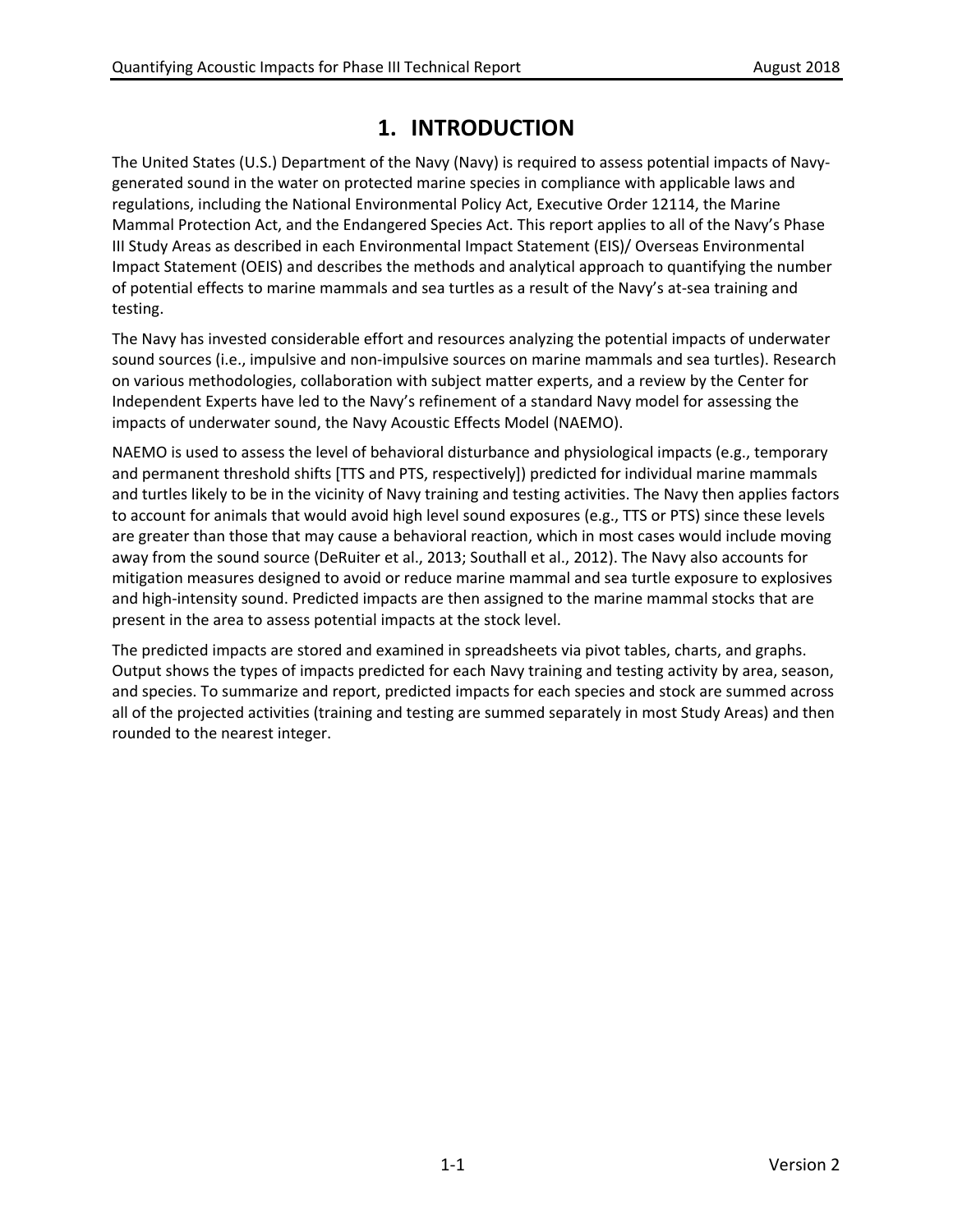This page left intentionally blank.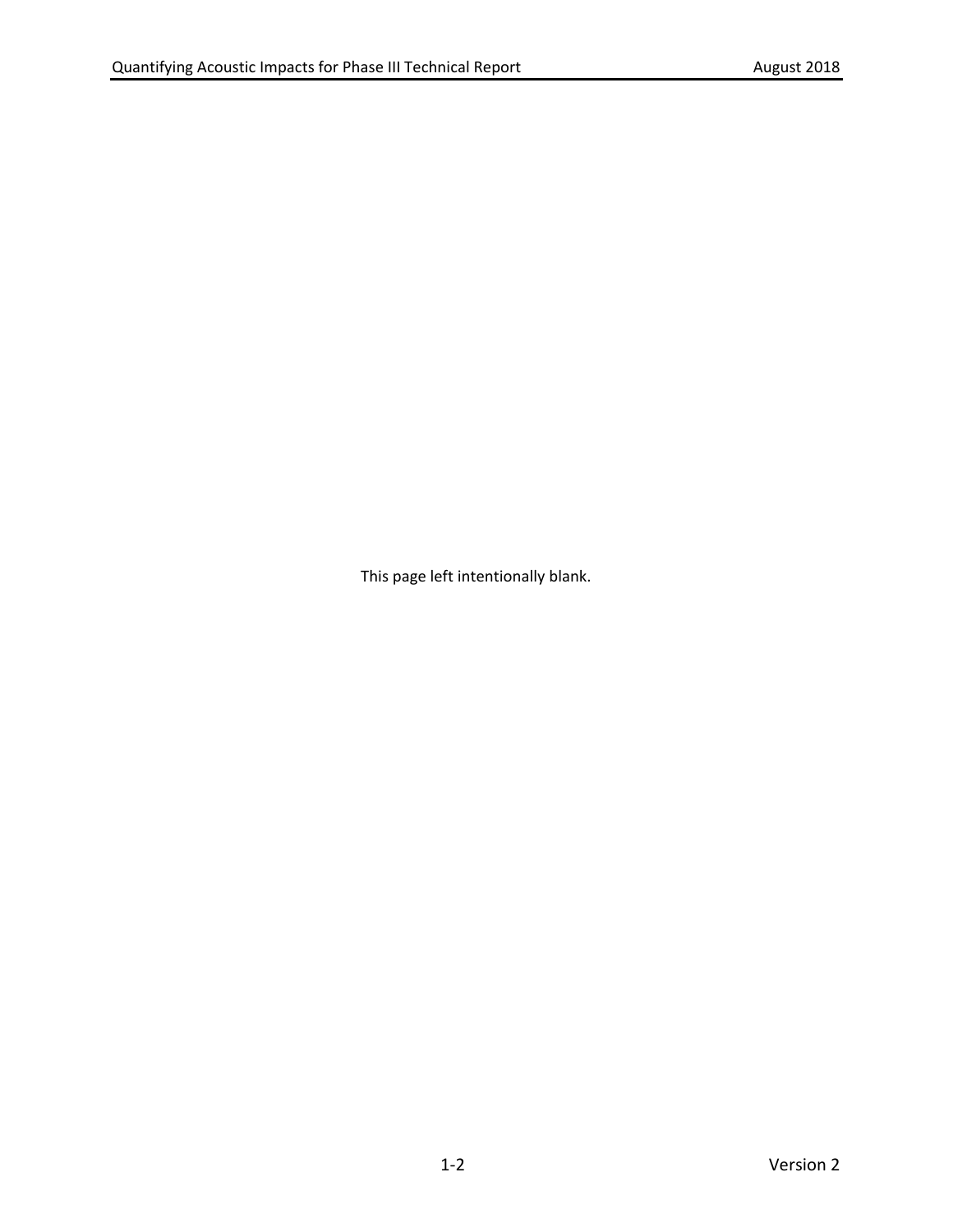### **2. NAVY ACOUSTIC EFFECTS MODEL OVERVIEW**

<span id="page-8-0"></span>NAEMO serves as a data entry point for Navy activity information and as a repository for modeling output and estimated effects. NAEMO consists of modules accessed via a graphical user interface. Navy training and testing activities were defined in NAEMO as scenarios with specific platforms, sources, targets, and military expended materials. Scenarios were further refined into events, which also accounted for location and frequency of events. Section 3 describes the data inputs to NAEMO and Section 4 describes the implementation and outputs from each of the NAEMO modules.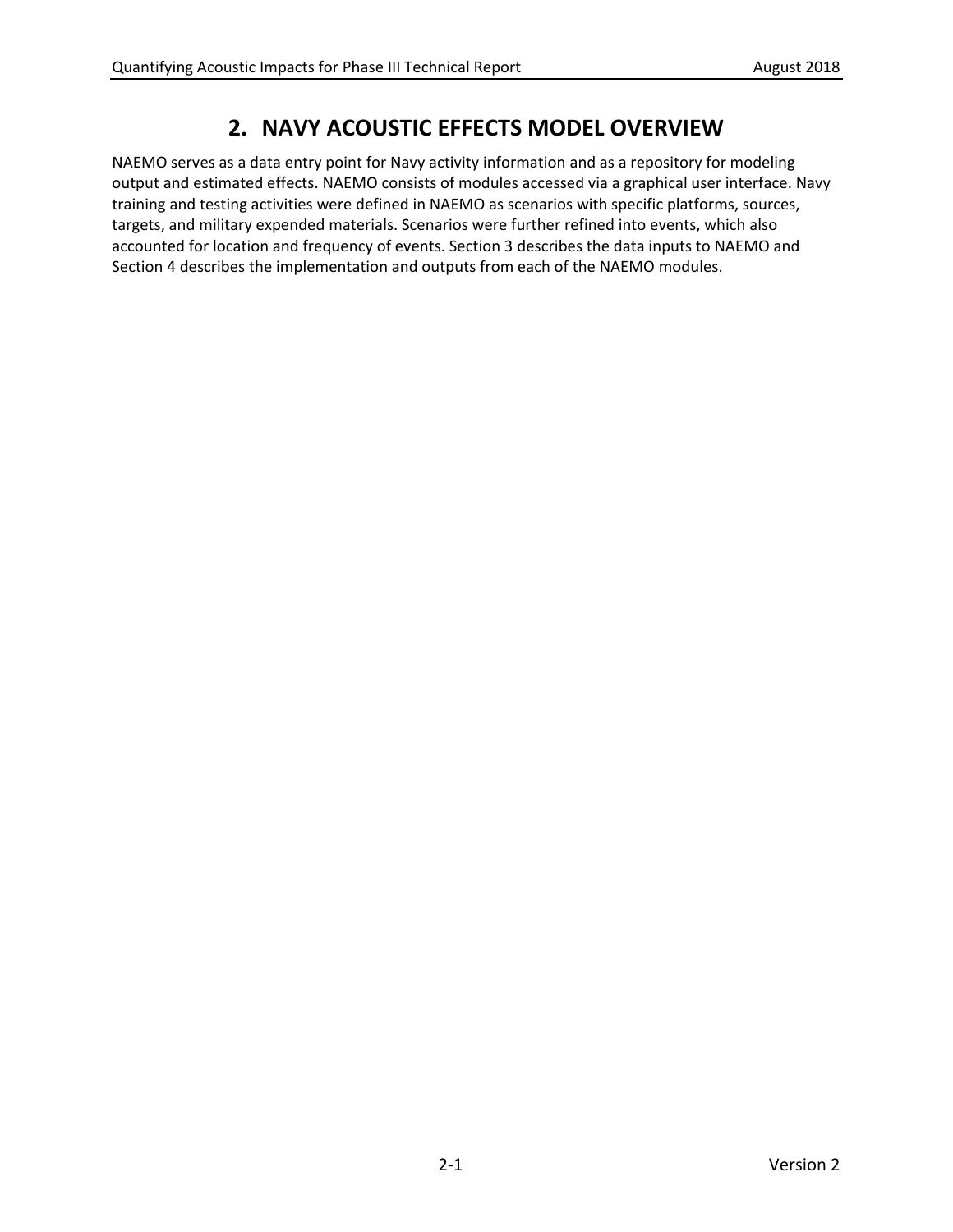This page left intentionally blank.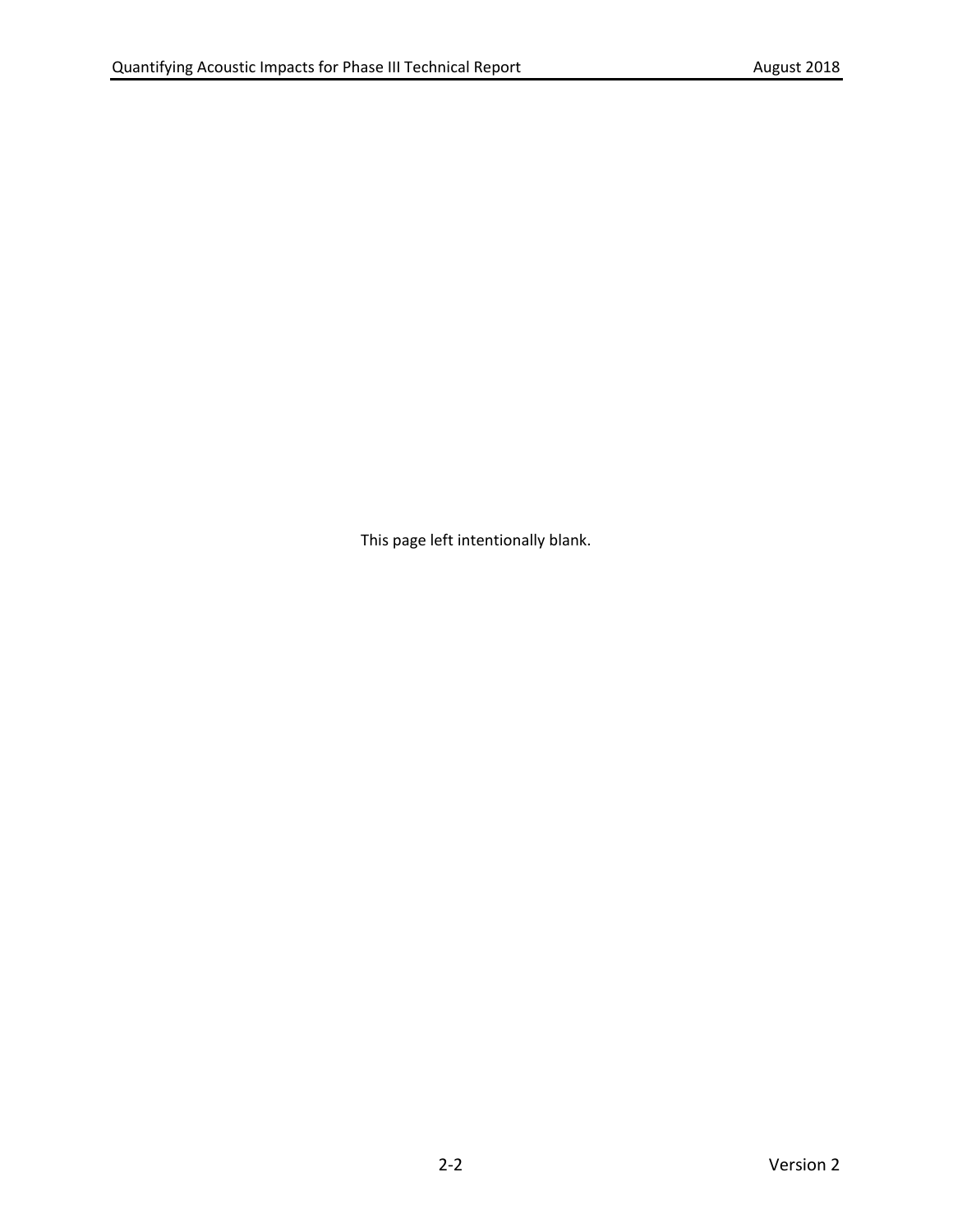### **3. DATA INPUTS**

<span id="page-10-0"></span>The Navy used specific information about environmental conditions, best available marine mammal and sea turtle data, and projected Navy activities within each Study Area to run NAEMO and quantify potential impacts on marine mammals and sea turtles. Environmental data include information about bathymetry, seafloor composition (e.g., rock, sand), and factors that vary throughout the year, such as wind speed and underwater sound speed profiles. Marine mammal and sea turtle data include densities, group sizes, and dive profiles. Lastly, the details of Navy training and testing activities were collected, which included location, rate of occurrence, and source characteristics.

#### <span id="page-10-1"></span>**3.1. Navy Training and Testing Activities**

NAEMO uses a hierarchy to group Navy training and testing events for analysis. The broadest category includes the primary mission areas (e.g., air warfare, amphibious warfare, etc.). The activities that fall within these categories are further refined in NAEMO as "scenarios," which include data on the number of platforms, types and numbers of impulsive and non-impulsive sources, and source duration. Scenarios are then further defined as "events," which include details on location and frequency of occurrence. This section also provides additional information on how scenario and event definitions are implemented in NAEMO.

#### <span id="page-10-2"></span>**3.1.1. Locations and Modeling Areas**

Activities were modeled in range complexes, testing ranges, pierside locations, transit lanes, and other representative areas where training or testing may occur. Location restrictions were incorporated when applicable (i.e., minimum or maximum depth and distance from shore).

#### <span id="page-10-3"></span>**3.1.2. Platforms**

Platforms include aircraft, submarines, surface ships, unmanned vehicles, and stationary structures (e.g., moored platforms). Typical platform speed and depth are accounted for in NAEMO. The number and types of platforms that participate in a given scenario can vary due to numerous factors, including deployment schedules, number of ships assigned to a strike group, specific testing objective, and planned or unplanned maintenance of ships and systems. The quantitative modeling uses the average number of platforms that would be used during a typical scenario. For example, if three to five surface ships normally participate in a given anti-submarine warfare exercise, the representative modeling scenario for this event would consist of four surface ships. The composition of this exercise represents the average number of anti-submarine warfare-equipped ships and types of sonar that would be used during a typical anti-submarine warfare exercise.

#### <span id="page-10-4"></span>**3.1.3. Sources**

Acoustic sources were divided into two categories, impulsive and non-impulsive. Impulsive sounds feature a rapid increase to high pressures, followed by a rapid return to static pressure. Impulsive sounds are often produced by processes involving a rapid release of energy or mechanical impacts (Hamernik & Hsueh, 1991). Explosions and air gun impulses are examples of impulsive sound sources. Non-impulsive sound sources include sonar and other transducers, which lack the rapid rise time of impulsive sources and can have durations longer than those of impulsive sounds.

In addition to impulsive and non-impulsive, sources can be categorized as either broadband (producing sound over a wide frequency band) or narrowband (where the energy is within a single one-third octave band). Typically, broadband is equated with impulsive sources, and narrowband with non-impulsive sources, although non-impulsive broadband sources, such as acoustic communications equipment and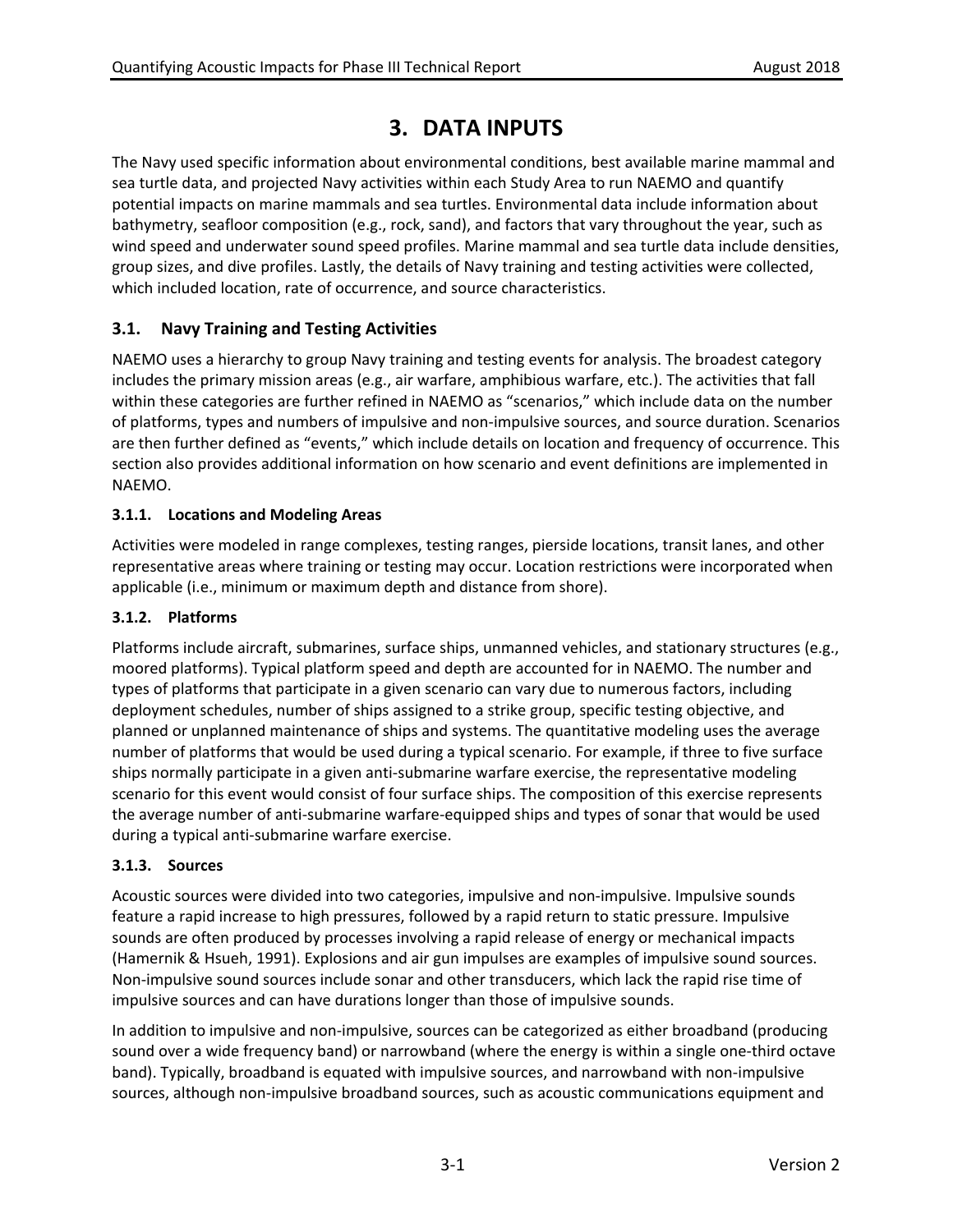certain countermeasures, were also modeled. All non-impulsive sources were modeled using the geometric mean frequency. All impulsive sources were modeled using the time series of the pressure amplitude, including air guns.

#### **Non-Impulsive Source Classes**

Hundreds of common Navy sources were compiled into NAEMO in the Navy Sound Source Data file. These were reduced to the active sources that were applicable to quantitative modeling. These include explosive and non-explosive impulsive sources and non-impulsive sources (sonar and other transducers). Explosive impulsive sources were placed into bins based on net explosive weights. Each non-explosive impulsive source was assigned its own unique bin. Non-impulsive sources were grouped into bins that were defined in accordance with their fundamental acoustic properties such as frequency, source level, beam pattern, and duty cycle. Each bin was characterized by the most conservative parameters for all sources within that bin. Specifically, bin characteristics for non-impulsive sources were selected based on (1) highest source level, (2) lowest geometric mean frequency, (3) highest duty cycle, and (4) largest horizontal and vertical beam patterns. The specific source class bins proposed for use and the total annual usage under each alternative are provided in each EIS/OEIS.

The use of source classification bins provides the following benefits:

- Provides the ability for new sensors or munitions to be covered under existing environmental compliance documentation, as long as those sources fall within the parameters of a "bin;"
- Allows analysis to be conducted in a more efficient manner, without any compromise of analytical results;
- Simplifies the source utilization data collection and reporting requirements anticipated under Marine Mammal Protection Act authorizations;
- Ensures a conservative approach to all impact estimates, as all sources within a given class are modeled at the lowest frequency, highest source level, longest duty cycle, or largest net explosive weight within that bin; and
- Provides a framework to support the reallocation of source usage (hours/explosives) between different source bins, as long as the total numbers of takes remain within the overall analyzed and authorized limits. This flexibility is required to support evolving Navy training and testing requirements, which are linked to real-world events.

Some sources were removed from quantitative analysis because they are not anticipated to result in takes of protected species. This included sources with low source level, narrow beamwidth, downwarddirected transmission, short pulse lengths, frequencies above known hearing ranges of marine mammals and sea turtles, or some combination of these factors.

#### **Impulsive Sources**

The steep pressure rise that characterizes impulsive sources and their potential for structural injury are the reason they are evaluated differently than are non-impulsive ones. Impulsive sources are further classified into explosive and non-explosive impulsive sources.

The following terms were used to collect data on impulsive sources:

- 1. Source Depth—the depth at which an impulse source goes off.
- 2. Net Explosive Weight—for explosive sources, the trinitrotoluene (TNT) equivalent weight of explosive material in the source.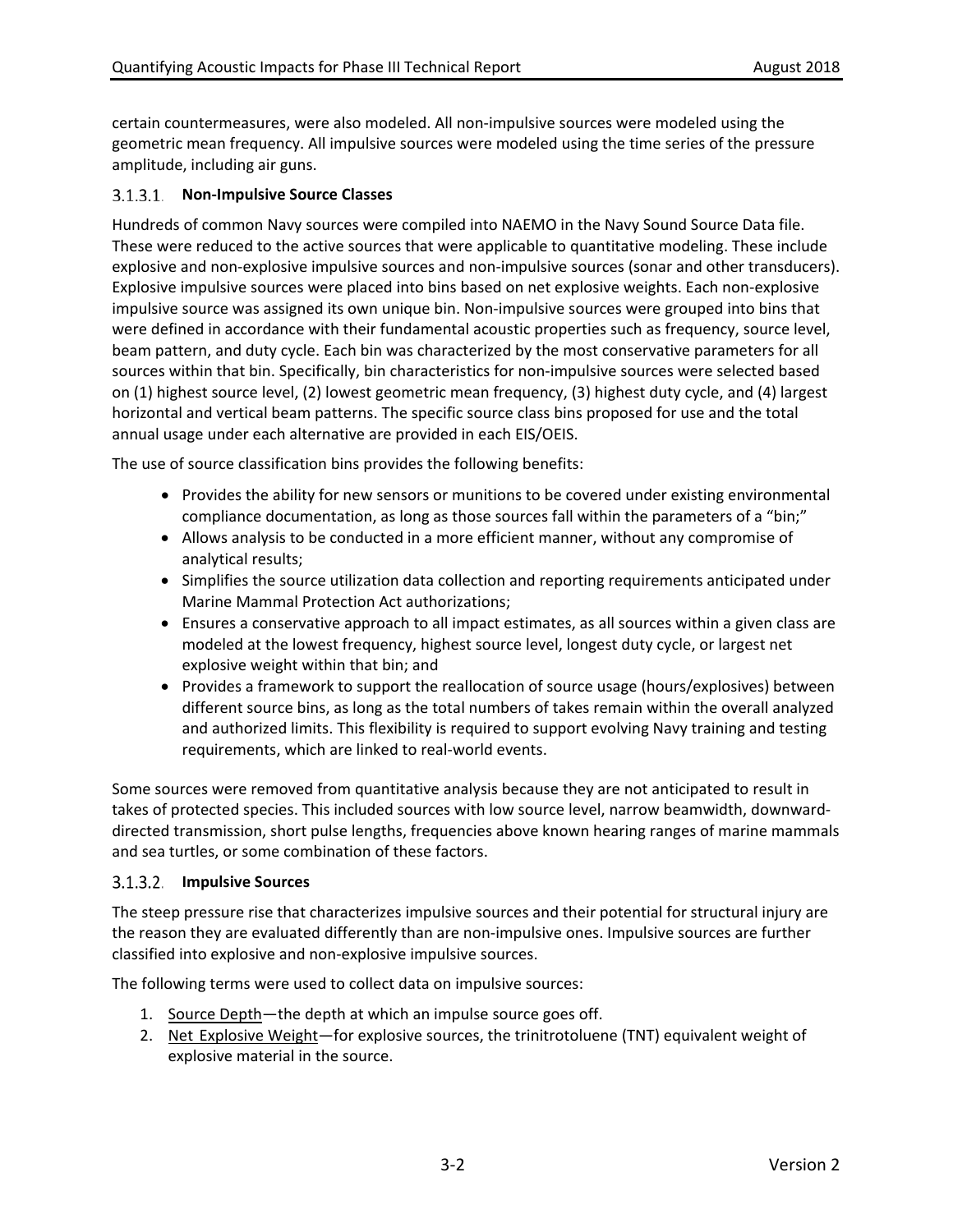- 3. Source Signature—the pressure time series of the source at a nominal distance of 1m. The explosive signatures are taken from the similitude equations (equations 4-2 through 4-4) based on net explosive weight, whereas the non-explosive signatures are taken from real-world data.
- 4. Cluster Size—the number of rounds fired (or buoys dropped) within a very short duration.
- 5. Count—the number of sources or clusters of sources deployed during a scenario.

Explosive impulsive sources include the following types of devices: mines, mine countermeasure systems, projectiles, rockets, missiles, bombs, torpedoes, underwater demolition explosives, ship shock trial charges, impulsive sonobuoys, and littoral warfare line charges. A list and qualitative descriptions of impulsive sources can be found in each EIS/OEIS. Non-explosive impulsive sources include air guns and combustive sound sources.

#### **Non-Impulsive Sources**

Non-impulsive sources are sonars and other transducers and include the following types of devices: submarine sonars, surface ship sonars, helicopter dipping sonars, torpedo sonars, active sonobuoys, countermeasures, underwater communications, tracking pingers, unmanned underwater vehicles and their associated sonars, and other devices. Qualitative descriptions can be found in each EIS/OEIS.

The following terms were used to collect data on non-impulsive sources:

- 1. Source Depth—the depth at which a source goes active.
- 2. Source Level—the sound level of a source at a nominal distance of 1 meter, expressed in decibels referenced to one micropascal (dB re  $1 \mu Pa$ ).
- 3. Nominal Frequency—typically, the geometric mean of the frequency bandwidth.
- 4. Source Directivity—the source beam was modeled as a function of a horizontal and a vertical beam pattern.
	- a. The horizontal beam pattern was defined by two parameters:
		- i. Horizontal Beamwidth—the width of the source beam in degrees measured at the 3-decibel (dB) down points in the horizontal plane (assumed constant for all horizontal steer directions).
		- ii. Relative Beam Angle—the direction in the horizontal plane that the beam was steered relative to the platform's heading (direction of motion) (typically 0°).
	- b. The vertical beam pattern was defined by two parameters:
		- i. Vertical Beamwidth—the width of the source beam in degrees in the vertical plane measured at the 3-dB down points (assumed constant for all vertical steer directions).
		- ii. Depth/Elevation Angle—the vertical orientation angle relative to the horizontal.
- 5. Ping Interval—the time in seconds between the start of consecutive pulses for a non-impulsive source.
- 6. Pulse Length—the duration of a single non-impulsive pulse, specified in milliseconds. Duty cycle is defined as ping length/ pulse interval  $\times$  100%.
- 7. Signal Bandwidth—the geometric mean frequency is the square root of the product of the frequencies defining the frequency band (equation 3-1),

$$
f_{gm} = (f_{min} \times f_{max})^{0.5},\tag{3-1}
$$

where, *fmax* is the upper cutoff frequency and *fmin* is the lower cutoff frequency.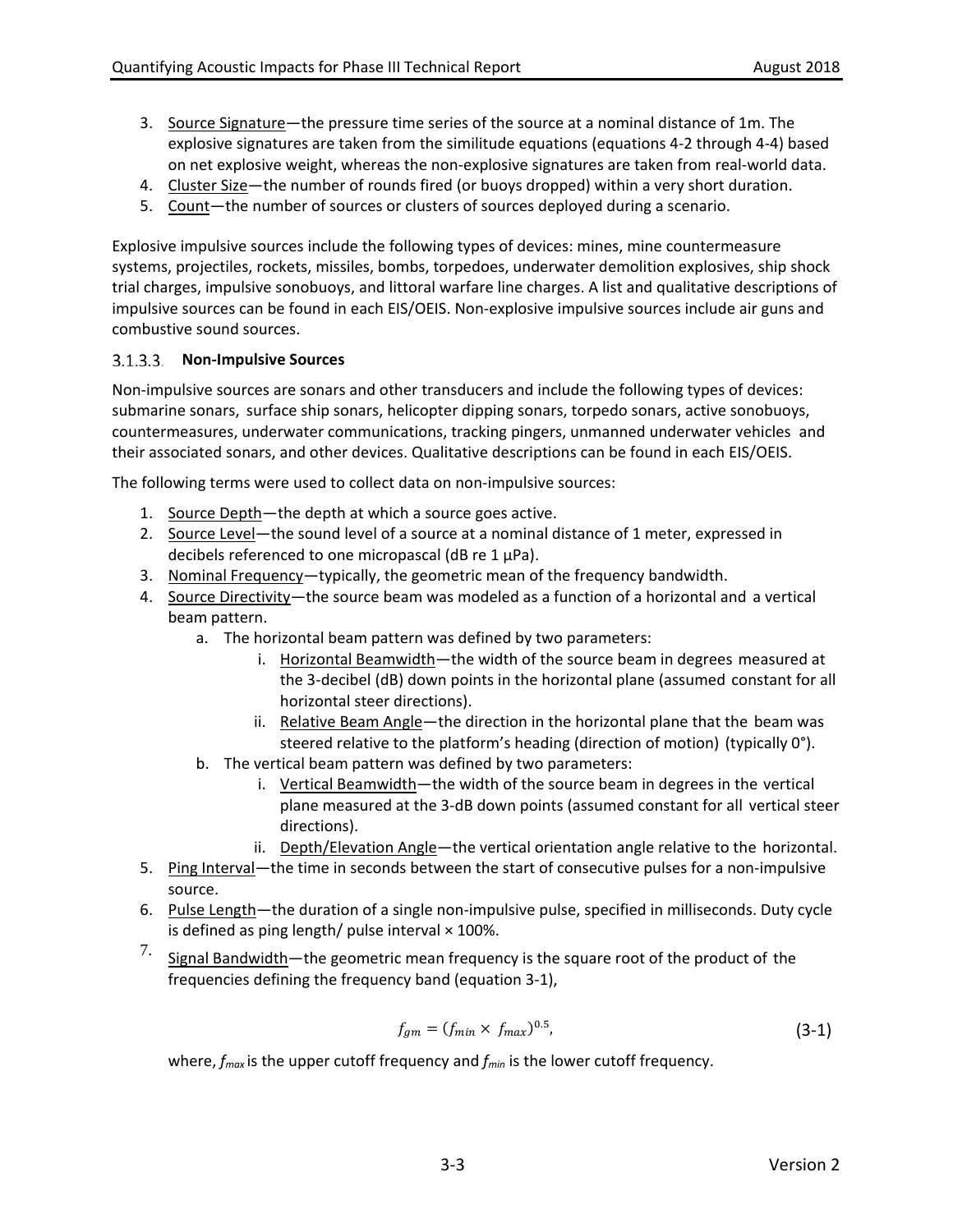Many of these system parameters are classified and cannot be provided in an unclassified document. Each source was modeled utilizing representative system parameters based on the non-impulsive source category within which it occurs.

#### <span id="page-13-0"></span>**3.2. Physical Environment Data**

The physical environment data described below play an important role in the acoustic propagation used in the modeling process. Since accurate *in-situ* measurements cannot be used to model activities that occur in the future, historical data are used to define a typical environmental state for propagation analysis. Because acoustic activities rely heavily on the accuracy of propagation loss estimates, the Navy has invested heavily in measuring and modeling the relevant environmental parameters. The results of this effort are databases with global measurements of these environmental parameters that comprise part of the Oceanographic and Atmospheric Master Library (OAML; Table 3-1). The distribution of OAML data is restricted to organizations within the Department of Defense and its contractors. The versions of the OAML databases within NAEMO are provided in Table 3-1. In order to capture environmental variability, NAEMO extracts information from the databases discussed below every 5 kilometers (km) along transects radiating out from each source location.

<span id="page-13-3"></span>

| Parameter            | <b>Database</b>                                                                                             |
|----------------------|-------------------------------------------------------------------------------------------------------------|
| Bathymetry           | Digital Bathymetric Database Variable-Resolution Version 5.4 (Level 0)                                      |
| Seafloor Composition | Re-Packed Bottom Sediment Type Version 2.0 (includes High-Frequency<br>Environmental Acoustics Version 1.0) |
|                      | Low-Frequency Bottom Loss Version 11.1*                                                                     |
|                      | High-Frequency Bottom Loss Version 2.2*                                                                     |
| Wind Speed           | Surface Marine Gridded Climatology Version 2.0                                                              |
| Sound Speed Profile  | Navy Hybrid Acoustic Coordinate Ocean Model (HYCOM) Version 2.2                                             |

**Table 3-1. Oceanographic and Atmospheric Master Library Environmental Databases**

\*Low-frequency and high-frequency bottom loss databases are used to capture the variability of bottom sediment to absorb or reflect energy from high-frequency and low-frequency sound sources.

#### <span id="page-13-1"></span>**3.2.1. Bathymetry**

Bathymetry can affect sound propagation in a variety of ways. In a shallow area, an acoustic ray will have more interaction with the bottom, which will absorb some of the sound energy. The slope of the seafloor determines the angle at which an acoustic ray will be reflected off the bottom. Within a typical modeling area, bathymetry tends to be the environmental parameter that varies the most. It is not unusual for water depths to vary by an order of magnitude or more in these areas. Bathymetry was obtained at the highest resolution available, ranging from 0.05-2.0 arc-minutes. Since propagation loss is determined along paths radiating out from an analysis point, bathymetry was extracted radially to align with these paths.

#### <span id="page-13-2"></span>**3.2.2. Seafloor composition**

Seafloor composition can affect acoustic propagation calculations. For example, a muddy bottom absorbs more energy and a rocky bottom reflects more energy. However, this factor's impact on propagation tends to be limited to waters on the continental shelf and the upper portion of the slope because sound is more likely to reach the bottom in these areas. The primary acoustic propagation paths in deep water do not usually involve any interaction with the bottom, whereas in shallow water, bottom loss variability can play a larger role. This is especially true if the sound speed profile directs all propagation paths to interact with the bottom. For each modeled area, bottom type and the associated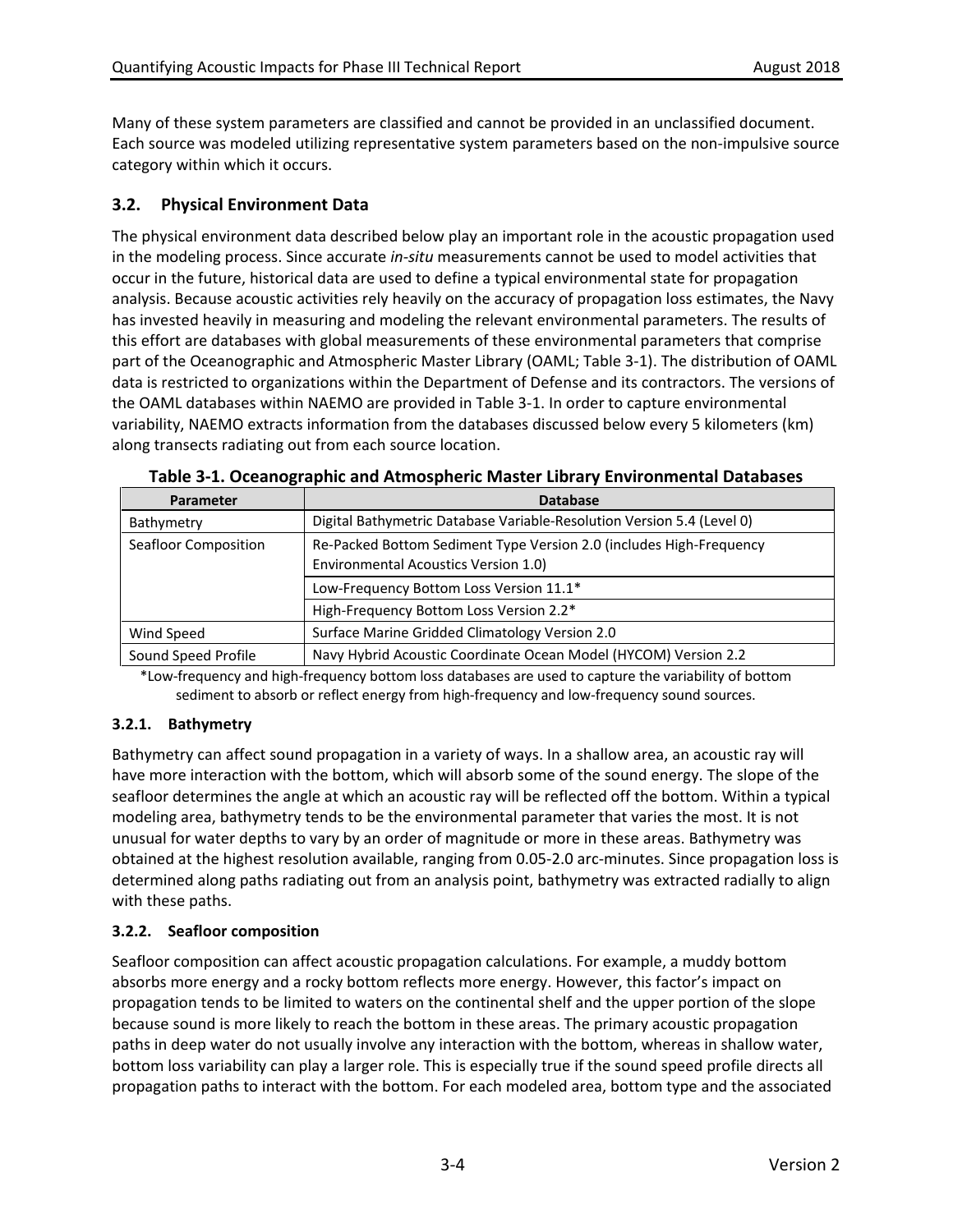geo-acoustic parameters were extracted in accordance with the guidelines specified in Table 3-2. These data were extracted at the highest available resolution of one degree.

| Frequency (f)                | <b>Database</b>                                          |
|------------------------------|----------------------------------------------------------|
| $f < 1$ kHz                  | Low-Frequency Bottom Loss                                |
| $1$ kHz $\leq$ f $<$ 1.5 kHz | Low-Frequency Bottom Loss and High-Frequency Bottom Loss |
| 1.5 kHz $\leq$ f $<$ 4 kHz   | High-Frequency Bottom Loss                               |
| $f > 4$ kHz                  | <b>Bottom Sediment Type</b>                              |

<span id="page-14-2"></span>**Table 3-2. Geo-Acoustic Parameter Guidelines as a Function of Acoustic Source Frequency**

#### <span id="page-14-0"></span>**3.2.3. Wind Speed**

All wind speed data were extracted from the Surface Marine Gridded Climatology data at the highest available resolution of one degree. Wind speed data are directly related to other environmental parameters, primarily the sound speed. For example, wind in a downward refracting environment would not likely create a significant change in results because of the relatively short propagation ranges characterized by minimal surface interaction. In the case of a surface duct with correspondingly long propagation ranges and associated surface interaction, however, wind speed could have significant impact on the resultant propagation ranges.

#### <span id="page-14-1"></span>**3.2.4. Sound Speed Profiles**

Navy Hybrid Acoustic Coordinate Ocean Model (HYCOM) sound speed profile data consist of temperature, salinity, and depth. For each scenario, these data were extracted at the highest resolution, 0.08 arc-degrees, over the extent of the modeled area. The sound speed throughout the water column is calculated from temperature, salinity, and pressure with the Chen-Millero-Li sound speed equation (Chen & Millero, 1977).

The spatial variability of the sound speed profiles is generally minimal within the modeling areas. The presence of a strong oceanographic front, in which temperature and salinity vary rapidly over a small geographic area, is a noteworthy exception to this rule. To a lesser extent, variability in the depth and strength of a surface duct can be of some importance to sound speed. In the mid-latitudes, the most significant variation in the sound speed profile is seasonal. For this reason, activities that occur yearround were modeled with two or four seasons, depending on the Study Area.

An example sound velocity profile is shown in [Figure 3-1,](#page-15-2) spaced 10 km along a single transect in the Virginia Capes Range Complex. In shallow water, sound velocity varies primarily with temperature and salinity. At greater depths the temperature is more uniform so increases in sound velocity are primarily due to increases in pressure.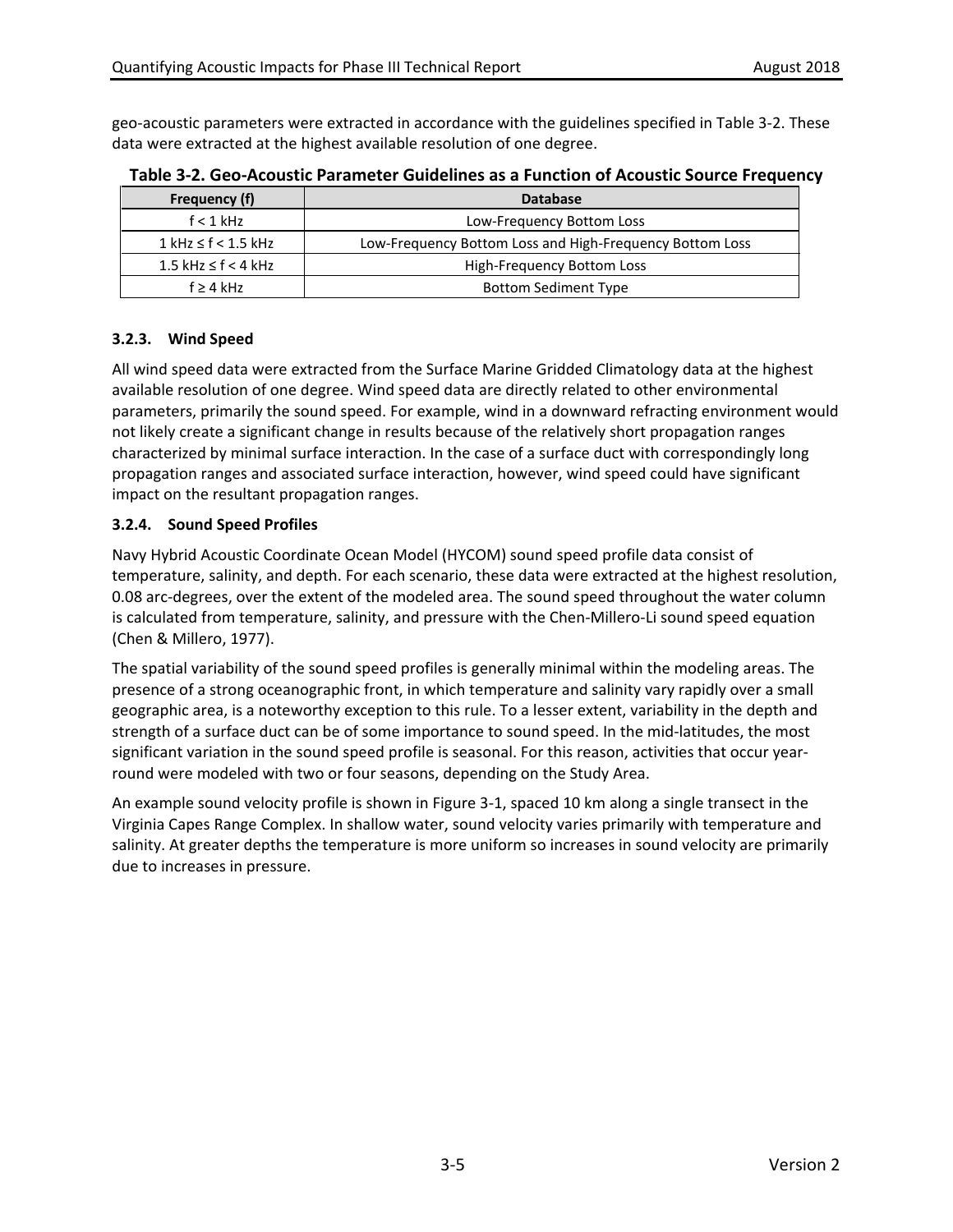

**Figure 3-1. Sample Sound Speed Profile**

#### <span id="page-15-2"></span><span id="page-15-0"></span>**3.2.5. Seasonal Definitions**

The majority of Navy activities are not limited to a specific month or season. Therefore, most of the scenarios were modeled year-round. A seasonal approach was adopted to meet this requirement, given the impracticality of modeling each scenario for every month. The seasonal definitions that were employed were dictated by region and marine mammal and sea turtle presence (Table 3-3); this is described in the density technical report for each Study Area (e.g., U.S. Department of the Navy, 2017a, 2017b). The seasonal averages were generated by linearly averaging the data for the months within a given season.

|  | <b>Table 3-3. Seasonal Definitions</b> |  |
|--|----------------------------------------|--|
|  |                                        |  |

|      | <b>Season</b> | <b>Dates</b>                |
|------|---------------|-----------------------------|
|      | Summer        | 1 June – 31 August          |
| Warm | Fall          | 1 September – 30 November   |
|      | Winter        | 1 December - 28/29 February |
| Cold | Spring        | 1 March – 31 May            |

#### <span id="page-15-1"></span>**3.3. Marine Mammal and Sea Turtle Data**

Marine mammal and sea turtle input data include density estimates, group sizes, dive profiles, body masses, and stock/guild information (when necessary). In NAEMO, marine species are represented by "animats," which are virtual animals used during modeling (Dean, 1998). Marine mammal densities are needed to estimate the number of animals of each species that may be present within a specific area and timeframe and from that the number of animals that could be affected by non-impulsive or impulsive activities. Details on the density data used for the Phase III analyses are provided in the Navy Marine Species Density Database (NMSDD) and described in the density technical report for each Study Area (e.g., U.S. Department of the Navy, 2017a, 2017b).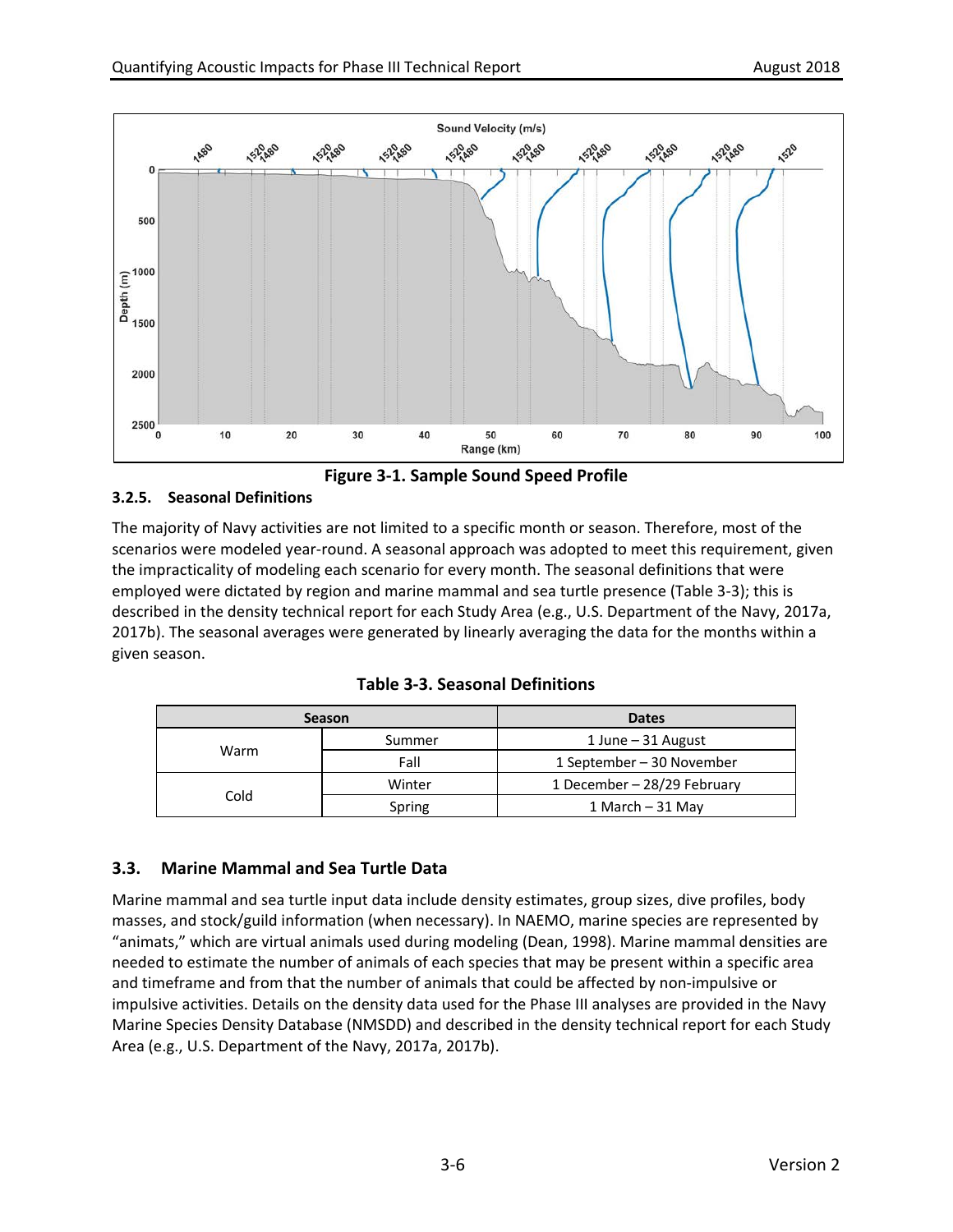#### <span id="page-16-0"></span>**3.3.1. Group Size**

Many marine mammals are known to travel and feed in groups. NAEMO accounts for this behavior by incorporating species-specific group sizes into the animat distributions, and accounting for statistical uncertainty around the group size estimate. Group sizes were handled differently in each Study Area, based on data availability and the recommendations of the research groups that provided density information. For example, in the AFTT Study Area, mean group sizes and the associated standard deviations were collected for each species via literature search. Mammals were distributed in groups of a size that varied according to an inverse Gaussian distribution defined by the group size mean and standard deviation. For HSTT, NWTT, and the Mariana Islands Training and Testing (MITT) Study Area, simulations, group size mean, and standard deviation were collected from a combination of survey data from the density data source and a literature review. The standard deviations were incorporated by randomly selecting a value from the Poisson or lognormal distribution defined by the mean group size and standard deviation provided. The density data sources also specified which species' group size followed a Poisson or lognormal distribution.

#### <span id="page-16-1"></span>**3.3.2. Depth Distributions**

NAEMO accounts for depth distributions by changing each animat's depth during the simulation process according to the typical depth pattern observed for each species. Depth distribution information was collected via literature search. This information is presented as a percentage of time the animal typically spends within various depth bins in the water column. During a simulation, each animat's depth is changed every 4 minutes to a value randomly selected by the probability density function described by its depth distribution. At this time, NAEMO does not simulate horizontal animat movement during an event.

#### <span id="page-16-2"></span>**3.3.3. Guild and Stock Breakouts**

Marine mammals and sea turtles are typically categorized by species in the NMSDD. NAEMO has adopted the same format for its results, with the exception of species that are grouped into guilds or stocks. In some cases, species can be difficult to distinguish from one another during surveys at sea and are only reported as a group of similar species, or "guilds," which are processed in NAEMO as would be a species. The proportion of each species within each guild is estimated based on sightings where species can be determined. Based on these proportions, predicted impacts on guilds are separated out to the species level. Similarly, many species within each Study Area are divided into multiple stocks based on life history and genetic stock structure for management purposes. For some stocks, like islandassociated stocks in Hawaii, there is enough survey information to support stock-specific density models. In these cases, a density layer for the stock is provided and is modeled independently of other stocks. In other cases, predicted impacts were assigned by stock, as opposed to the species as a whole.

In the Study Areas for the Atlantic Fleet Training and Testing (AFTT) and Hawaii-Southern California Training and Testing (HSTT) EIS/OEISs, the stock and guild reassignment process described above was performed after acoustic impacts were estimated in NAEMO. Following AFTT and HSTT analyses, an update to the process was implemented for the Northwest Training and Testing (NWTT) Study Area, where stock and guild composition was accounted for before impacts were estimated. Where necessary, guilds were broken down to species and species were broken down to stocks prior to modeling (see section 4.2). The broken out species and stocks were then modeled individually in NAEMO. Compared to previous methods, this approach allowed NAEMO to better account for geographic variation in the proportion of each stock or species expected in a Study Area. For example, there are three stocks of humpback whale in the NWTT Study Area: Hawaiian, Mexican, and Central American. Off the coast of Washington, the proportions of these stocks are 53%, 42%, and 5%, respectively. South of Washington,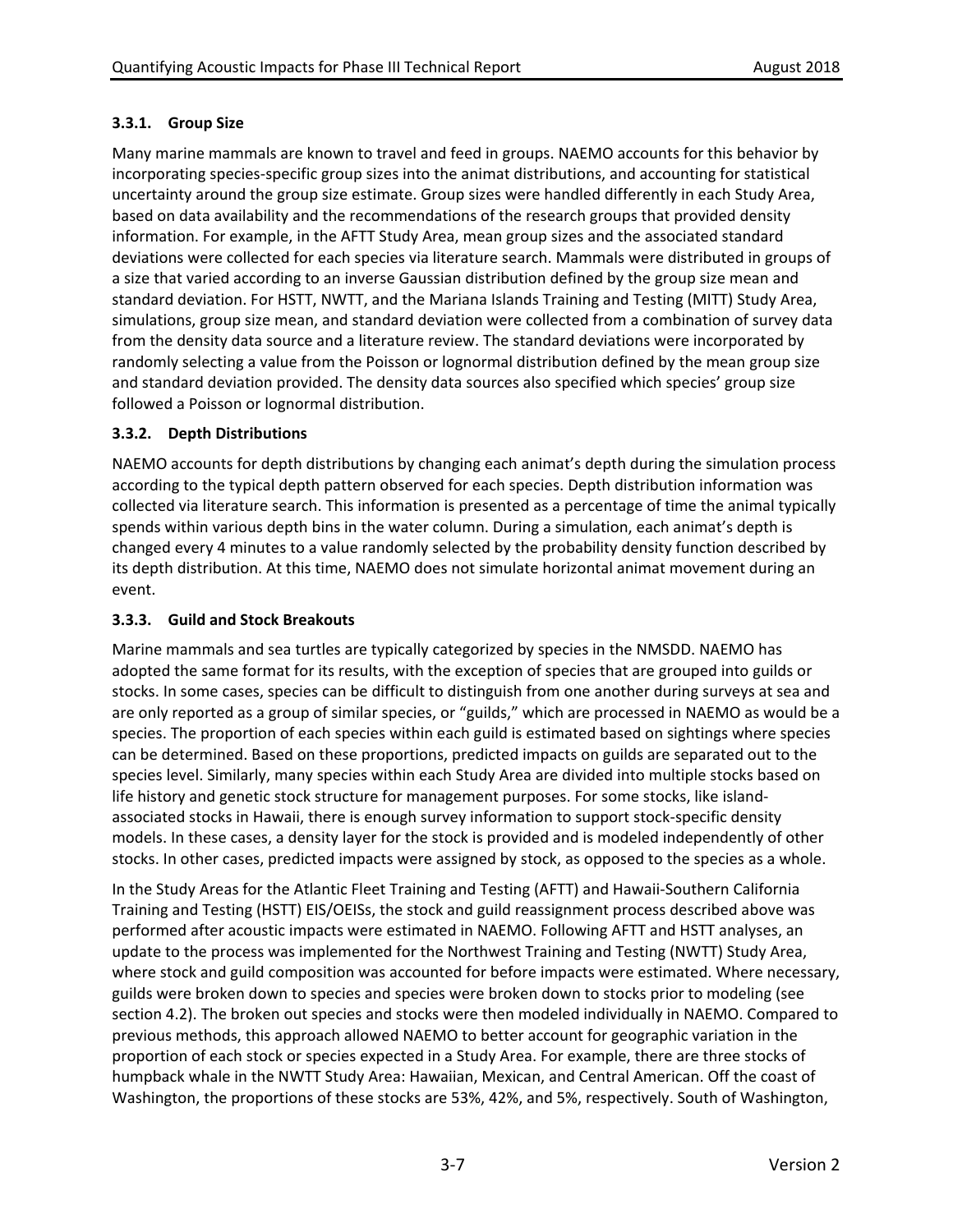these proportions are 0%, 90%, and 10%. Geographic variations in species and guild composition such as this will be captured in NAEMO going forward, if applicable and if data is available.

#### <span id="page-17-0"></span>**3.4. Criteria and Thresholds for Assessing Impacts**

Criteria and thresholds to assess impacts on marine mammals and sea turtles are synthesized from published study results. The *Criteria and Thresholds for U.S. Navy Acoustic and Explosive Effects Analysis (Phase III)* technical report (U.S. Department of the Navy, 2017c) provides details on the derivation of the Navy's current impact criteria. These criteria and thresholds are used to assess potential effects to marine mammals and sea turtles in the analysis process.

Upper and lower frequency limits will be used for each marine mammal hearing group and sea turtles so that sonar and other transducers with the majority of their energy above or below these limits would not be considered for acoustic effects to those species (Table 3-4).

#### **Table 3-4. Lower and Upper Cutoff Frequencies for Marine Species Hearing Groups for Sonar and Other Transducers Used for Phase III Acoustic Analysis**

| <b>Hearing Groups</b>                |    | Limit (Hertz) |  |
|--------------------------------------|----|---------------|--|
|                                      |    | <b>Upper</b>  |  |
| Low-Frequency Cetaceans (Mysticetes) | 5  | 30,000        |  |
| <b>Mid-Frequency Cetaceans</b>       |    | 200,000       |  |
| <b>High-Frequency Cetaceans</b>      |    | 200,000       |  |
| Phocid Pinnipeds (In-Water)          | 50 | 80,000        |  |

#### **Table 3-4. Lower and Upper Cutoff Frequencies for Marine Species Hearing Groups for Sonar and Other Transducers used for Phase III Acoustic Analysis (Cont'd)**

| <b>Hearing Groups</b>                                                             |    | Limit (Hertz) |  |
|-----------------------------------------------------------------------------------|----|---------------|--|
|                                                                                   |    | Upper         |  |
| Otariid Pinnipeds, Sea Otters, Polar Bears, Walruses, and<br>Sirenians (In-Water) | 20 | 60,000        |  |
| Sea Turtles                                                                       |    | 2.000         |  |

Explosives, air guns, impact pile driving, and vibratory pile driving have significant acoustic energy within all groups' hearing ranges; therefore, it is not necessary to apply frequency limits to these broadband sound sources.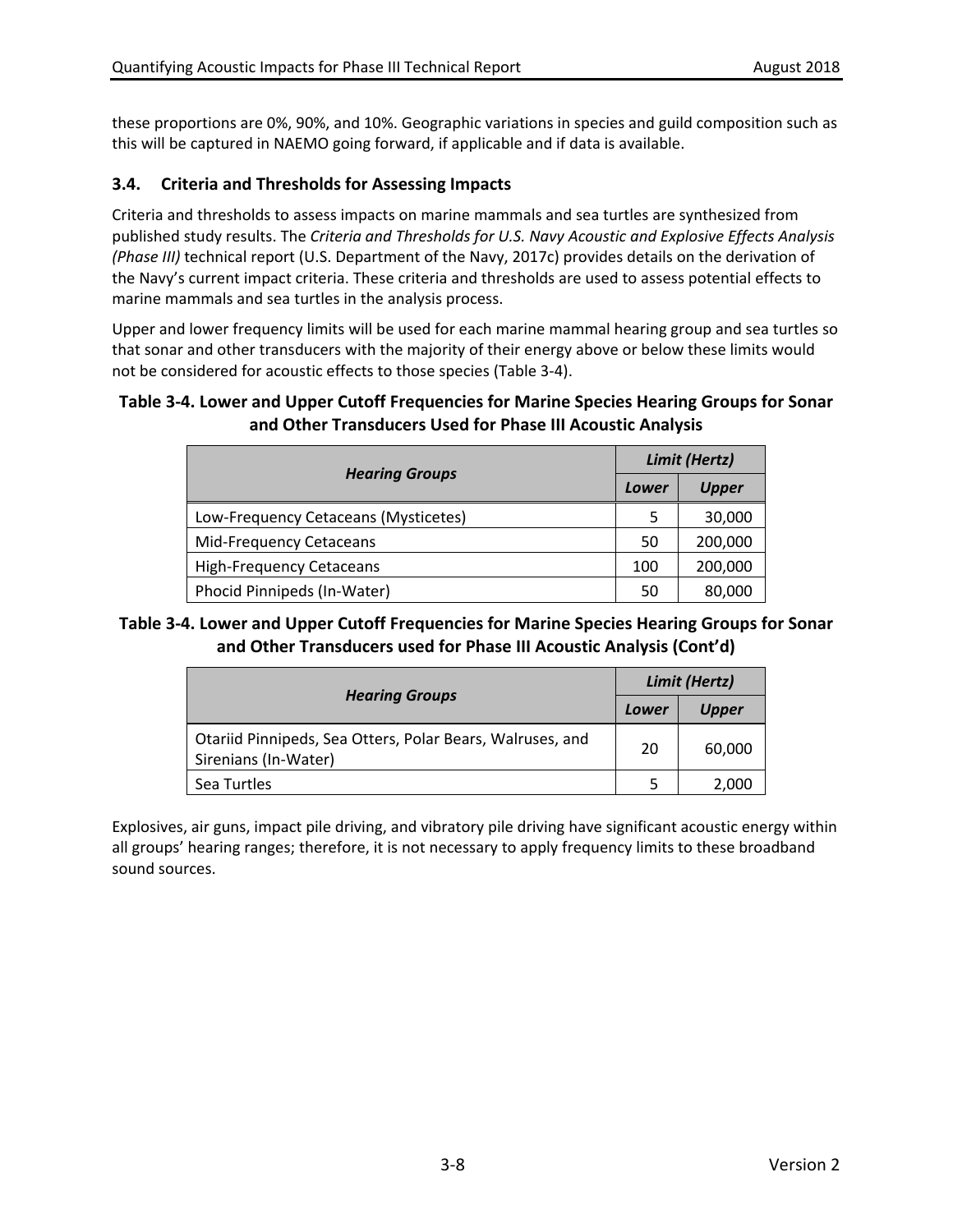### **4. NAVY ACOUSTIC EFFECTS MODEL**

<span id="page-18-0"></span>The following sections discuss the acoustic analysis, marine species distribution, simulation, and outputs from each of the NAEMO modules.

#### <span id="page-18-1"></span>**4.1. Acoustic Analysis**

In NAEMO, the Acoustic Builder module generates propagation data. First, it uses event definitions from NAEMO to extract source characteristics and environmental data for a given location. It then uses a standard resolution for a set of propagation analysis points in the event's location (e.g., 0.1 degree in the AFTT Study Area). For each analysis point, the Navy's standard propagation model (the Comprehensive Acoustic Simulation System/Gaussian Ray Bundle (CASS)/(GRAB) is run to generate a sound field for each source in the scenario. For non-impulsive sources the sound field data are saved in NAEMO and subsequently provided as input to Scenario Simulator. For impulsive sources CASS/GRAB is used to calculate several sound metrics which are provided to Scenario Simulator as input.

#### <span id="page-18-2"></span>**4.1.1. Comprehensive Acoustic Simulation System/ Gaussian Ray Bundle**

The CASS/GRAB propagation model was used for all impulsive and non-impulsive modeling. Detailed descriptions of the CASS/GRAB model and its governing equations can be found in Keenan and Gainey (2015); Weinberg and Keenan (1996).

The CASS/GRAB model is used to determine the propagation characteristics for acoustic sources with frequencies greater than 150 Hertz (Hz). Keenan and Gainey (2015) described CASS as "a linear acoustics, range-dependent, ray-based eigenray model that calculates arrival structure, sound pressure, reverberation, signal excess, and probability of detection." It has been accepted as the Navy standard and Ocean and Atmospheric Master Library (OAML)-certified model for active sonar analysis between 150 Hz and 500 kilohertz (kHz). For impulse modeling CASS/GRAB is used for frequencies as low as 25 Hz. Though it is not OAML approved for this frequency, Weinberg and Keenan (1996) showed that CASS/GRAB predicted the general trend of propagation loss well compared to other propagation loss models.

NAEMO analyses use CASS in the passive propagation mode, that is, one-way propagation, rather than the active mode, which uses two-way propagation. CASS uses acoustic rays to represent sound propagation in a medium. As acoustic rays travel through the ocean, their paths are affected by mechanisms such as absorption, reflection, and reverberation, including backscattering, and boundary interaction. The CASS model determines the acoustic ray paths between the source and a particular location in the water. The rays that pass through a particular point are called eigenrays.

GRAB's role in the propagation model is to group eigenrays into families based on their surface/bottom bounce and vertex history (Figure 4-1). For example, a ray that bounces off the surface and then off the ocean floor would be in a different family than a ray that bounces off the floor first and then the surface. Rays with no boundary interaction would be in yet another family. Once the eigenrays have been grouped into families, the ray path properties are integrated (source angle, arrival angle, travel time, phase, and amplitude) to determine a representative ray for each family. These properties are weighted prior to integration so that rays closer to the desired target depth have more weight. Each representative eigenray, based on its intensity and phase, contributes to the complex pressure field, and hence, to the total energy received at a point. The total received energy at a point is calculated by summing the modeled eigenrays. Figure 4-2 shows the representative eigenrays for the families shown in Figure 4-1. The total received energy at the receiving point (50 m depth, 1.4 km range) is calculated by summing the representative eigenrays. CASS/GRAB accommodates surface and bottom boundary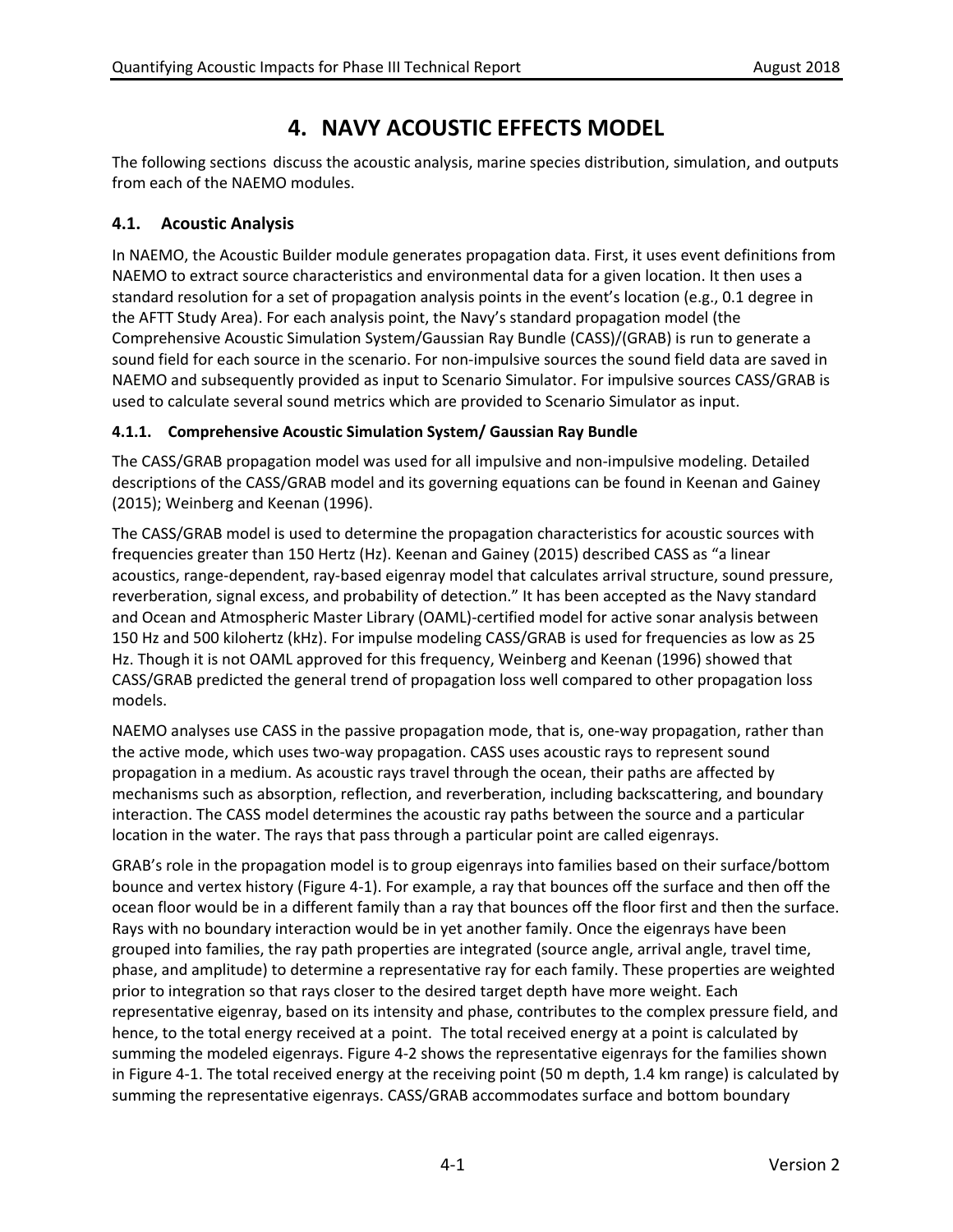interactions but does not account for side reflections that would be a factor in a highly reverberant environment, such as a depression or canyon, or in a man-made structure, such as a dredged harbor. Additionally, as with most other propagation models except finite-element-type models, CASS/GRAB does not accommodate diffraction or the propagation of sound around bends.



**Figure 4-1. Colors Represent Distinct Families of Eigenrays Identified by GRAB**



**Figure 4-2. Representative Eigenrays for the Ray Families in Figure 4-1**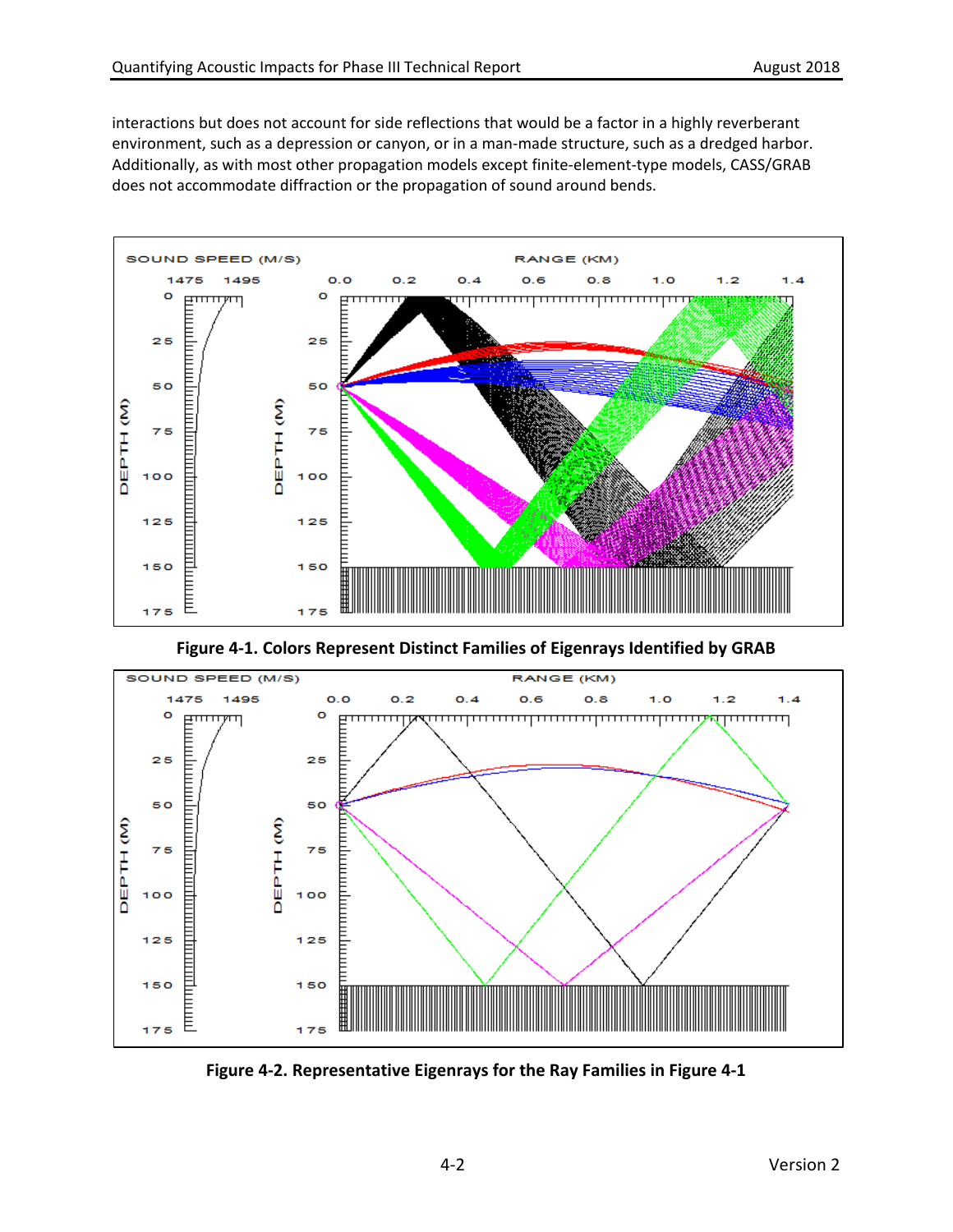CASS/GRAB generates a table of depth range points with an associated received level per location and per source. For non-impulsive sources, these received levels are used as input into Scenario Simulator (Section 4.3.2), whereas for impulsive sources, further transformations are required, as described in Section4.1.3.

CASS/GRAB is the most practical model to use for impulsive analysis. In order to evaluate some of the necessary metrics for explosives, a pressure time series is needed. The only other range-dependent models that can provide time information are so computationally intensive that given the number of computations required it would take too long to complete the analysis. For Phase II impulsive modeling, the Reflection and Refraction in Multilayered Ocean/Ocean Bottoms with Shear Wave Effects (REFMS) model was used. Though it was range-independent and not OAML-certified, REFMS was the best available model at the time. CASS/GRAB is a more logical model to use because it does not have these issues. Additionally the impulse model using CASS/GRAB has compared favorably with data (Deavenport & Gilchrest, 2015), though it should be noted that the data were for small explosives at short ranges. Data for large explosions and long ranges are needed to fully validate the model.

#### <span id="page-20-0"></span>**4.1.2. Non-Impulsive Model**

The following features were included in Acoustic Builder for non-impulsive events:

- Events can be visually inspected and verified before modeling begins. For example, Acoustic Builder allows the user to view an event's geographic location, range complex, platforms, sources, bathymetry, modeling boxes, and local species distributions.
- Users can select analysis points to be run by CASS/GRAB. This can be done automatically by giving Acoustic Builder spacing between points, which it uses to create a grid of equally spaced analysis points. Or, users can manually select analysis points.
- Acoustic Builder provides a graphical user interface for CASS/GRAB and runs the propagation model at every analysis point selected.
- Acoustic propagation is run along 18 equally spaced radials (bearing angles) from an analysis point to 100 km, or until the received level has reached 100 dB.

#### <span id="page-20-1"></span>**4.1.3. Impulsive Model**

The impulsive model used in the Navy's current analysis described in this report is an upgrade from previous modeling efforts. The model uses CASS/GRAB to create a frequency band-limited transfer function that is combined with a similitude source signature to obtain a pressure time series. Advantages of using CASS/GRAB over REFMS include:

- CASS/GRAB is OAML approved, REFMS is not.
- CASS/GRAB can vary environmental parameters with range, more accurately representing the environment.
- CASS/GRAB has a built in absorption model.
- CASS/GRAB is more numerically stable.

The impulsive model used in the Navy's current analysis described in this report is OAML approved. The impulsive model uses five metrics to describe the sound received by animats: peak sound pressure level (SPL<sub>peak</sub>), root mean square sound pressure level (SPL<sub>rms</sub>), sound exposure level (SEL), calf impulse, and adult impulse. Sound pressure level (SPL) is the logarithm of the ratio of sound pressure to a relative pressure. The peak sound pressure level is the maximum SPL over time. The root-mean-square (RMS) pressure level is an average SPL over the duration of the signal. The  $(SPL_{rms})$  criteria are only applied to air guns and behavioral effects on sea turtles. Sound exposure level represents both the SPL of a sound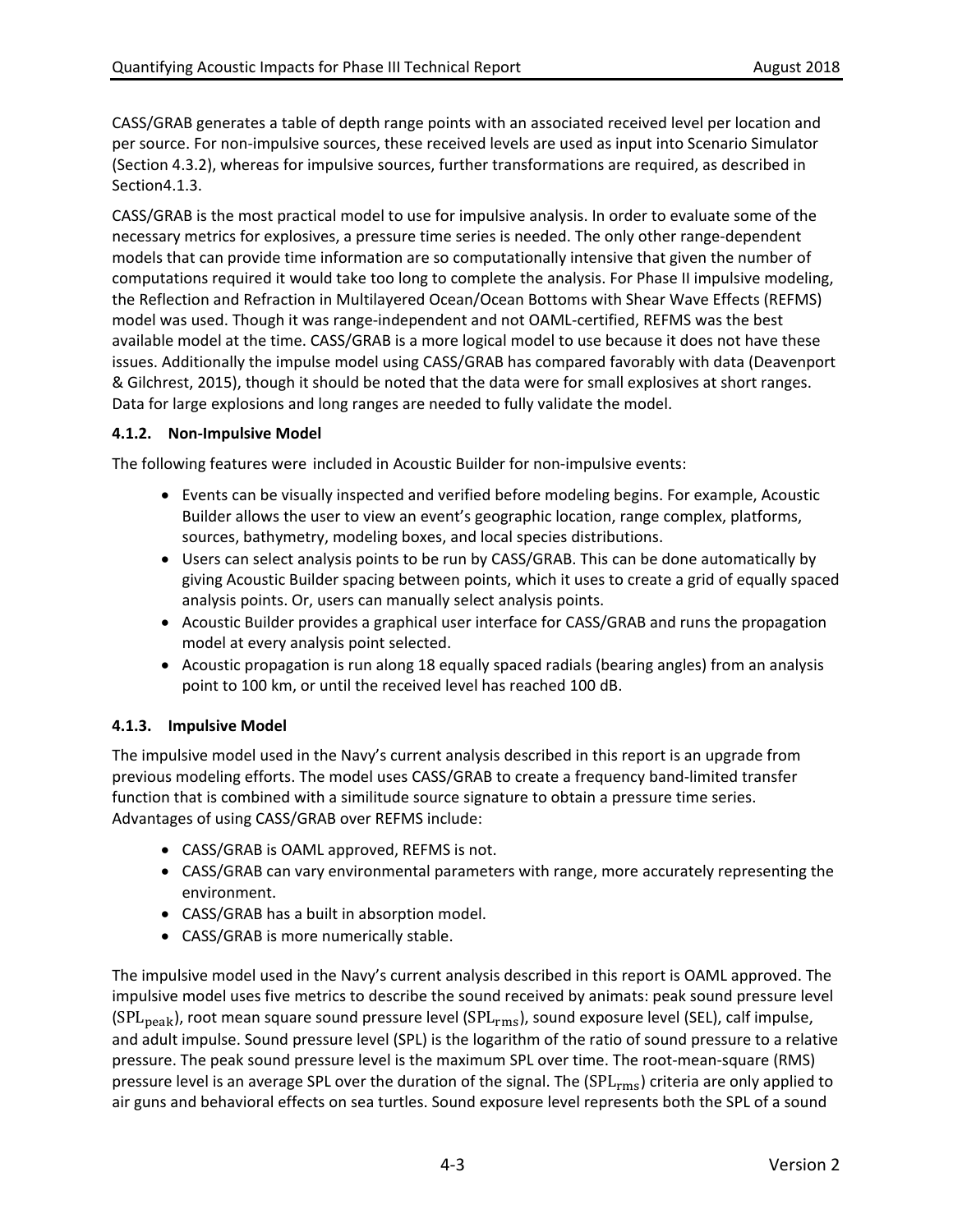as well as its duration. Impulse is the integral of positive pressure over a brief time period. Impulse is a function of animat mass and is calculated for both calf and adult. The impulse metric is only applied to explosive impulses.

The main difference between impulsive and non-impulsive modeling is that the impulsive signal is timedependent, whereas the pressure field for non-impulsive sources is modelled as an instantaneous phenomenon (Deavenport & Gilchrest, 2015). This is because impulsive signals are time-dependent processes characterized by a rapid rise and subsequent fall in pressure. The time dependence is incorporated by using outputs from CASS/GRAB to build a transfer function, and convolving this with a similitude source signature as described below (Deavenport & Gilchrest, 2015).

The first step is to use eigenray information from CASS/GRAB to create a transfer function of the form:

$$
H(\omega) = \sum_{n=1}^{N} A_n e^{i\omega \tau_n + i\phi_n}
$$
 (4-1)

where  $\omega$  is frequency (2 $\pi f$  in Hz), N is the number of arrival paths,  $A_n$  is the received level for path *n* in Pa,  $\tau_n$  is the arrival time (s) of path *n*, and  $\phi_n$  is the phase (rad) of path *n*. This transfer function represents the instantaneous pressure field of the impulse, transformed so that it can be convolved with the source signature. The frequency resolution is determined by the sampling rate (32,768 samples per second) and the longest arrival time. Additionally, it is approximated that the levels, arrival times, and phases are identical within 1/3 octave bins defined from 25-16,384 Hz. CASS/GRAB is run at each of these frequencies to get the necessary eigenray information. Before running CASS/GRAB, bottom loss tables are computed in each frequency domain defined in table 3-2.

Explosive source signatures are modeled by similitude equations (Friedlander, 1946);

$$
P_{sim}(t) = P_m e^{-\left(\frac{t}{2\theta}\right)} \cdot \left(1 - \left(\frac{t}{2\theta}\right)\right),\tag{4-2}
$$

where,  $P_m$  is the amplitude of the initial shock wave in Pa,  $\theta$  is the time decay constant in *s*, and *t* is the time after the initial shock wave arrives in s.  $P_m$  and  $\theta$  can be expressed by Swisdak (1978);

$$
P_m = K \cdot \left(\frac{\sqrt[3]{W}}{r}\right)^{\alpha},\tag{4-3}
$$

$$
\theta = K_2 \cdot \sqrt[3]{W} \cdot \left(\frac{\sqrt[3]{W}}{r}\right)^{\alpha_2},\tag{4-4}
$$

where,  $r$  is the distance from the source in m,  $W$  is the net explosive weight of TNT in kg, and coefficients ( $K$ ,  $K_2$ ,  $\alpha$ , and  $\alpha_2$ ) are specific to a given explosive type. The signature is modeled as 1 m from the source. The length of the signal is assumed to be 50ms, to ensure that all of the energy is accounted for. The pressure time series  $P(t)$  is then determined by;

$$
P(t) = \text{IFFT}(H(\omega) \times \text{FFT}(P_{sim}(t))) \times R^{-0.13},\tag{4-5}
$$

where, FFT and IFFT indicate the Fast Fourier Transform (FFT) and the Inverse Fast Fourier Transform (IFFT), and  $R$  is the slant range (the three-dimensional distance between the source and receiver). The  $R^{-0.13}$  is a correction factor believed to account for the losses associated with energy dissipated at the shock front as well as the usual absorption losses associated with linear acoustics (Barash & Goertner, 1967; Deavenport & Gilchrest, 2015). Also see Medwin and Clay (1977), in which similitude correction is attributed to "excess attenuation at the shock front." This correction factor is specific to TNT and is not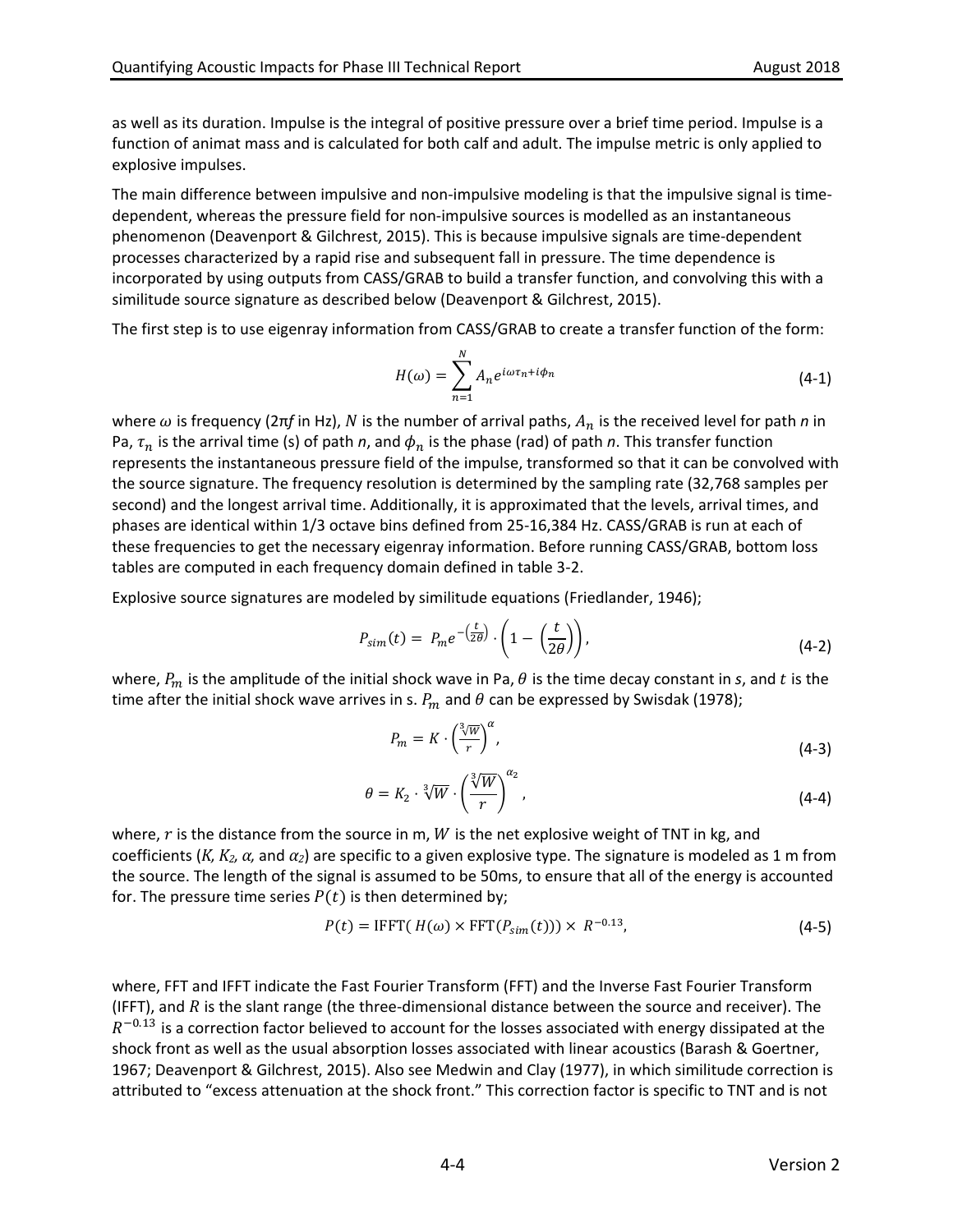applied to non-explosive impulsive sources such as air guns. For the SEL calculation  $P(t)$  is weighted by the auditory response function, which modifies the equation to;

$$
P_{w}(t) = \text{IFFT}(M(\omega) \times H(\omega) \times \text{FFT}(P_{sim}(t))) \times R^{-0.13}, \tag{4-6}
$$

where,  $M(\omega)$  is the auditory weighting function for each hearing group. Calculation of the weighted and unweighted time series are intermediate steps in calculating the five previously mentioned metrics. The equation for the peak sound pressure level is given by;

$$
SPL_{\text{peak}} = 20 \times \log(10^6 \times \max(P(t))), \tag{4-7}
$$

where, the 10<sup>6</sup> is multiplied by the pressure to convert to  $\mu Pa$ , since the reference pressure is 1  $\mu Pa$ . The root mean square sound pressure is given by;

$$
SPL_{rms} = 20 \times \log \left( 10^6 \times \sqrt{\frac{1}{t_u - t_l} \int_{t_l}^{t_u} [P(t)]^2 dt} \right), \tag{4-8}
$$

where,  $t_l$  and  $t_u$  are chosen such that 90% of the sound energy is between  $t_l$  and  $t_u$ . The sound exposure level is the cumulative effect of the weighted sound energy for each hearing group, given by;

$$
SEL = 10 \times \log \left( 10^6 \times \int_0^{t_f} [P_w(t)]^2 dt \right), \tag{4-9}
$$

where,  $t_f$  is the length of the received signal.

For explosive impulsive sources, the impulse is calculated for both adults and calves by:

$$
I = \int_{0}^{T} P(t)dt
$$
 (4-10)

where  $T$  is determined by either the duration of the first positive impulse or 20% of the mammal's lung resonance period (Goertner, 1982). Between these two estimates, NAEMO selects whichever time period is shorter. The formula for the 20% lung resonance period of a mammal can be derived under the following three assumptions:

- The excitation of the lung cavity is approximated by the radial oscillation response of an equal volume spherical air bubble in water subjected to the same pressure wave.
- The lung volume in liters is 3% of the mass of the animal in kilograms.
- As the animal dives the lungs undergo isothermal compression.

These assumptions lead to the following formula for the 20% lung resonance:

$$
T = \sqrt{\frac{\rho}{3\gamma}} \times \frac{\left(1.8 \times 10^{-4} \pi^2 M P_1\right)^{1/3}}{P_0^{5/6}},\tag{4-11}
$$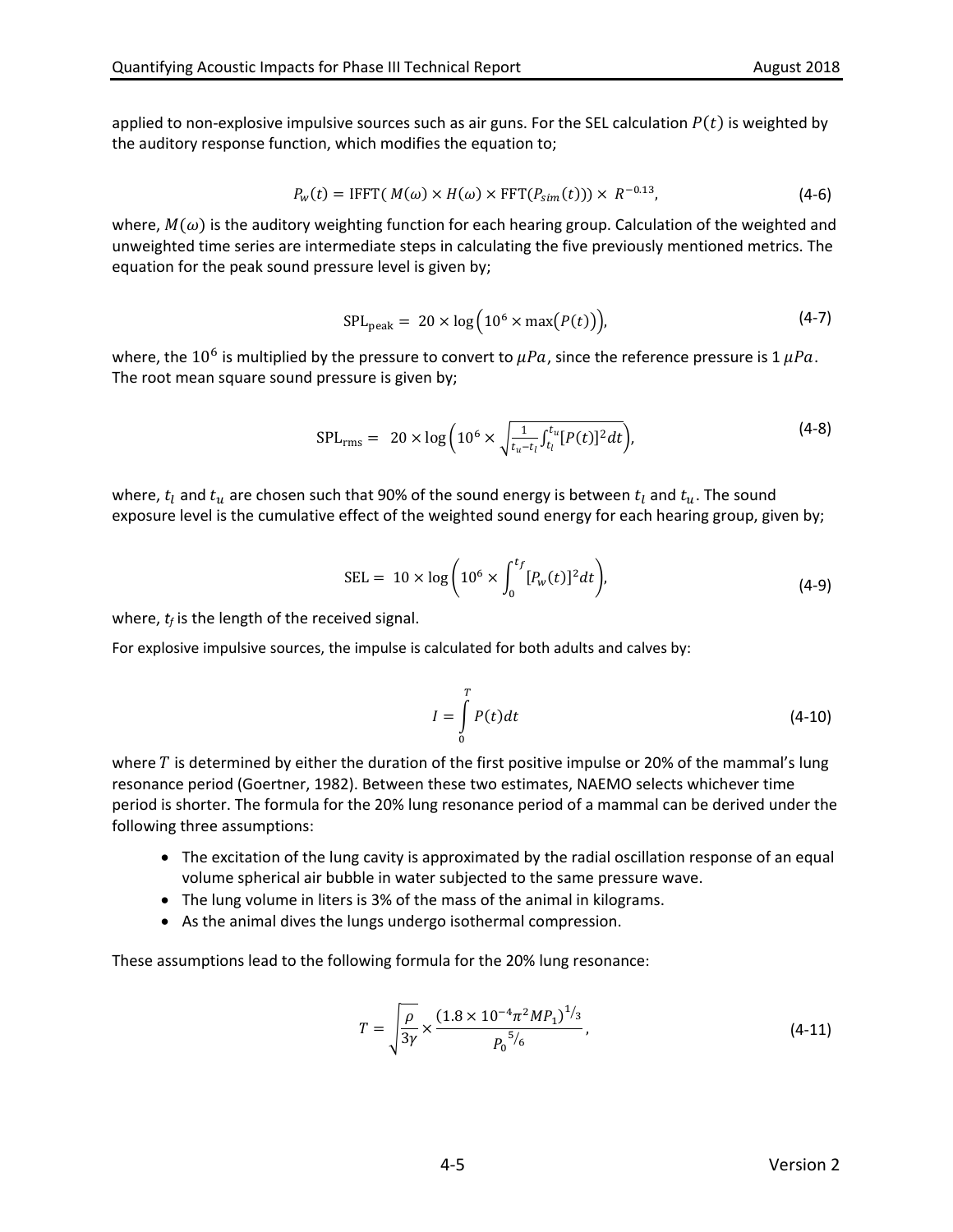where,  $\rho$  is the density of water,  $\gamma$  is the adiabatic exponent for air, M is the animal mass,  $P_1$  is the atmospheric pressure, and  $P_0$  is the hydrostatic pressure (Goertner, 1982).

Propagation for impulsive sources is run along 9 equally spaced radials from an analysis point to 30 km. The range is extended to 100 km if any of the metrics are still above threshold at 30 km. Each of the above metrics are summarized into tables for each bearing, range, and depth to be used in the impulsive simulator.

#### <span id="page-23-0"></span>**4.2. Marine Species Distribution Builder**

Marine mammals and sea turtles are distributed into simulation areas, and multiple iterations (see Section 4.3.1) are run for each species to account for statistical uncertainty in the density estimates. Each iteration varies according to the standard error associated with the density estimate (e.g., U.S. Department of the Navy, 2017a, 2017b). The density data are provided as a geographic grid (typically 10 km x 10 km) in which each cell is assigned a species density (animals/km<sup>2</sup>). One density grid for each species or guild was provided. In many cells, a standard deviation was provided with the density estimate. However, for areas where density predictions were made for non-surveyed areas, the density cells were so far away from any survey measurement that the estimated statistical uncertainty would not be meaningful. In these cases, standard error was not provided. Group size and dive profiles were taken into account and are discussed in Sections 3.3.1 and 3.3.2. As described in Section 3.3, animats were used during modeling to function as a dosimeter, recording energy received from all sources that were active during a scenario.

The distribution of animats in NAEMO starts with the extraction of species density estimates from the NMSDD for a given area and month. In order to incorporate statistical uncertainty surrounding density estimates into NAEMO, 30 distributions were produced for each species for each season, each of which varied according to the standard deviations provided with the density estimates. The following steps are then taken to distribute the animats within the defined modeling space.

- In each cell, the density estimate for that iteration is determined by randomly selecting a single value from a distribution defined by the density estimate (the mean of the distribution) and its standard deviation. These definitions were determined specific to each Study Area (e.g., for the HSTT Study Area, a lognormal distribution was used; for the AFTT Study Area, a compound Poisson-gamma distribution was specified in the density regression model). If the density estimate did not have a corresponding standard deviation, the density remained constant at the mean for every iteration.
- The density estimate (animals/km<sup>2</sup>) for that iteration is multiplied by the cells' area (km<sup>2</sup>) to obtain the total number of animats in that cell.
- The total number of animats in each cell is summed across the entire area to determine the total number of animats in the entire area.
- Animats are placed into groups according to mean and standard deviation of group size (see Section 3.3.1). Groups are created until total abundance is reached.
- Groups of animats are then distributed into cells according to the probability density function defined by the original density estimates provided.
- Stock/Species breakouts: If the density layer defines a species or guild of species that needs to be segmented for management purposes (e.g. a density provided as a guild needs to be split into species, or a density provided as a species needs to be split into stocks), distributed animats are separated into the necessary units. This is done probabilistically, according to the expected proportion of each unit present in a given area. This step was only part of the Marine Species Distribution Builder for the NWTT Study Area.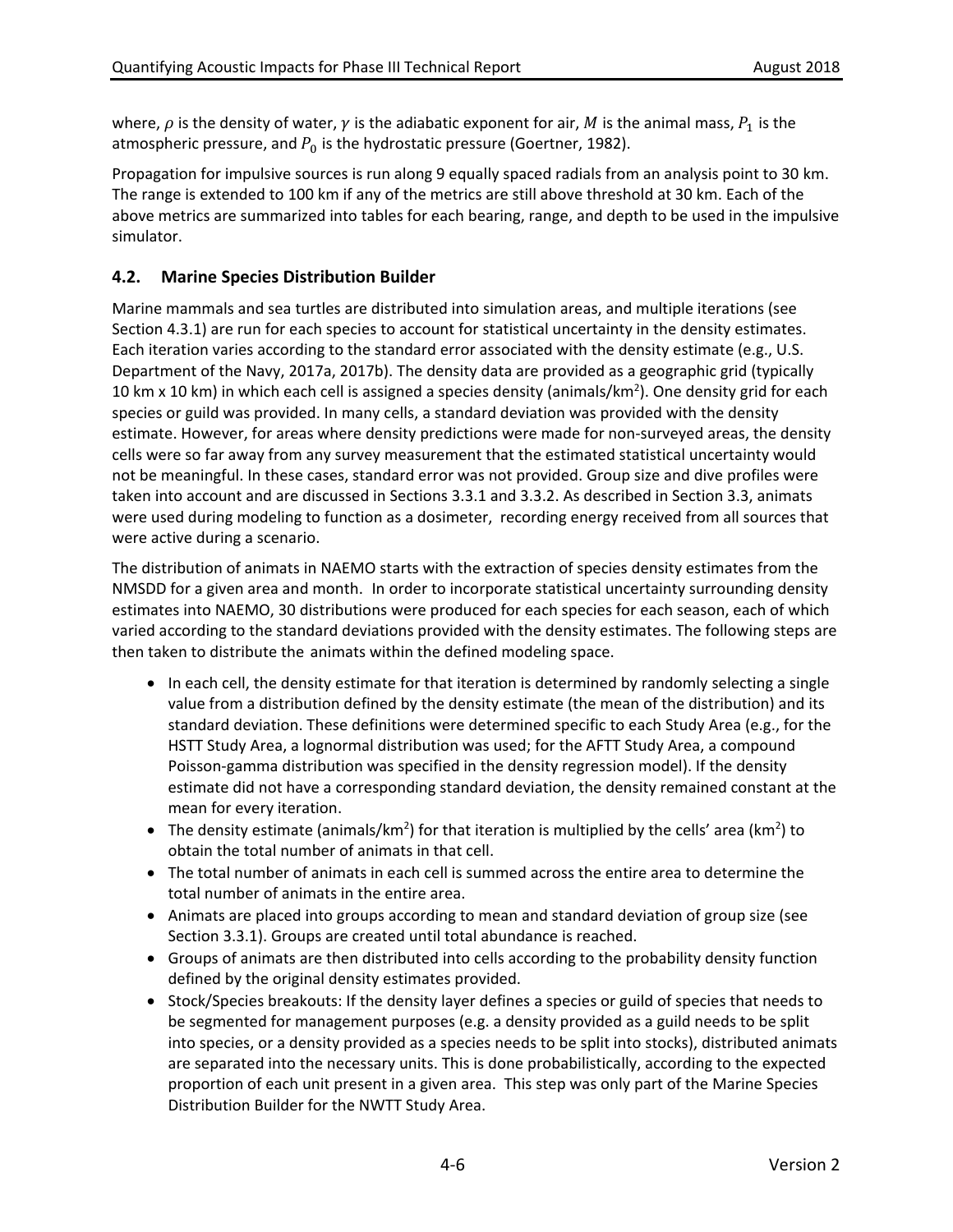These steps result in a series of data files containing the time, location, and depth of each animat placed within the modeling area. The standard deviation was only used to vary the total number of animats in the entire region. This is necessary because, as a consequence of extrapolating the regression models into areas without survey measurements, the statistical uncertainty in these cells was substantially higher than in areas with survey measurements. An unrealistically high number of animats was often selected for these cells, which warped the population's spatial distribution.

#### <span id="page-24-0"></span>**4.3. NAEMO Simulation Process**

The NAEMO simulation process combines all of these previously defined data and estimates the acoustic effects on marine mammals and sea turtles. The first module, Scenario Simulator, combines scenario definitions from Scenario Builder, data created in Acoustic Builder, and animat distributions created in Marine Species Distribution Builder to produce a record in NAEMO of the sounds received by each animat. The second module, Post Processor, reads the record created by Scenario Simulator, applies the frequency-based weighting functions, and conducts a statistical analysis to estimate effects associated with each marine mammal and sea turtle group based on the specified criteria thresholds. Results from each analysis are stored in NAEMO. The third and final module, Report Generator, provides a mechanism to assemble all of the individual species exposure records created by Post Processor and computes annual effect estimates. Estimated annual effects can be grouped by activity, season, and geographic region before outputting the results to comma-separated text files that can be used for further examination of the data. The following sections provide additional information for each module.

#### <span id="page-24-1"></span>**4.3.1. Monte Carlo Simulation Approach**

Estimation of effects in NAEMO is accomplished through Monte Carlo simulations. This approach was chosen to account for the variability inherent in many factors of testing and training events such as platform location and movement, precise location of modeling area, and instantaneous distributions of marine mammals and sea turtles. Additionally, NAEMO incorporates individual animat movement vertically in the water column at a specified displacement frequency for sufficient sampling of the depth dimension. Individual animats are not moved horizontally within NAEMO. The location of an event is randomly selected within a specified modeling area. NAEMO uses unique iterations of the simulated animal populations in each simulation, which allows it to provide sufficient sampling in the horizontal dimensions for statistical confidence. Monte Carlo simulations also produce statistically independent samples, which allows for the calculation of metrics such as standard error and confidence intervals. Thirty Monte Carlo simulations are run per event, per species, and per season. In each simulation, the following factors are randomly selected:

- Modeling box (the area to which platforms are restricted)
- Geographic location of animats
- Depth of each animat (updated at 4 minute intervals during simulation)
- Platform start location within the modeling box
- Platform track (unless platform is stationary or its track is defined by waypoints)
- Time that sources first go active (unless timing is specified in scenario definition)

#### <span id="page-24-2"></span>**4.3.2. Scenario Simulator**

The purpose of Scenario Simulator is to determine the level of sound received by each animat. This module references the scenario definition in NAEMO to determine the starting location, direction, and depth of each platform. Scenario Simulator then steps through time and interrogates each of the platform sources to determine which sources are actively emitting sound during that time step.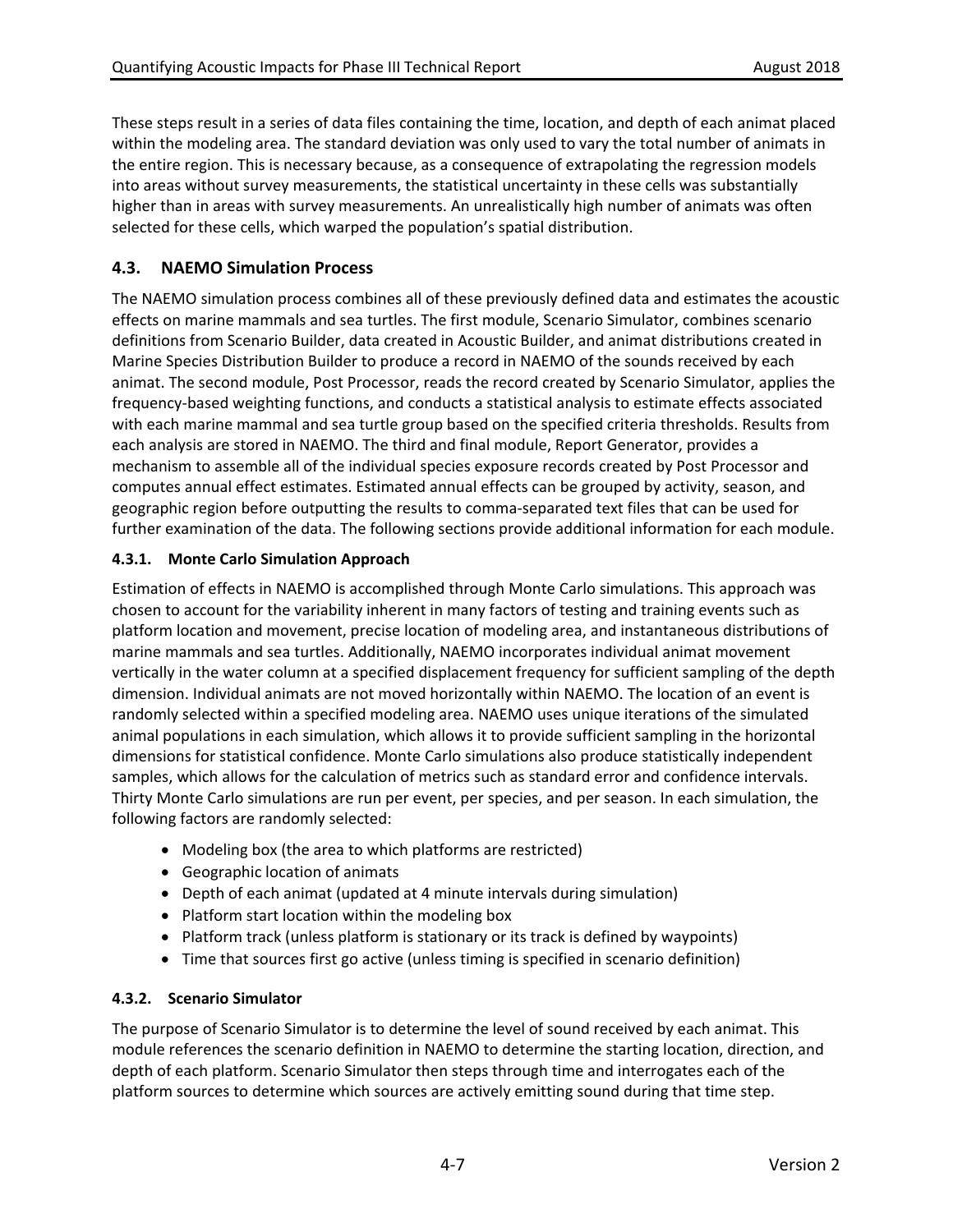The simulation begins with a time equal to zero and progresses incrementally in 1-second steps until the end of the scenario. For each active source, the beam pattern area and direction of sound source emission is computed. The beam pattern area is calculated from the horizontal beam pattern and maximum propagation distance, which are stored in the source table in NAEMO. For example, the area for a source with a ninety-degree horizontal beam pattern and a maximum propagation distance of 100 km would equate to a quarter of a circle whose radius is 100 km. The beam pattern direction is based on the direction of travel of the platform and any offsets defined for the horizontal beam pattern. The next step in the process identifies all animats that fall within each defined beam pattern area.

Propagation data are computed at multiple points within each modeling box to account for platforms moving during the simulation (Section 4.1). The exception to this is scenarios that involve only stationary platforms. At each time step, the position of each platform is compared to the locations of each propagation analysis point to determine the closest propagation file.

For each animat identified in the beam pattern, a lookup in the sound source propagation file is performed to determine the received sound level for that animat. The lookup is conducted based on the bearing and distance from the platform to the animat and the depth of the animat. The closest matching point within the propagation file is used.

Simulation output for each animat is stored in NAEMO. These outputs include simulation time, platform name, source name, source mode name, source mode frequency, source mode level, ping length, platform location (latitude/longitude), platform depth, species name, animal identification number, animal location (latitude/longitude), animal depth, animal distance from source, and sound received levels. A single animat may have one or more entries in the data file at each time step depending on the number of sources determined to be within hearing distance.

#### <span id="page-25-0"></span>**4.3.3. Post Processor**

Post Processor uses output from Scenario Simulator to compute the impact of events on each marine mammal and sea turtle group. Criteria and thresholds (Section 3.4) are applied to Monte Carlo simulations which are then combined to provide a mean estimate of effects for each event.

#### **Non-Impulsive Sources**

For non-impulsive sources, Post Processor uses two metrics to describe sound received by animats, SPL and SEL. Post Processor computes maximum SPL and accumulated SEL over the entire duration of the event for each animat. The maximum SPL, which is used to determine behavioral effects, is simply the maximum received level reported in Scenario Simulator. Accumulated SEL is used to determine PTS and TTS and represents the accumulation of energy from all time-steps and from multiple source exposures. For SEL, the appropriate auditory weighting functions defined by the marine mammal and sea turtle criteria (Section 3.4) are applied to adjust the received levels. SEL is given by;

$$
SEL_{s,t} = SPL_{weighted,t} + 10 \times \log(PL_s), \tag{4-12}
$$

where, s is source s, t is time t,  $SPL_{weighted, t}$  is the received level adjusted by the species auditory weighting function at time t, and  $PL_s$  is the pulse length of source s. The SEL values are then power summed across time to give a cumulative SEL for each source;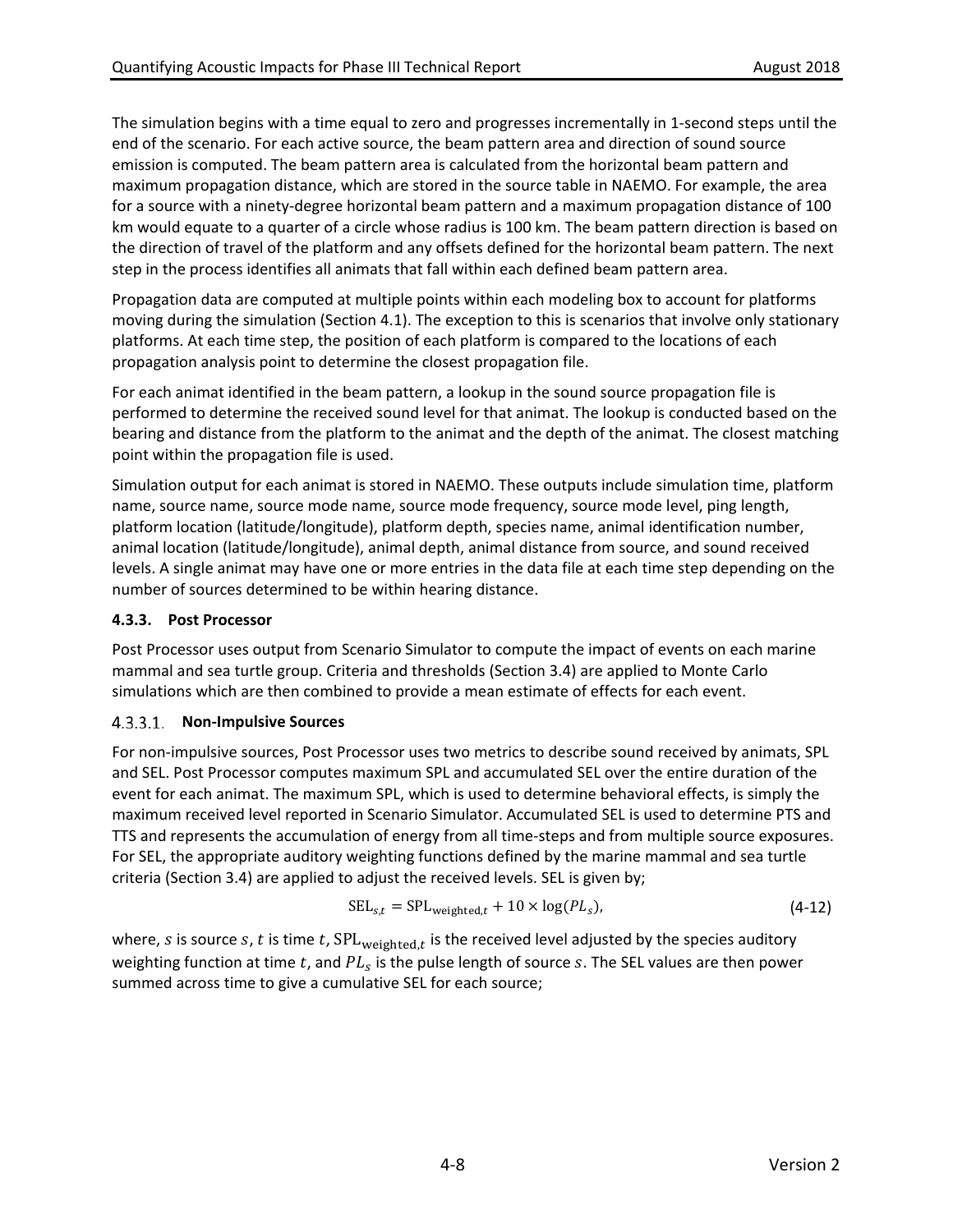Cumulative 
$$
SEL_s = 10 \times \log \left( \sum_{t=1}^{n} 10^{SEL_{s,t}/10} \right)
$$
 (4-13)

where, n is the number of time steps for the given source. After these calculations, the cumulative SEL is once more power summed across sources for each animat to determine the final cumulative SEL. A mean number of SPL and SEL simulated exposures are computed for each 1-dB bin. The mean value is based on the number of animats exposed at that dB level from each track iteration. The Behavioral Response Function (BRF) curve is applied to each 1-dB SPL bin to compute the number of behaviorally affected animats per bin. The number of behaviorally affected animats per bin is summed to produce the total number of behavioral effects.

Mean 1-dB bin SEL exposures are then summed to determine the number of instances in which PTS and TTS thresholds were exceeded. PTS values represent the cumulative number of animats affected at or above the PTS threshold. TTS values represent the cumulative number of animats affected at or above the TTS threshold and below the PTS threshold. Each animat can only be reported under a single criterion (e.g., once an animat is reported for PTS, it would not additionally be reported under TTS or behavioral). Behavioral effects are only computed for animats that experience two or more pulses.

#### **Impulsive Sources**

For impulsive sources five metrics are used to describe the sound received by animats: peak sound pressure level (SPL<sub>peak</sub>), root mean square sound pressure level (SPL<sub>rms</sub>), SEL, calf impulse, and adult impulse. SPL<sub>rms</sub> is applied to behavioral effects for turtles and behavioral effects from airguns for all species. Calf and adult impulses are only applied to explosive sources. SEL is a cumulative metric and is adjusted if a group of sources is in a cluster where *c* is the cluster size. This is then power summed over all clusters of sources to get the final cumulative SEL for the animat.

$$
SELc = SEL + 10 \times log(c)
$$
 (4-14)

Unlike non-impulsive sources, criteria for mortality and injury to animats is evaluated. Mortality and lung injury are determined by calf and adult impulse. Gastrointestinal injury is driven by (SPL<sub>peak</sub>). Both TTS and PTS have duel metrics: SPL<sub>peak</sub> and SEL. Only one of these metrics needs to be above threshold to trigger TTS or PTS. Behavioral effects are primarily based on a single SEL metric with the exceptions of effects from airguns and effects on turtles. Behavioral effects are only computed for counts greater than one.

#### **Navy Acoustic Effects Model Output**

All scenarios analyzed in NAEMO were evaluated as single events occurring within a given season and location. Scenarios that occurred over multiple seasons and locations were modeled for each combination of season and location. The annual estimated effects for a single scenario are determined by taking the average of all seasons and locations modeled for that scenario. To create the average effects, each scenario was multiplied by a factor based on the number of seasons, locations, and events per season that scenario would be conducted. Each factored scenario effect is then summed together to produce the average scenario effect. Total annual effects resulting from all scenarios modeled are then the summation of each scenario's averaged effect.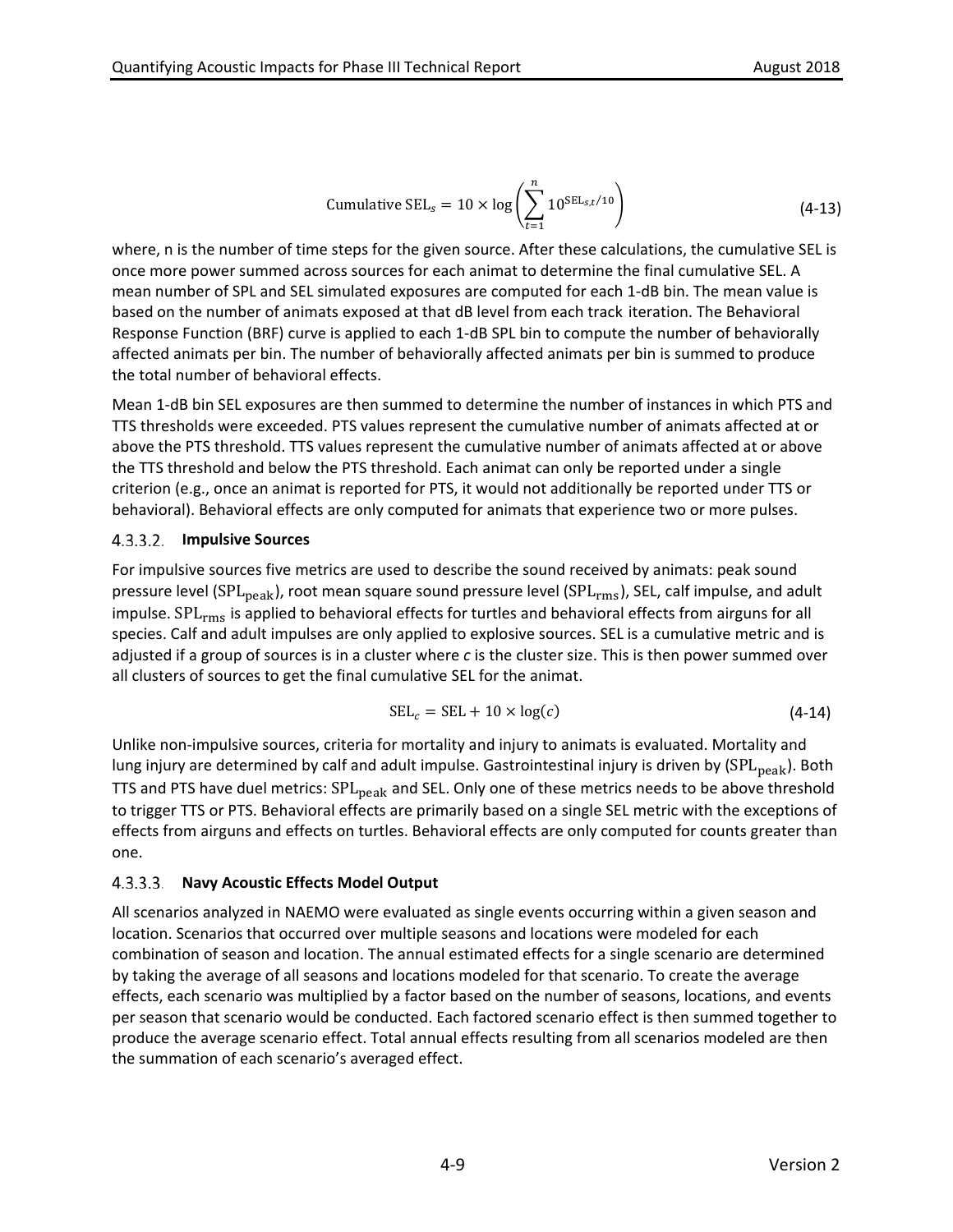Scenarios that may not occur every year are the exception to this methodology. Non-annual scenarios were modeled in multiple locations and seasons to provide coverage for all possible conditions, but these scenarios occur only one time within a given year. Therefore, the maximum effects from all modeled locations and seasons are used in place of the average values. To compute the maximum requires using a multiplication factor of one for each location and season and then determining the maximum per species effect from all locations and seasons.

This page left intentionally blank.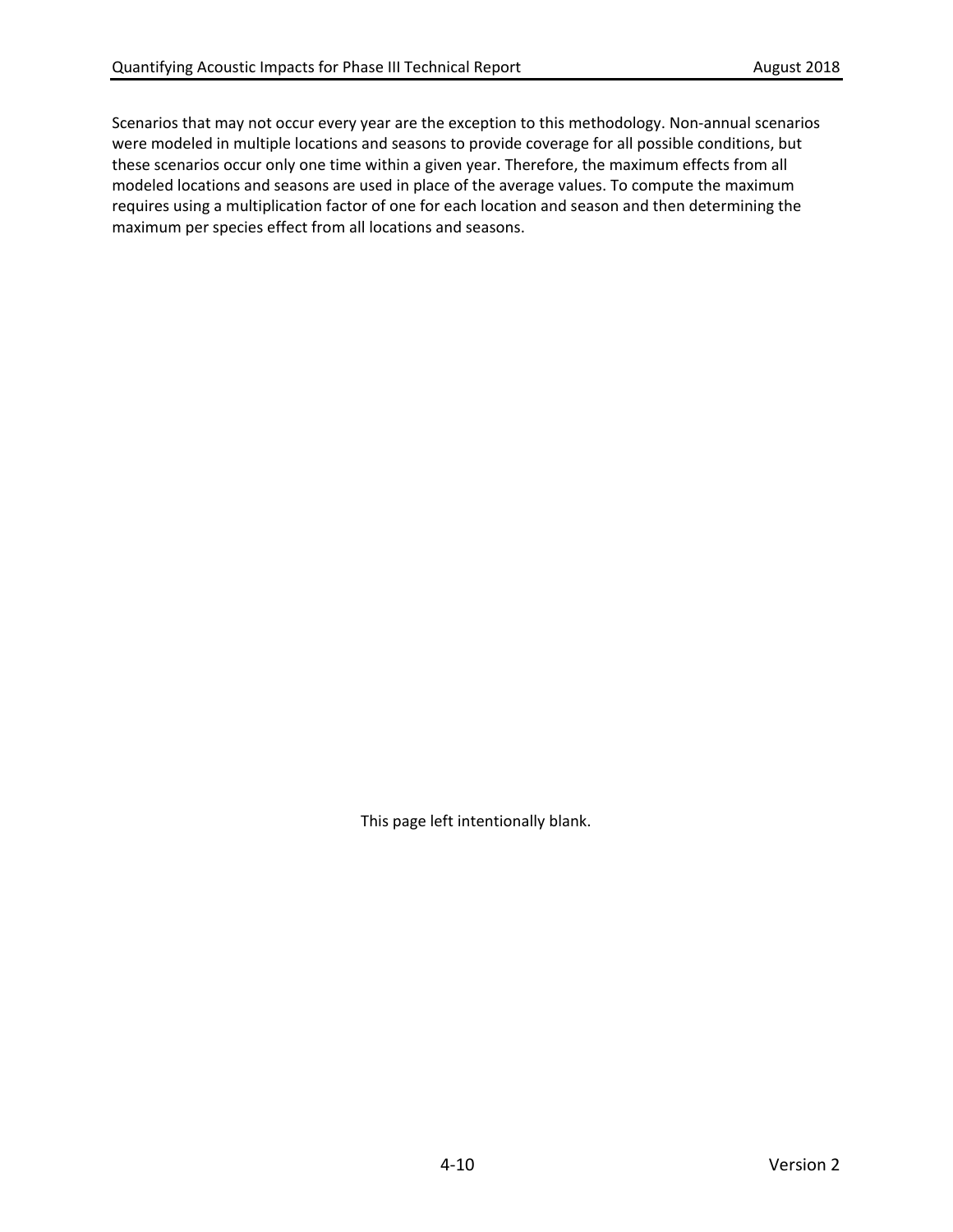### **5. PILE DRIVING ACOUSTIC EFFECTS ANALYSIS**

<span id="page-28-0"></span>The Navy performed a quantitative analysis to estimate the number of times that marine mammals and sea turtles could be affected by pile driving and extraction used during proposed activities. A similar method was used to determine the ranges to specific effects for fishes. The analysis took into account:

- *Proposed Activity*: details of the activity, such as the number of pile strikes and number of days.
- *Criteria and Thresholds*: sound levels used to predict potential behavioral response, TTS, and PTS effects from pile driving.
- *Acoustic Parameters*: underwater sound levels, frequencies produced, and the environmental parameters controlling sound propagation in the surf zone/nearshore environment.
- *Marine Species Density*: number and distribution of marine mammals and sea turtles.
- *Mitigation and Avoidance*: mitigation effectiveness and the animal's ability to avoid the zones of higher sound levels.

This information was used in an 'area\*density' model where the areas within each footprint (i.e., zone of influence [ZOI]) that encompasses each potential effect (i.e., behavioral response, TTS, and PTS) are calculated for a given day's activities. Then these areas were multiplied by the density of each marine species within the nearshore environment to estimate the number of effects to each species. Since the same animal can be 'taken' every day (i.e., 24-hour reset time), the number of predicted effects from a given day were multiplied by the number of days for that activity. This generated a total estimated number of effects over the entire activity per species and stock. The effectiveness of mitigation measures and the animal's ability to move away from the area of potential behavioral reaction were also considered, especially in regard to the accumulation period for the SEL that was used to predict TTS/PTS effects.

#### <span id="page-28-1"></span>**5.1. Proposed Activity**

In AFTT and HSTT, construction of an Elevated Causeway System would involve intermittent impact pile driving over approximately 20 days. The size of the pier used in an Elevated Causeway System event is assumed to be a maximum of 1,520 ft. long, requiring 119 supporting piles. Crews work 24 hours a day and would drive approximately six piles in that time period. Each pile takes approximately 15 minutes to drive, with time taken between piles to reposition the driver. When training events that use the Elevated Causeway System are complete, the structure would be removed using vibratory extraction over approximately 10 days. Crews would remove approximately 12 piles per 24-hour period, each taking about six minutes to remove. [Table 5-1](#page-28-3) summarizes the pile driving and pile removal activities that would occur during a 24-hour period.

<span id="page-28-3"></span>

| <b>Method</b>            | <b>Piles Per 24-Hour Period</b> | <b>Time Per Pile</b> | <b>Total Estimated Time of</b><br><b>Noise Per 24-Hour Period</b> |
|--------------------------|---------------------------------|----------------------|-------------------------------------------------------------------|
| Pile Driving (Impact)    |                                 | 15 minutes           | 90 minutes                                                        |
| Pile Removal (Vibratory) |                                 | 6 minutes            | 72 minutes                                                        |

**Table 5-1. Summary of Pile Driving and Removal Activities per 24-Hour Period**

#### <span id="page-28-2"></span>**5.2. Criteria and Thresholds**

See the *Criteria and Thresholds for U.S. Navy Acoustic and Explosive Effects Analysis (Phase III)* technical report (U.S. Department of the Navy, 2017a) for a comprehensive discussion on how the criteria and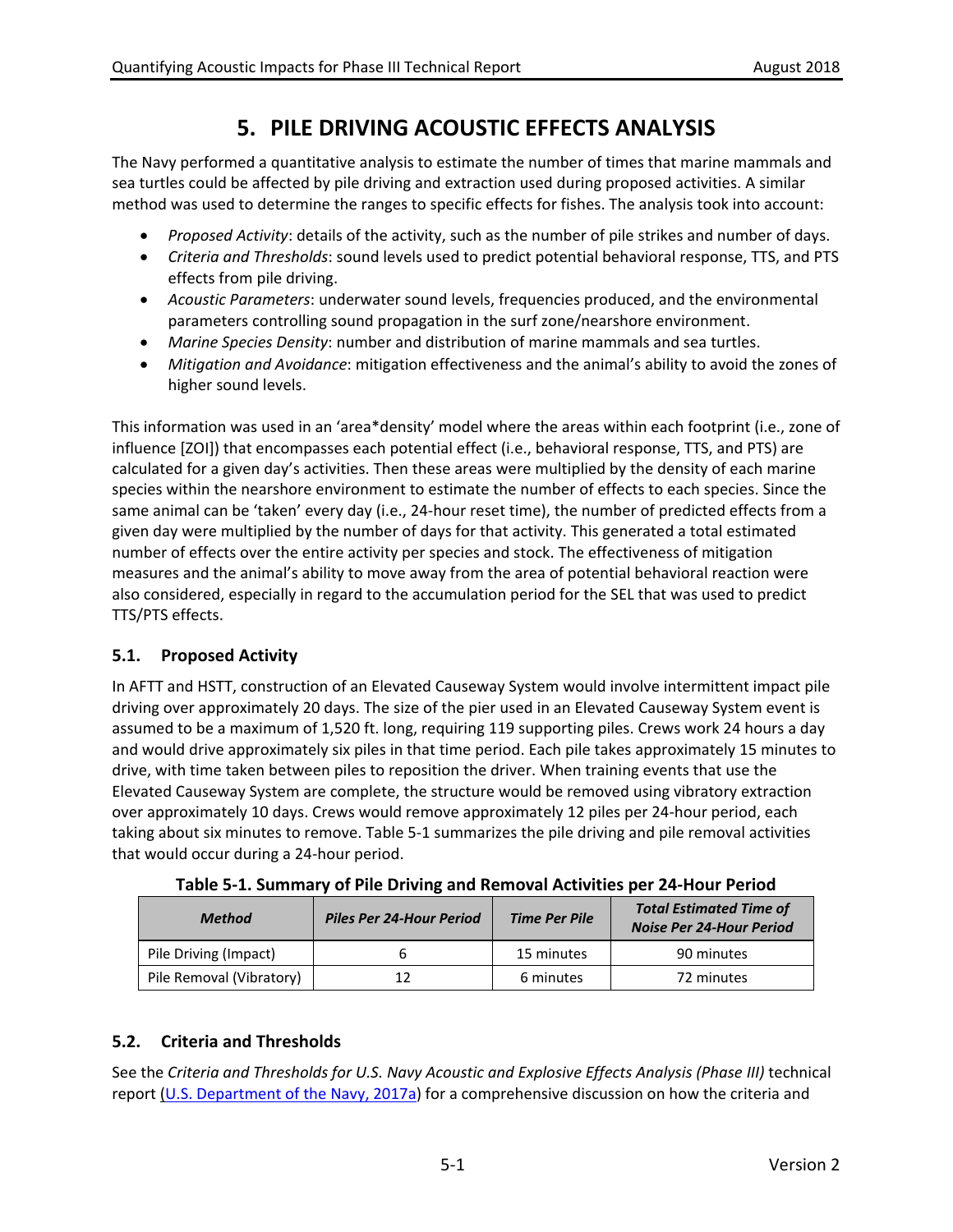thresholds were derived. Additionally, this report includes detailed information on frequency weighting and hearing groups.

Because impact pile driving produces impulsive noise, impulsive criteria were used to assess the onset of TTS and PTS for these sources. Weighting functions specific to each hearing group were used to weight the received sound level before the weighted level was compared to the thresholds for PTS and TTS. Vibratory pile removal produces continuous, non-impulsive noise. Therefore, the non-impulsive criteria were used to assess the onset of TTS and PTS. Due to the low source levels for vibratory pile extraction, frequency weighting was not deemed necessary for this noise type (i.e., unweighted source levels were already well below weighted thresholds). Existing the National Marine Fisheries Service (NMFS) risk criteria were applied to estimate behavioral effects from impact and vibratory pile driving.

#### <span id="page-29-0"></span>**5.3. Acoustic Parameters**

Impact pile driving and vibratory pile extraction were recorded during an Elevated Causeway System installation and removal (Illingworth and Rodkin, 2015, 2017). Transmission loss (TL) was assumed to be TL =  $16.5$  \* Log<sub>10</sub> (range) based on these measurements. The measured source levels are shown in Table [5-2.](#page-29-1)

| <b>Pile Size &amp; Type</b> | <b>Method</b>          | <b>Average Sound Levels at 10 m</b><br>(SEL per individual pile)                            |
|-----------------------------|------------------------|---------------------------------------------------------------------------------------------|
| 24-in. Steel<br>Pipe Pile   | $Im$ pact <sup>1</sup> | 192 dB re 1 µPa SPL peak<br>182 dB re 1 µPa <sup>2</sup> s SEL (single strike)              |
| 24-in. Steel<br>Pipe Pile   | Vibratory <sup>2</sup> | 146 dB re $1 \mu$ Pa SPL rms<br>145 dB re 1 µPa <sup>2</sup> s SEL (per second of duration) |

<span id="page-29-1"></span>**Table 5-2: Elevated Causeway System Pile Driving and Removal Underwater Sound Levels**

<sup>1</sup>Illingworth and Rodkin (2017), <sup>2</sup>Illingworth and Rodkin (2015) Notes: in.: inch; SEL: Sound Exposure Level; SPL: Sound Pressure Level; rms: root mean squared; dB re 1 µPa: decibels referenced to 1 micropascal

[Table 5-3](#page-29-2) shows the weighting factors that were used in this analysis for impact pile driving based on the averaged difference between weighted and unweighted levels from multiple recorded strikes. These factors were derived from the weighting functions and were added to the threshold for each hearing group before ranges to potential TTS/PTS effects from impact pile driving were determined. Frequency weighting was not used for behavioral response criteria or vibratory pile extraction.

<span id="page-29-2"></span>

| Table 5-3. Weighting Factors Applied to Each Hearing Group for Impact Pile Driving (Applies |  |
|---------------------------------------------------------------------------------------------|--|
| to TTS/PTS only)                                                                            |  |

| <b>Marine Species Hearing Groups</b> | <b>Weighting Factor as Measured for</b><br><b>Impact Pile Driving (cSEL)</b> |
|--------------------------------------|------------------------------------------------------------------------------|
| Low-Frequency Cetaceans              |                                                                              |
| Mid-Frequency Cetaceans              | 24                                                                           |
| <b>High-Frequency Cetaceans</b>      | 29                                                                           |
| Phocids (In-Water)                   | 8                                                                            |
| Otariids (In-Water)                  |                                                                              |
| Sea Turtles                          |                                                                              |

cSEL: cumulative sound exposure level

Ranges to potential effects (i.e., behavioral response, TTS, and PTS) were calculated based on the TL reported above. The threshold for a given effect was subtracted from the source level to find the TL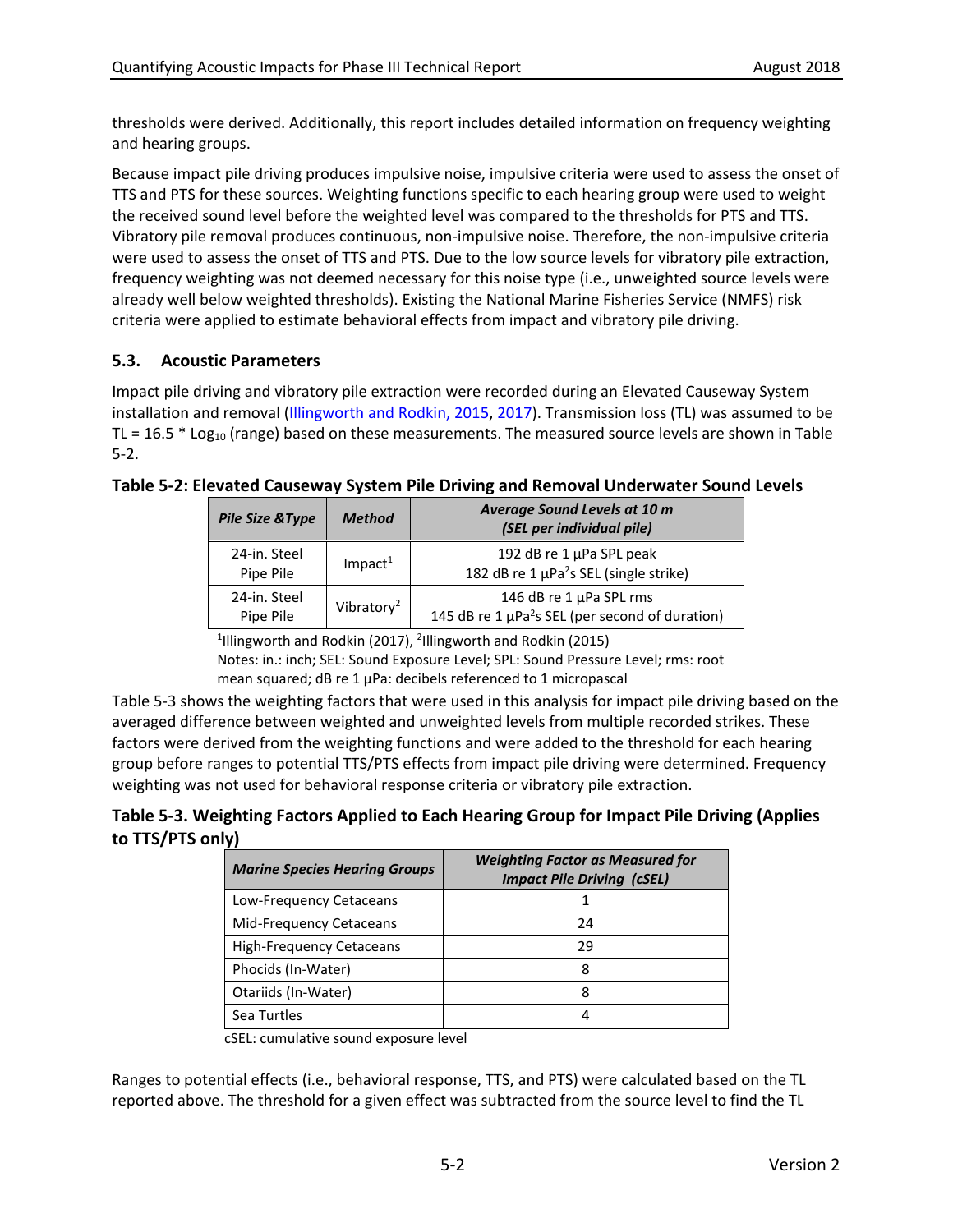needed to reach that specific threshold. For PTS and TTS from impact pile driving the weighted threshold was found by adding the PTS or TTS threshold i with the species hearing group appropriate weighting factor from [Table 5-4.](#page-30-1) The metric used to estimate PTS and TTS effects was cumulative sound exposure level (cSEL), which increases with signal duration based on cSEL = single strike SEL + 10  $*$  Log<sub>10</sub>(# strikes) for impact pile driving, or similarly: cSEL = one second SEL + 10  $*$  Log<sub>10</sub>(# seconds) for vibratory pile extraction. Single strike and single second SELs are provided in [Table 5-4](#page-30-1) and [Table 5-5](#page-30-2) for impact and vibratory, respectively. Thirty-five strikes were used to represent 60 seconds of impact pile driving (further justification of 60-sec duration provided below) and vibratory pile extraction was accumulated for 360 seconds per pile. The source levels that were used for the behavioral response criteria or any potential effects from vibratory pile extraction (i.e., PTS, TTS, or behavioral response) were not weighted. Once the difference between the source level and the appropriate criteria was found, the range to this TL was solved using: TL =  $16.5$  \* Log<sub>10</sub> (range). This provided a single-pile range to effects for each effect category and each marine species group. The ranges to effects for impact pile driving and vibratory pile extraction are given in

[Table 5-4](#page-30-3) and [Table](#page-30-2) 5-5, respectively. Note that ranges to PTS and TTS for impact pile driving were based on 60 seconds of activity. This is discussed further in the *Mitigation, Standard Operating Procedures, and Avoidance* section below.

<span id="page-30-3"></span>

| <b>Hearing Group</b>            | <b>Impact Pile</b><br><b>Driving PTS (m)</b> | <b>Impact Pile</b><br>Driving TTS (m) | <b>Impact Pile Driving</b><br><b>Behavioral Response (m)</b> |
|---------------------------------|----------------------------------------------|---------------------------------------|--------------------------------------------------------------|
| Low-Frequency Cetaceans         | 65                                           | 529                                   | 870                                                          |
| Mid-Frequency Cetaceans         |                                              | 16                                    | 870                                                          |
| <b>High-Frequency Cetaceans</b> | 65                                           | 529                                   | 870                                                          |
| Phocids (In-Water)              | 19                                           | 151                                   | 870                                                          |
| Otariids (In-Water)             |                                              | 12                                    | 870                                                          |
| Sea Turtles                     |                                              | 19                                    | 107                                                          |

<span id="page-30-1"></span>

| Table 5-4: Range to Potential Effects from Impact Pile Driving for Each Hearing Group |  |  |
|---------------------------------------------------------------------------------------|--|--|
|---------------------------------------------------------------------------------------|--|--|

Note: TTS and PTS ranges are based on 60 seconds of impact pile driving. Range to behavioral response is based on highest received level and therefore does not include a time component. m: meters

<span id="page-30-2"></span>

| <b>Hearing Group</b>            | <b>Vibratory Pile</b><br><b>Extraction PTS (m)</b> | <b>Vibratory Pile</b><br><b>Extraction TTS (m)</b> | <b>Vibratory Pile Extraction</b><br><b>Behavioral Response (m)</b> |
|---------------------------------|----------------------------------------------------|----------------------------------------------------|--------------------------------------------------------------------|
| Low-Frequency Cetaceans         |                                                    |                                                    | 376                                                                |
| Mid-Frequency Cetaceans         |                                                    |                                                    | 376                                                                |
| <b>High-Frequency Cetaceans</b> |                                                    | 116                                                | 376                                                                |
| Phocids (In-Water)              |                                                    |                                                    | 376                                                                |
| Otariids (In-Water)             |                                                    |                                                    | 376                                                                |
| Sea Turtles                     |                                                    |                                                    |                                                                    |

#### <span id="page-30-0"></span>**5.4. Marine Species Density**

The exposures estimated from the Elevated Causeway System analysis relied upon the assumption that marine mammals are uniformly distributed within the ocean waters adjacent to the proposed event locations. In reality, animal presence in the surf zone and nearshore waters is known to be patchy and infrequent with the exception of a few coastal species (e.g., bottlenose dolphins). These densities were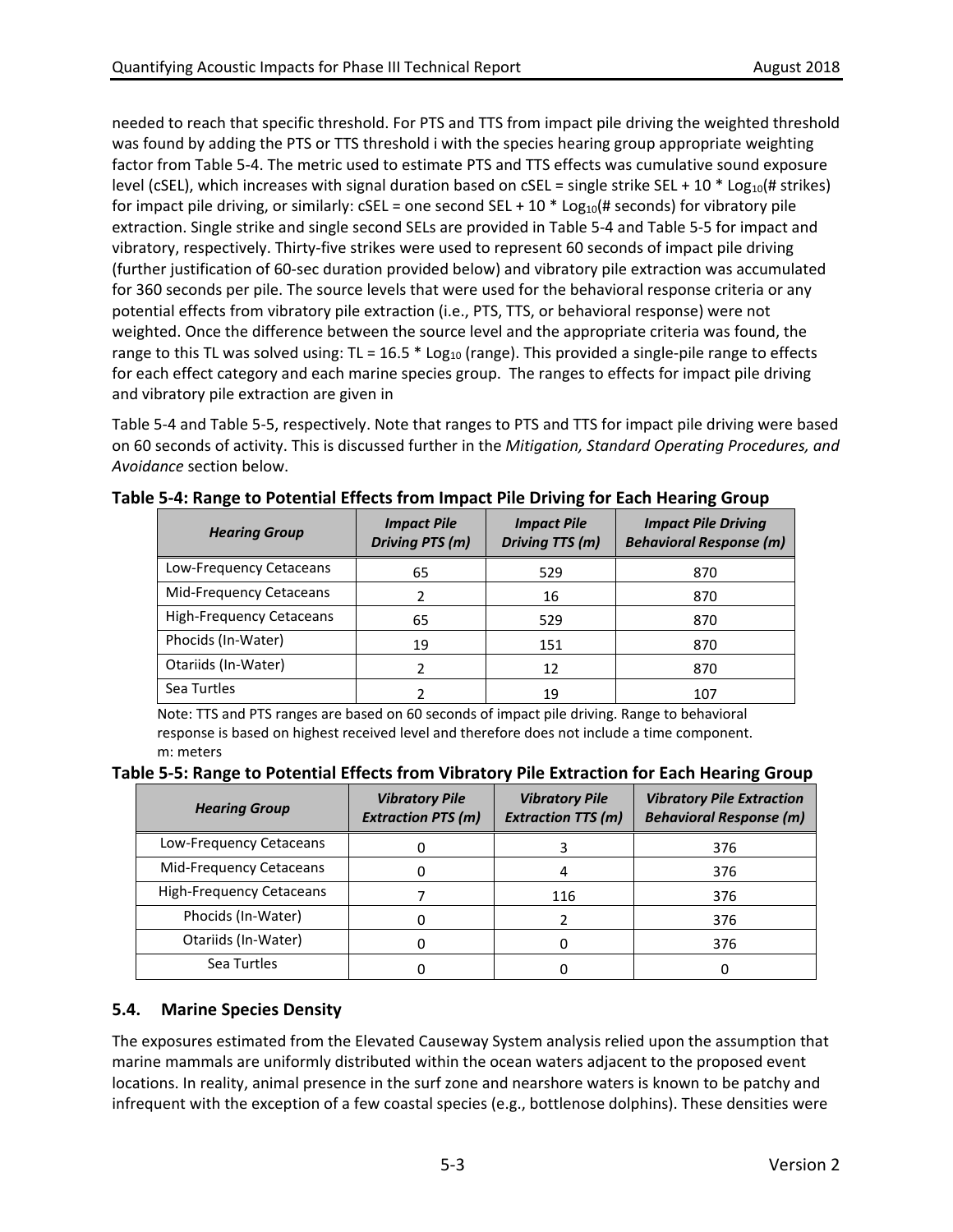derived from the Navy's Marine Species Density Database (NMSDD). Note, only densities for species with estimated impacts are shown. All other species were deemed to be extralimital to the nearshore/surf zone environment, or had densities so low as to produce no estimated effects in the analysis.

#### <span id="page-31-0"></span>**5.5. Mitigation, Standard Operating Procedures, and Avoidance**

For impact pile driving, the mitigation zone (see [Table 5-6\)](#page-31-1) extends beyond the average ranges to PTS for all hearing groups; therefore, mitigation will help prevent or reduce the potential for exposure to PTS. The impact pile driving mitigation zone also extends beyond or into a portion of the average ranges to TTS; therefore, mitigation will help prevent or reduce the potential for exposure to all TTS or some higher levels of TTS, depending on the hearing group. Vibratory pile extraction has shorter impact ranges than impact pile driving; therefore, the mitigation zone will extend further beyond the average ranges to PTS, and further beyond (or into, depending on hearing group) the average ranges to TTS during vibratory pile extraction.

The small size of the mitigation zone and its close proximity to the observation platform will result in a high likelihood that Lookouts would be able to detect marine mammals and sea turtles throughout the mitigation zone. With regard to the post-sighting wait periods, the 30-min. recommencement wait period would cover the average dive times of the marine mammal species that could be present in the mitigation zone.

<span id="page-31-1"></span>

| <b>Procedural Mitigation Description</b>                                                                       |  |  |  |  |
|----------------------------------------------------------------------------------------------------------------|--|--|--|--|
| <b>Stressor or Activity</b>                                                                                    |  |  |  |  |
| Pile driving and pile extraction sound during Elevated Causeway System training                                |  |  |  |  |
| <b>Resource Protection Focus</b>                                                                               |  |  |  |  |
| Marine mammals                                                                                                 |  |  |  |  |
| Sea turtles                                                                                                    |  |  |  |  |
| <b>Number of Lookouts and Observation Platform</b>                                                             |  |  |  |  |
| 1 Lookout positioned on the shore, the elevated causeway, or a small boat                                      |  |  |  |  |
| <b>Mitigation Zone Size and Mitigation Requirements</b>                                                        |  |  |  |  |
| 100 yd. around the pile driver:                                                                                |  |  |  |  |
| 30 min. prior to the start of the activity, observe the mitigation zone for floating vegetation (if<br>$\circ$ |  |  |  |  |
| floating concentrations of detached kelp paddies and Sargassum are found in the Study Area),                   |  |  |  |  |
| marine mammals, and sea turtles; if observed, delay the start of impact pile driving or                        |  |  |  |  |
| vibratory pile extraction until the mitigation zone is clear.                                                  |  |  |  |  |
| During the activity, observe the mitigation zone for marine mammals and sea turtles; if<br>$\circ$             |  |  |  |  |
| observed, cease impact pile driving or vibratory pile extraction.                                              |  |  |  |  |
| The Navy will allow a sighted marine mammal or sea turtle to leave the mitigation zone prior<br>$\circ$        |  |  |  |  |
| to the initial start of the activity (by delaying the start) or during the activity (by not                    |  |  |  |  |
| recommencing pile driving or pile extraction) until one of the following conditions has been                   |  |  |  |  |
| met: (1) the animal is observed exiting the mitigation zone; (2) the animal is thought to have                 |  |  |  |  |
| exited the mitigation zone based on a determination of its course, speed, and movement                         |  |  |  |  |
| relative to the pile driving location; or (3) the mitigation zone has been clear from any                      |  |  |  |  |
| additional sightings for 30 min.                                                                               |  |  |  |  |

#### **Table 5-6: Procedural Mitigation for Pile Driving**

As described in Chapter 2 (Description of Proposed Action and Alternatives) of the AFTT and HSTT EIS/OEIS documents, the Navy implements standard operating procedures for pile driving safety. Due to pile driving system design and operation, the Navy performs soft starts during impact installation of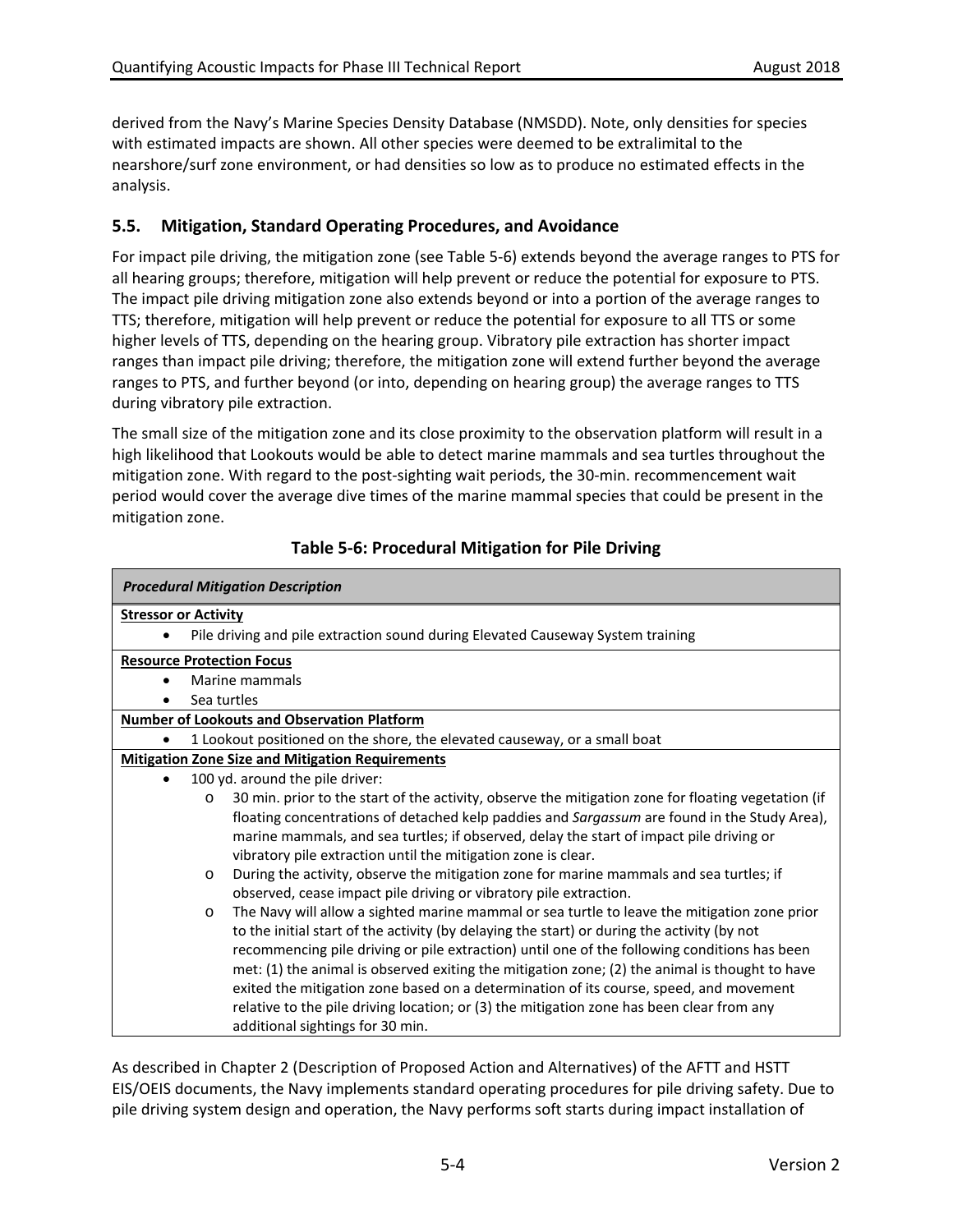each pile to ensure proper operation of the diesel impact hammer. During a soft start, the Navy performs an initial set of strikes from the impact hammer at reduced energy before it can be operated at full power and speed. This standard operating procedure may "warn" marine mammals and sea turtles and cause them to move away from the sound source before impact pile driving increases to full operating capacity. This should reduce their exposure to higher levels of individual pile strikes thereby reducing their cumulative SEL.

Based on best available science regarding animal reaction to sound, selecting a reasonable SEL calculation period is necessary to more accurately reflect the time period an animal would likely be exposed to the sound. Mitigation effectiveness and animal avoidance of higher sound levels were both factored into the impact pile driving analysis as most marine mammals and sea turtles should be able to easily move away from the expanding ZOI of TTS/PTS within 60 seconds especially considering the soft start procedure. Alternatively, the animal should avoid the zone altogether if they are outside of the immediate area upon startup. As shown in [Table 5-4,](#page-30-1) the TTS zone for all mid-frequency cetaceans, otariids, and sea turtles is well within the 100 yd. mitigation zone for impact pile driving. Phocids (HSTT only) have a 60-second TTS range of 151 m, only slightly longer than the mitigation zone and well within the behavioral reaction range of 830 m. Therefore, most phocids (harbor seals and elephant seals in HSTT) would be expected to avoid sound levels well below those that could cause TTS. Low and highfrequency cetaceans both have 60-second ranges to TTS of 529 m, which is farther than the mitigation zone. However, LF cetaceans (i.e., mysticetes) and most HF cetaceans, such as *Kogia* spp. and Dall's porpoise, are not expected in the nearshore/surf zone environment where these activities are proposed. The harbor porpoise (HF cetacean) has demonstrated avoidance of low levels of underwater noise and will likely avoid well beyond ranges to TTS. Of the LF and HF cetaceans, only Dall's porpoise has estimated behavioral responses from HSTT proposed Elevated Causeway System activities.

#### <span id="page-32-0"></span>**5.6. Calculating Number of Effects per Species and Stock**

The analysis uses a simple 'area\*density' model to estimate numbers of behavioral response, TTS, and PTS per species and stock. The zone of influence (ZOI) for an effect is the area that encompasses the sound levels at or above a threshold for that given effect to the threshold for the next higher-order effect. For example, the ZOI for TTS is the area where sound levels meet or exceed the TTS threshold but are still below the PTS threshold. The number of times an animal may be affected was found by multiplying these ZOIs by the density of marine species in the area.

To calculate the total ZOI, first the single pile ZOI was needed. Since Elevated Causeway System pile driving activities occur in the surf/nearshore environment and animals would generally be seaward of this, the area of a half-circle was calculated with a range (i.e., radius) to each effect category as shown in [Table 5-4](#page-30-1) and [Table 5-5](#page-30-2) for impact pile driving and vibratory pile extraction, respectively. The single pile 'ring-shaped' ZOI for each effect was then found by subtracting the next smaller effect area (i.e., higher order effect; TTS ZOI = TTS Area - PTS Area).

Marine mammals and sea turtles are likely to leave the immediate area of pile driving and extraction activities and be less likely to return as activities persist. However, some 'naïve' animals may enter the area during the short period of time when pile driving and extraction equipment is being re-positioned between piles. Therefore, an animal "refresh rate" of 10% was selected. This means that 10% of the single pile ZOI was added for each consecutive pile within a given 24-hour period to generate the daily ZOI per effect category. These daily ZOIs were then multiplied by the number of days of pile driving and pile extraction and then summed to generate a total ZOI per effect category (i.e. behavioral response, TTS, PTS).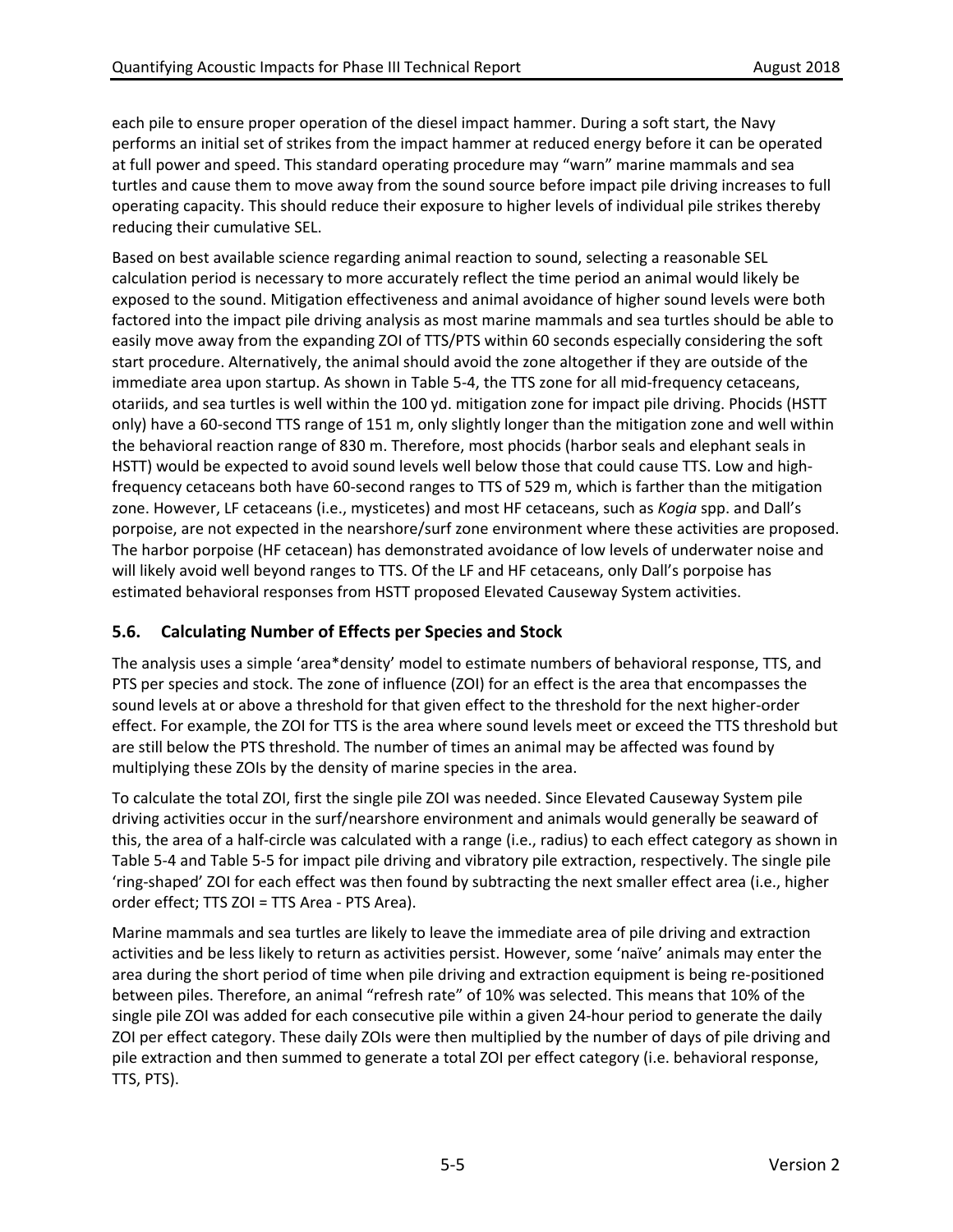These total ZOIs were then multiplied by the density of marine species to produce estimates of the number of times animals of each species could be affected. With the exception of bottlenose dolphins, all marine mammals that could be near both AFTT and HSTT Elevated Causeway System activities are likely to belong to a single stock per species. Therefore, all effects to a given species were assigned to that stock. Bottlenose dolphins were already divided into stocks within the densities for HSTT, so no further calculations were necessary. The AFTT densities only provided a single value for bottlenose dolphins (species), so the effects per stock were estimated by parsing the effects by the proportion of each stock represented in each Elevated Causeway System location.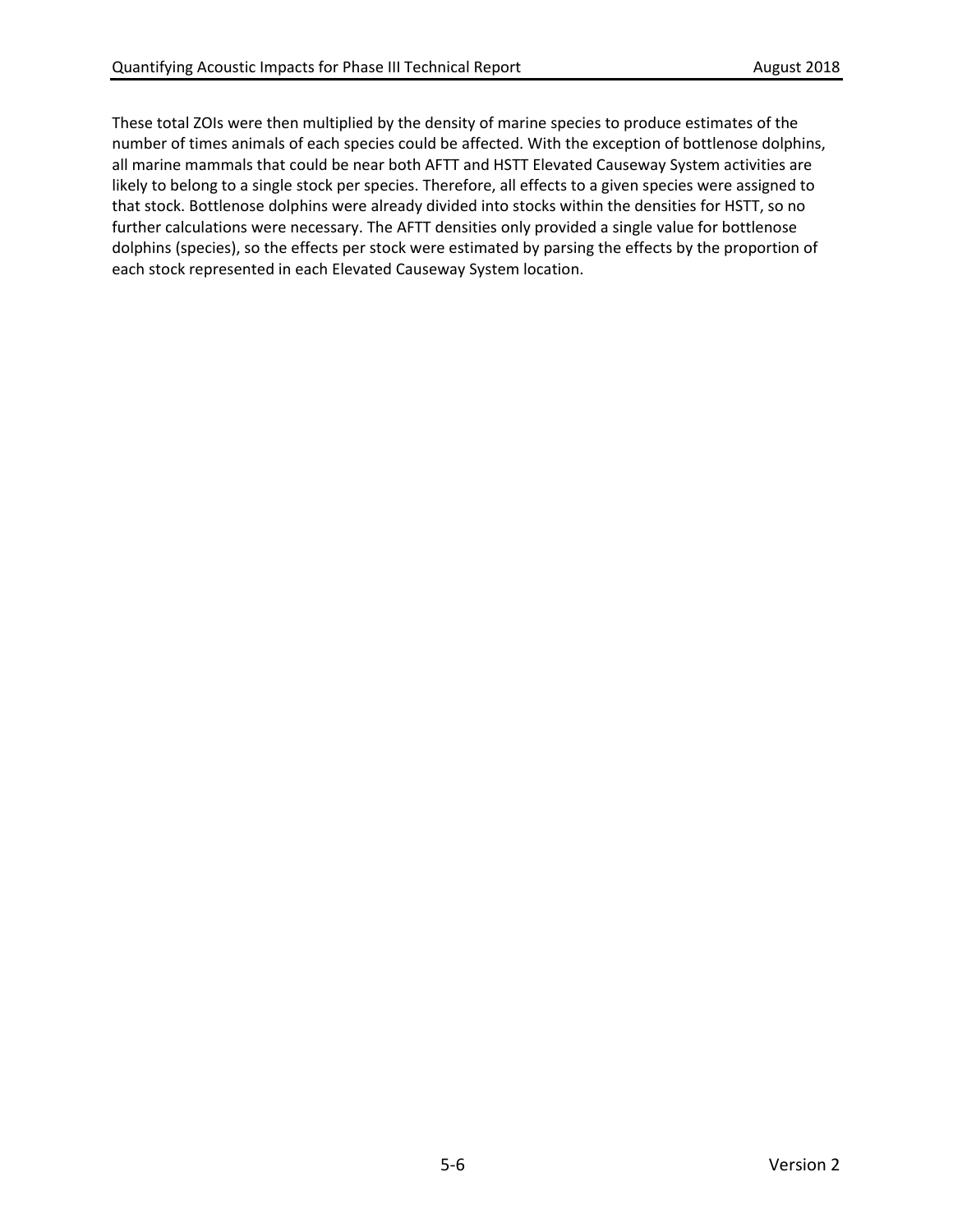### **6. MITIGATION EFFECTIVENESS**

<span id="page-34-0"></span>As described in Chapter 5 (Mitigation) of each Phase III EIS/OEIS, the Navy implements mitigation measures to avoid or reduce potential impacts of training and testing activities on biological and cultural resources. Mitigation measures are typically organized into two categories: procedural mitigation measures and mitigation areas. For Study Areas that have a terrestrial component, a third mitigation category would include mitigation for terrestrial resources, which generally includes ordnance, targeting, or other access restrictions.

The Navy implements procedural mitigation measures for applicable activities whenever and wherever they occur within an applicable Study Area. Procedural mitigation measures are tailored to each specific stressor or training and testing activity category and generally involve: (1) the use of one or more trained Lookouts to diligently observe for specific biological resources within a mitigation zone, (2) requirements for Lookouts to immediately communicate sightings of specific biological resources to the appropriate watch station for information dissemination, and (3) requirements for the watch station to implement mitigation until a pre-activity commencement or during-activity recommencement condition has been met. An example of a procedural mitigation measure is powering down or ceasing the transmission of active sonar in response to a sighting of a marine mammal in a mitigation zone. Mitigation zones are areas at the surface of the water (measured as the radius from a stressor) within which applicable training or testing activities will be ceased, powered down, or modified to protect specific biological resources from an auditory injury (PTS), non-auditory injury (from impulsive sources), or direct strike (e.g., vessel strike) to the maximum extent practicable. The Navy developed each mitigation zone to be the largest area Lookouts can reasonably be expected to observe during typical activity conditions (i.e., the most environmentally protective) and within which the Navy can commit to implementing mitigation without impacting safety, sustainability, and the ability to meet mission requirements.

NAEMO estimates acoustic and explosive effects without considering mitigation. Therefore, it overestimates impacts on marine mammals and sea turtles. To account for mitigation for marine mammals and sea turtles, the Navy conservatively (i.e., erring on the side of underestimating effectiveness) quantifies the potential for procedural mitigation to reduce model-estimated PTS to TTS for exposures to non-impulsive sources and reduce model-estimated mortality to injury for exposures to impulsive sources.

#### <span id="page-34-1"></span>**6.1. Mitigation Effectiveness Factors**

The Navy assumes that a Lookout will not be 100 percent effective at detecting all individual marine mammals and sea turtles within a mitigation zone due to the inherent limitations of observing marine species, and because the likelihood of sighting individual animals is largely dependent on the following: observation conditions, such as time of day, sea state, mitigation zone size, observation platform; and animal behavior, such as amount of time an animal spends at the surface of the water. This is particularly true for sea turtles, small marine mammals, and marine mammals that display cryptic behaviors (e.g., surfacing to breathe with only a small portion of their body visible from the surface). To account for these variables, the Navy quantitatively assessed the effectiveness of its mitigation measures on a per-scenario basis using the following four factors:

- Species Sightability
- Observation Area
- Visibility
- Positive Control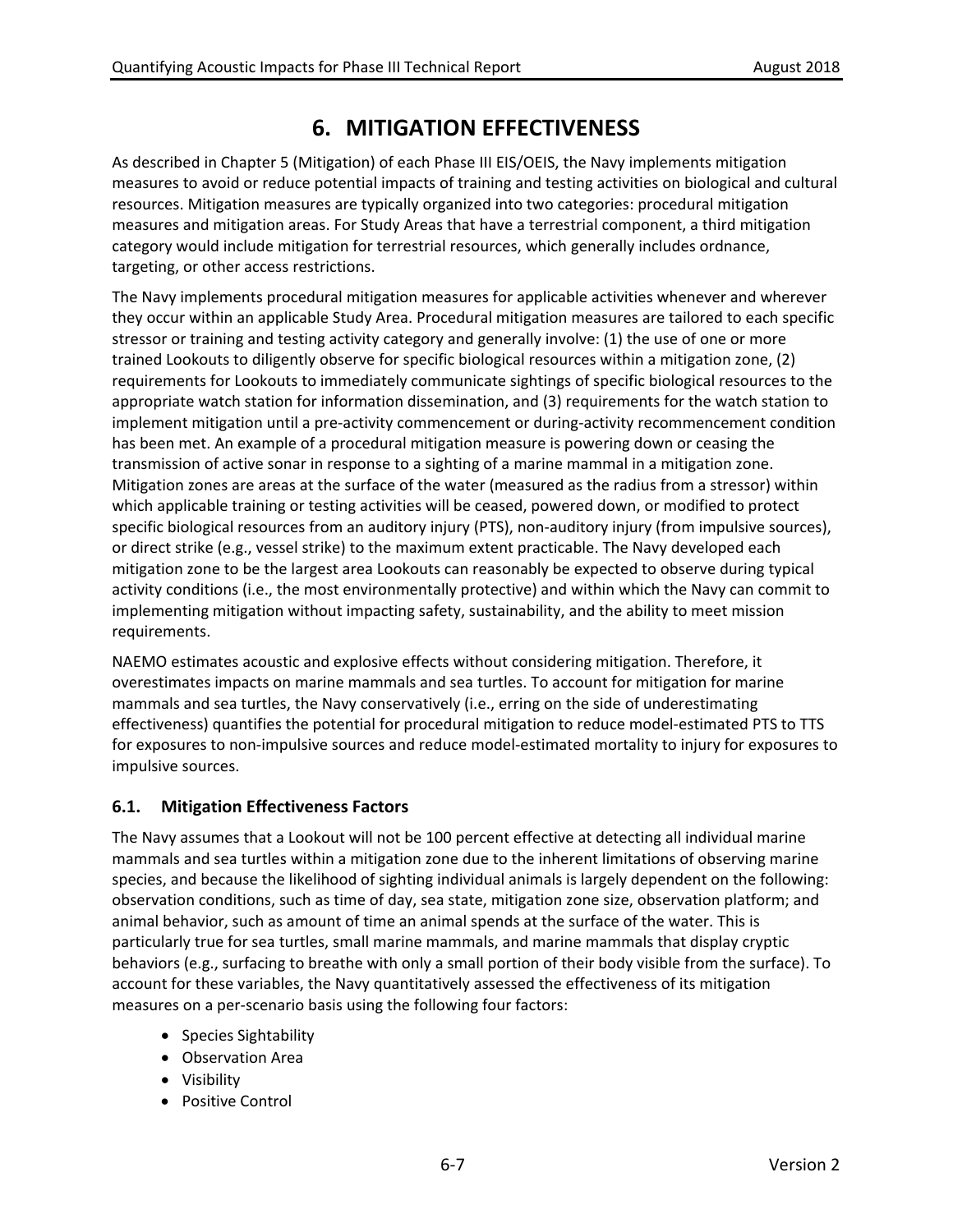The Navy used the equation below to calculate a mitigation effectiveness score for each species for each training and testing scenario based on the mitigation effectiveness factors.

> *Mitigation Effectiveness = Species Sightability [0–1] x Observation Area [0, 0.5, 1]* (5-1) *x Visibility [0.25, 0.5, 0.75, 1] x Positive Control [0, 0.5, 1]*

#### <span id="page-35-0"></span>**6.1.1. Species Sightability**

The ability to detect marine mammals and sea turtles is dependent on the animal's presence at the surface and the characteristics of the animal that influence its sightability. The Navy considered applicable data from the best available science to numerically approximate the sightability of marine mammals and determined that the standard "detection probability," referred to as g(0), is most appropriate. Detection probabilities are derived from systematic line-transect surveys based on speciesspecific estimates for vessels and aerial platforms. Estimates of g(0) are available in peer-reviewed reports, typically from research conducted by NMFS Regional Science Centers.

There are two components of g(0): perception bias and availability bias (Marsh & Sinclair, 1989). Perception bias accounts for marine mammals that are on the transect line and detectable but are missed by the observer. Various factors influence the perception bias component of g(0), including species-specific characteristics (e.g., behavior, appearance, group size, blow characteristics), viewing conditions (e.g., sea state, wind speed, wind direction, wave height, glare), observer characteristics (e.g., experience, fatigue, concentration), and platform characteristics (e.g., pitch, roll, speed, height above water). To derive estimates of perception bias, typically an independent observer looks for marine mammals missed by the primary observers. From that data, an estimate of the probability that animals are missed by the primary observers is determined. The second component of  $g(0)$ , availability bias, reflects the probability of an animal being at the surface within the survey track. Availability bias accounts for animals that are missed because they are not available for detection when the survey platform passes by. This generally occurs more often with deep diving whales (e.g., sperm whales, beaked whales).

When available, values for g(0) used by the Navy took into account perception bias, availability bias, and Beaufort sea state. The values were derived through vessel surveys (Barlow, 2015, 2016; Palka, 2006) and aircraft surveys (Carretta et al., 2000; Fuentes et al., 2015; Hain et al., 1999; Miller et al., 1998; Palka, 2006; Seminoff et al., 2014). Surveys to determine g(0) have not been performed for all species in each Study Area. For species without available g(0) values, the Navy assigned surrogate species based on morphology, group size, and typical species behaviors.

Line-transect surveys and Navy training and testing activities are conducted for fundamentally different purposes. Differences exist between the areas observed, number of observers, observation tools and techniques, and types of observer experience. The Navy assessed these differences and determined that using g(0) values derived from line-transect surveys is the best available scientific basis (i.e., statisticallyderived values) for its species sightability factors. Using these g(0) values is an appropriate and conservative approach that underestimates the protection afforded by the Navy's mitigation measures for the reasons discussed below.

During line-transect surveys, there are typically two primary observers. Line-transect observers are trained marine biologists who have extensive experience observing for marine mammals and sea turtles in varying field conditions. During Navy training and testing, there are routinely between one to four Navy Lookouts designated to observe the mitigation zones. Additional Lookouts are designated during certain activities, such as ship shock trials in the AFTT Study Area, which has 10 Lookouts or trained marine species observers. During explosive activities, if additional platforms are participating, personnel positioned in those assets (e.g., safety observers, evaluators) will support observing the mitigation zone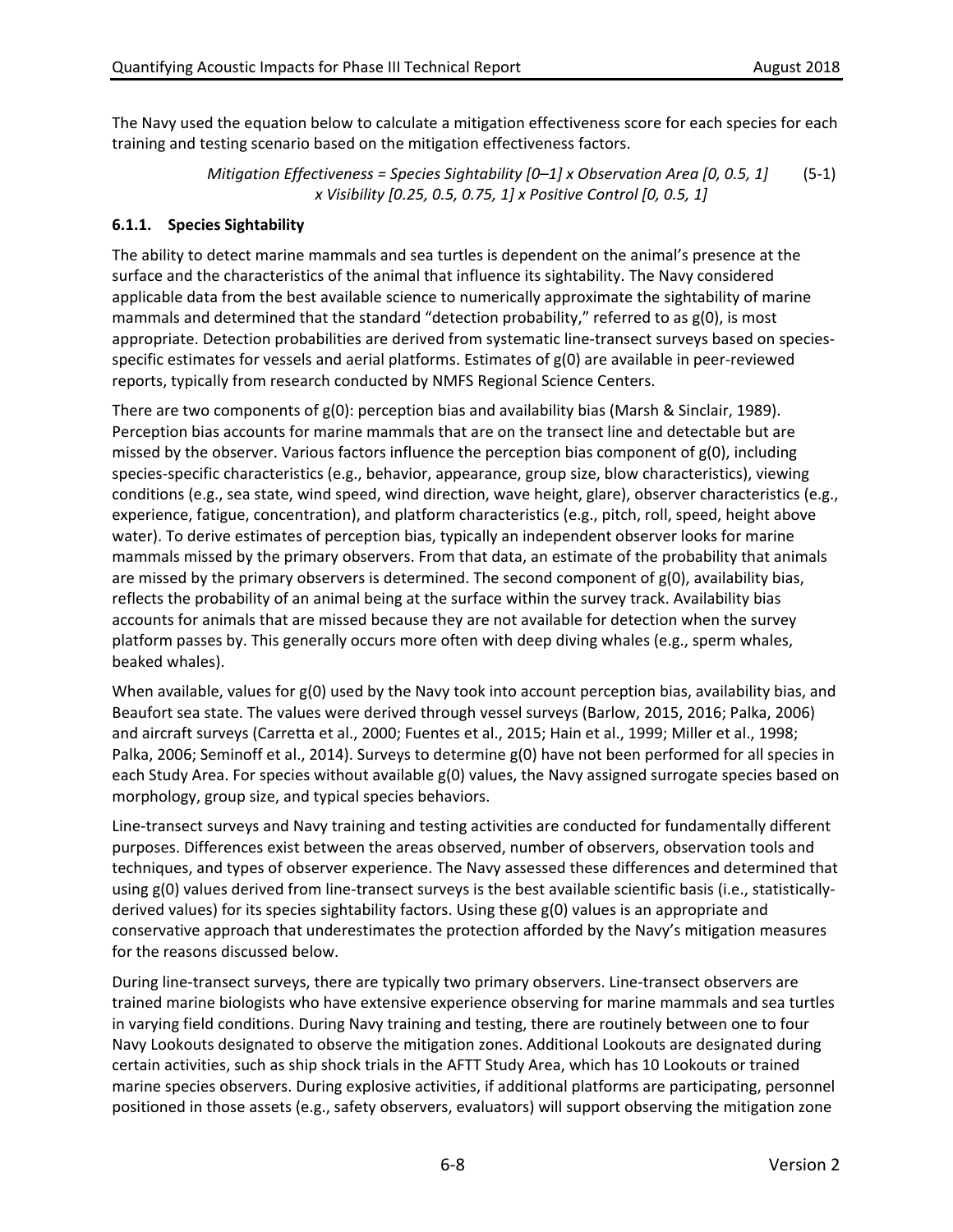while performing their regular duties. During activities involving vessel movement, the Navy positions watch personnel to monitor for any indication of danger to the ship and the personnel on board. As a standard collision avoidance procedure, watch personnel also monitor for marine mammals that have the potential to be in the direct path of the ship. This can result in additional personnel observing a mitigation zone (e.g., during hull-mounted active sonar activities). To conservatively assess mitigation effectiveness, the Navy only accounts for the minimum number of Lookouts required for each activity. Therefore, the mitigation effectiveness factors may underestimate the likelihood that some marine mammals and sea turtles may be detected during activities that are supported by additional personnel who may also be observing a mitigation zone. Navy Lookouts are not trained marine biologists; however, Lookouts are required to complete the NMFS-approved Marine Species Awareness Training and have significant experience looking for objects (including marine mammals) on the water's surface to ensure safety of ships and aircraft.

Line-transect observers and Navy Lookouts generally use similar observation tools, including a combination of naked-eye scanning, scanning with hand-held binoculars, and if available, scanning with high-powered pedestal-mounted binoculars on larger vessels. Scanning techniques differ due to the different fundamental purposes of line-transect surveys and observations during Navy training and testing activities. Line-transect surveys are typically used to estimate cetacean and turtle abundance, and as such, are designed to cover a survey area uniformly in a straight line or grid pattern. Each primary line-transect observer looks for marine species in the forward 90-degree quadrant on their side of the survey platform and scans the water from the vessel out to the limit of the available optics (i.e., the horizon). A systematic line-transect survey is designed to sample broad areas of the ocean and generally does not retrace the same area during a given survey. Therefore, line transect observers have a limited opportunity to detect animals present at the surface during a single pass along their trackline. Because Navy Lookouts focus their observations on established mitigation zones, their area of observation is typically much smaller than that observed during line-transect surveys. The mitigation zone size and distance to the observation platform varies by Navy activity. For example, during hull-mounted midfrequency active sonar activities, the mitigation zone extends 1,000 yd. from the ship hull. During explosive bombing activities, the mitigation zone is 2,500 yd. around the intended target, which is located directly beneath the firing platform. Navy mission requirements determine the operational parameters for participating aircraft (altitude, flight path, and speed) and vessels (course and speed). Some Navy training and testing activities are stationary or occur within a localized area. During these activities, Lookouts generally scan the same area of water during the activity, which offers a continuous opportunity to sight animals at that location, including animals that may have initially been underwater and not available to be seen.

Line-transects are conducted at a constant speed, typically around 10 knots for vessels, during daylight hours. Surveys are typically scheduled for a season when the weather and sea state are most likely to provide favorable sighting conditions. However, observers may be required to collect data in high sea states up to Beaufort 6 and during periods of rain and fog, which may reduce marine mammal detections due to poor visibility (Barlow, 2006). During Navy training and testing, speeds of most large naval vessels generally range from 10 to 15 knots to limit fuel consumption; however, ships will, on occasion, operate at higher speeds within their specific operational capabilities. For some activities, such as hull-mounted mid-frequency sonar events, training and testing in both good visibility (e.g., daylight, favorable weather conditions) and low visibility (e.g., nighttime, inclement weather conditions) is vital because environmental differences between day and night and varying weather conditions affect sound propagation and the detection capabilities of sonar. Other activities, such as sinking exercises, are only conducted during daylight hours for safety purposes. Detection probabilities derived from surveys in less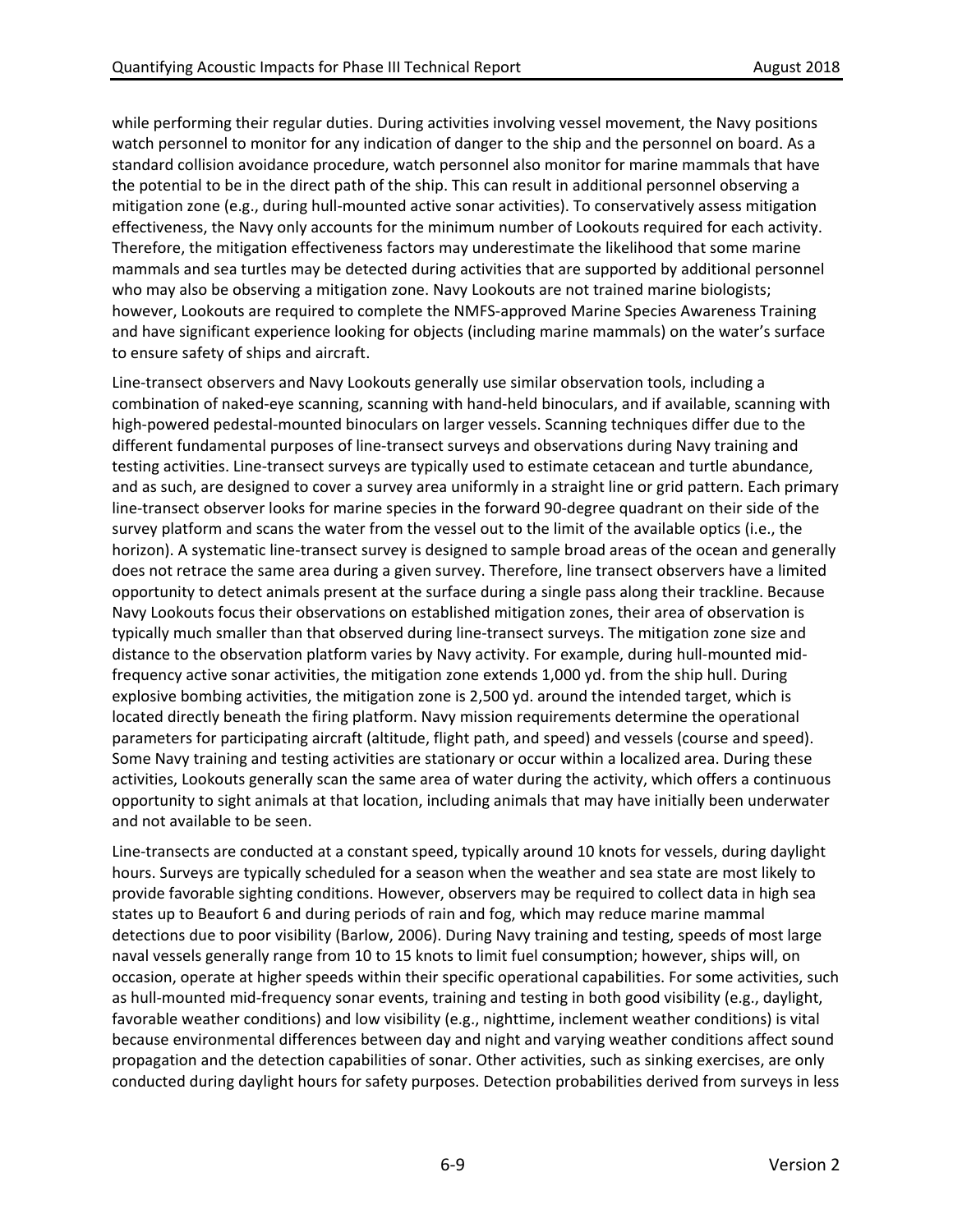than ideal conditions are reflected in the g(0) values used by the Navy (Barlow, 2003; Barlow & Forney, 2007).

#### <span id="page-37-0"></span>**6.1.2. Observation Area**

The Navy conservatively assessed the likelihood that Lookouts would be able to visually observe the range to PTS (for non-impulsive sources) or mortality (for impulsive sources) for each training or testing scenario. This is influenced by the size of the predicted impact ranges, location of the mitigation zone in proximity to the observation platform, type of observation platform (e.g., pier, small boat, large vessel, helicopter, fixed-wing aircraft), and number of Lookouts. The Navy also considered the objectives of each training and testing scenario to determine the opportunities for and capabilities of Lookouts to continuously visually observe the impact range. For a simplified example, large-caliber gunnery activities involve vessels firing projectiles at targets located up to 6 NM down range, whereas medium-caliber gunnery activities involve vessels or aircraft firing projectiles at targets located up to 4,000 yd. down range. Therefore, a scenario involving explosive large-caliber gunnery would generally receive a lower score relative to a scenario involving explosive medium-caliber gunnery based on the proximity of the mitigation zones to the observation platforms.

*Observation Area = portion of impact range that can be continuously observed during an event* (5-2)

- If the entire impact range can be continuously visually observed, then *Observation Area* = 1.
- If over half the impact range can be continuously visually observed, then *Observation Area* = 0.5.
- If less than half the impact range can be continuously visually observed, then *Observation Area* = 0.

#### <span id="page-37-1"></span>**6.1.3. Visibility**

The Navy conservatively assessed the likelihood that a training or testing scenario would be conducted during periods of reduced visibility, such as during rain, high wind, high sea state, or at night. If a scenario could be conducted during periods of reduced visibility, then the effectiveness score was reduced by the sum of the individual visibility reduction factors. This is a conservative approach because most events that could occur during periods of low visibility do so infrequently. Although activities that occur at night under certain moon phases (e.g., full) could result in clear nighttime visibility, this was not accounted for in the analysis structure. The visibility reduction factors were derived from data input into the Navy's Acoustic Effects Model database by training and testing stakeholders.

*Visibility = 1 – sum of individual visibility reduction factors* (5-3)

- The percentage of time the scenario could occur at night would result in a *visibility reduction factor* = 0, 0.25, or 0.50
- If the scenario could occur in high sea state (Beaufort sea state of 4 or higher), then *visibility reduction factor* = 0.25
- If the scenario could occur in fog, rain, or high wind, then *visibility reduction factor* = 0.25
- If the scenario could occur in high sea state and fog, rain, or high wind, the visibility reduction factor was not summed to equal 0.50. To avoid doubling the reduction in visibility from inclement weather on the whole, the maximum *visibility reduction factor* due to high sea state and fog, rain, and high wind is 0.25.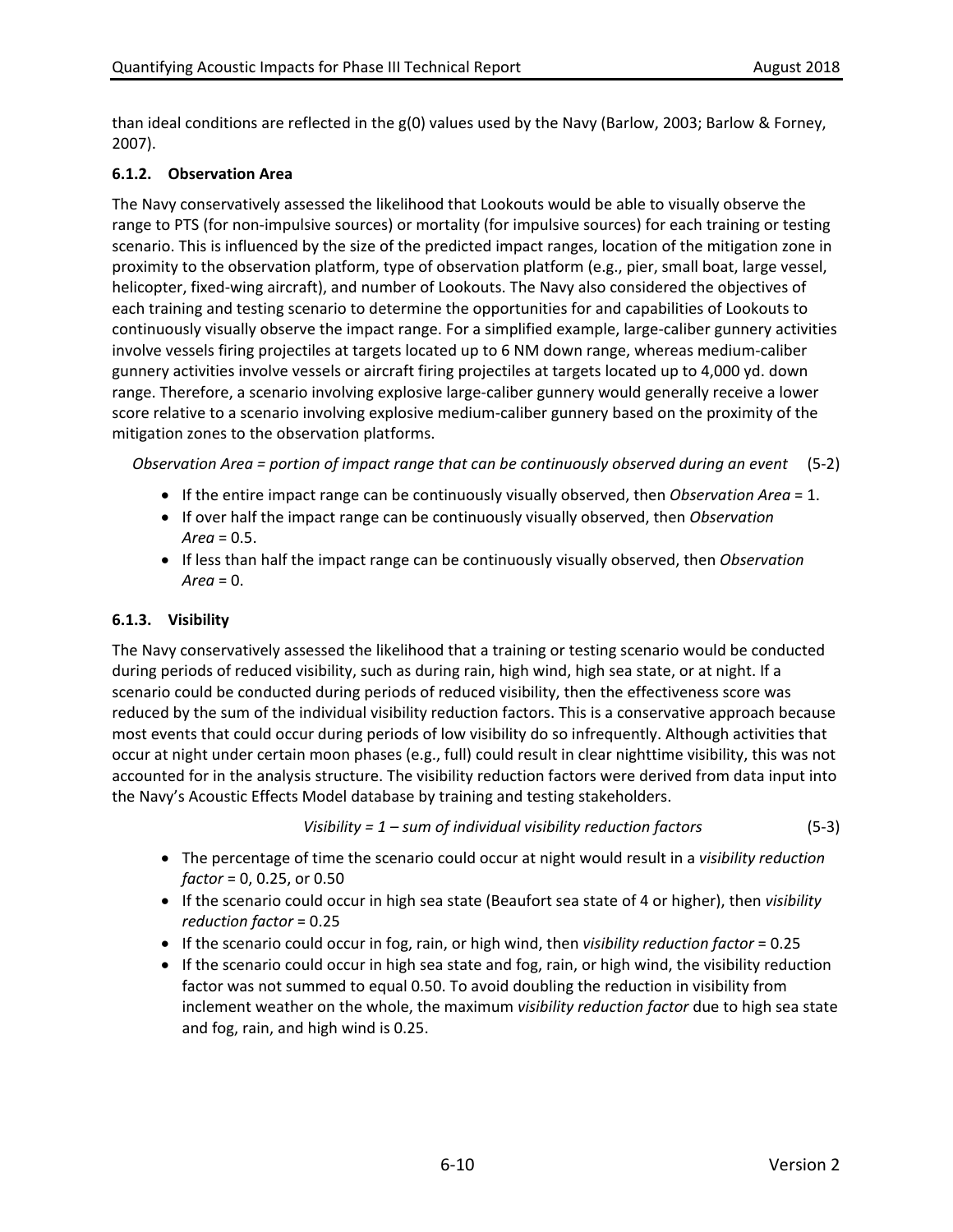#### <span id="page-38-0"></span>**6.1.4. Positive Control**

The Navy assessed the ability for sources to be positively controlled in response to a marine mammal or sea turtle sighting in a mitigation zone. Most active sonars are positively controlled, and mitigation can be implemented within a few seconds after the operator has been notified of a sighting. Other sound sources are not positively controlled, such as explosives with time-delay fuses (i.e., the detonation cannot be terminated once the fuse is initiated due to human safety concerns). The positive control factor was derived from data input into the NAEMO database by training and testing stakeholders.

*Positive Control = positive control factor of sound sources involving mitigation* (5-4)

- If there is a single source involving mitigation within a scenario and it is under positive control, or there are multiple sources involving mitigation within a scenario and all are under positive control, then *Positive Control* = 1
- If there are multiple sources involving mitigation within a scenario and no more than one source is not under positive control (e.g., torpedo), then *Positive Control* = 0.5
- If there is a single source involving mitigation within a scenario and it is not under positive control, or there are multiple sources involving mitigation within a scenario and more than one source is not under positive control, then *Positive Control* = 0

#### <span id="page-38-1"></span>**6.2. Accounting for Mitigation Effectiveness**

To quantify the number of marine mammals and sea turtles predicted to be sighted by Lookouts during implementation of mitigation in the range to PTS during a scenario involving non-impulsive sources and in the range to mortality during a scenario involving impulsive sources, the species-specific mitigation effectiveness score is multiplied by the model-estimated PTS or mortality impacts, as shown below.

#### *Number of animals sighted = Mitigation Effectiveness* x *Model-Estimated Impacts* (5-5)

The number of animals sighted is equivalent to the number of marine mammals and sea turtles that the Navy would avoid exposing to PTS (for non-impulsive sources) or mortality (for impulsive sources) during a scenario. To account for this in the marine mammal and sea turtle impact estimates, the Navy corrects the category of predicted impact by shifting that number of PTS impacts to TTS impacts for scenarios involving non-impulsive sources, and shifting that number of mortality impacts to non-auditory injury impacts for impulsive sources. The Navy does not change the total number of estimated impacts to a marine mammal or sea turtle species to account for mitigation, but instead reassigns a conservative number of impacts to a lower order effect. In other words, the Navy does not change the total number of animals predicted to experience impacts from each scenario or a Proposed Action as a whole.

Because the Navy takes a conservative approach to assessing procedural mitigation effectiveness, the actual realized benefit of the Navy's mitigation measures for marine mammals and sea turtles is not fully represented in the quantitative analysis. Examples of conservative assumptions used in this analysis include:

• The Navy calculates the *Observation Area* mitigation effectiveness factor as either 0, 0.5, or 1. Therefore, if the portion of the impact range that can be continuously observed is less than half, the entire scenario receives a mitigation effectiveness score of 0 and no impact adjustments are made. However, implementing mitigation during that scenario will still provide some level of impact avoidance, even though it is not accounted for numerically in the quantitative analysis.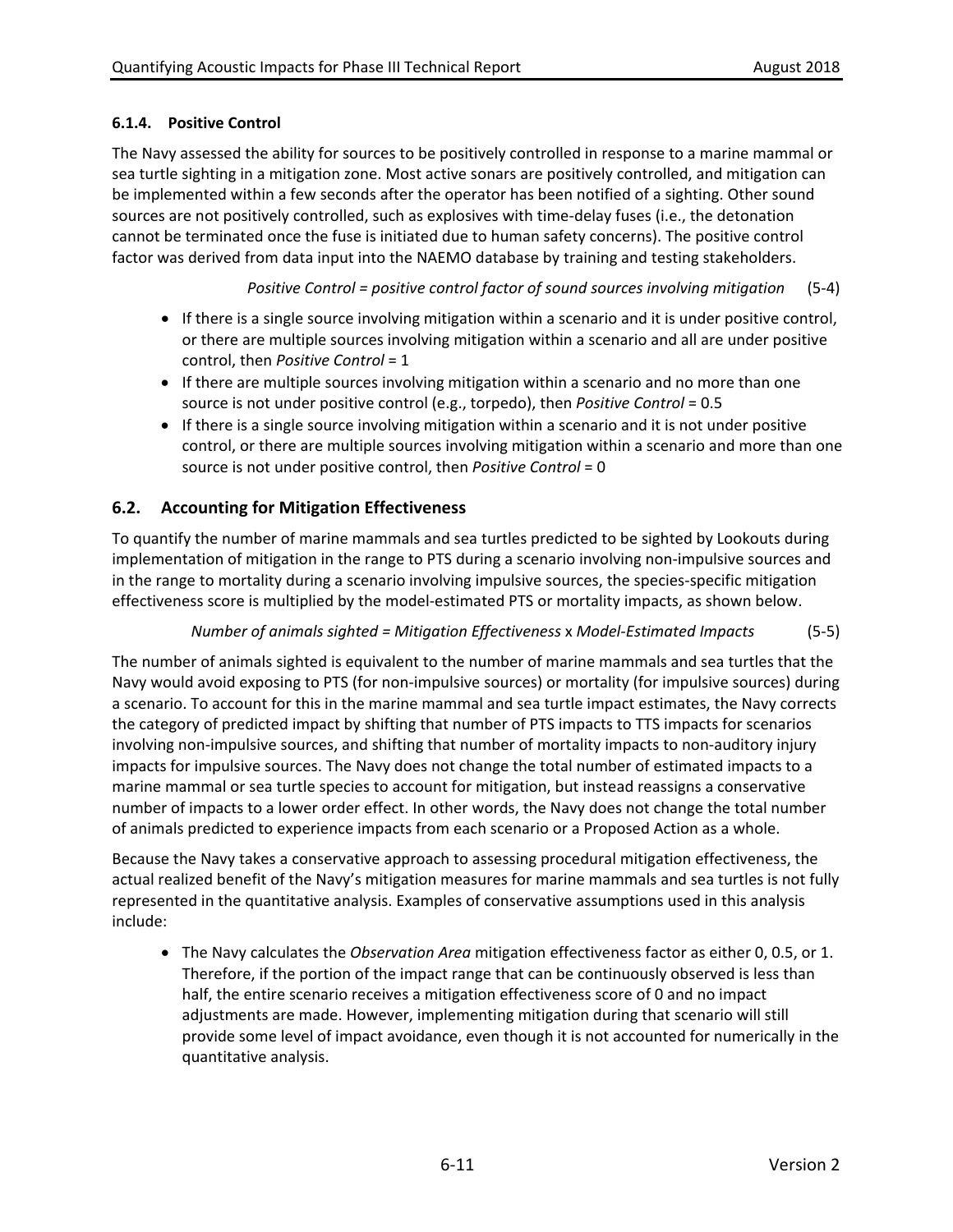- The Navy only accounts for mitigation based on the required number of Lookouts and does not account for other personnel or platforms participating in the activity that will support observing the mitigation zone.
- The Navy does not quantify the potential for mitigation to reduce model-estimated PTS for impulsive sources, TTS, behavioral impacts, or the total number of animals predicted to experience impacts from each scenario as a whole. Depending on the hearing group and activity, the Navy's mitigation zones extend beyond or into a portion of the average ranges to PTS for impulsive sources. Some mitigation zones also extend beyond or into a portion of the average ranges to TTS or behavioral impacts for sea turtles and certain marine mammal hearing groups. Therefore, the mitigation will provide a greater level of impact avoidance than what has been numerically accounted for in this quantitative analysis.
- The mitigation effectiveness analysis accounts for the fact that Lookouts will not be 100% effective at observing all individual animals. However, the analysis does not account for situations when the Navy implements mitigation for one observed sea turtle or marine mammal, while there are additional unobserved sea turtles or marine mammals beneath the surface. These unobserved animals would realize the same mitigation benefit as the observed animals; however, they are unaccounted for in this quantitative analysis.
- The benefits of mitigation areas and terrestrial mitigation measures are discussed qualitatively and are not factored into the quantitative analysis process or reductions in take for MMPA and ESA impact estimates. Marine mammal mitigation areas are designed to help avoid or reduce potential impacts during biologically important life processes within particularly important habitat areas. Therefore, the mitigation benefit is discussed in each EIS/OEIS in terms of the context of impact avoidance or reduction, when applicable.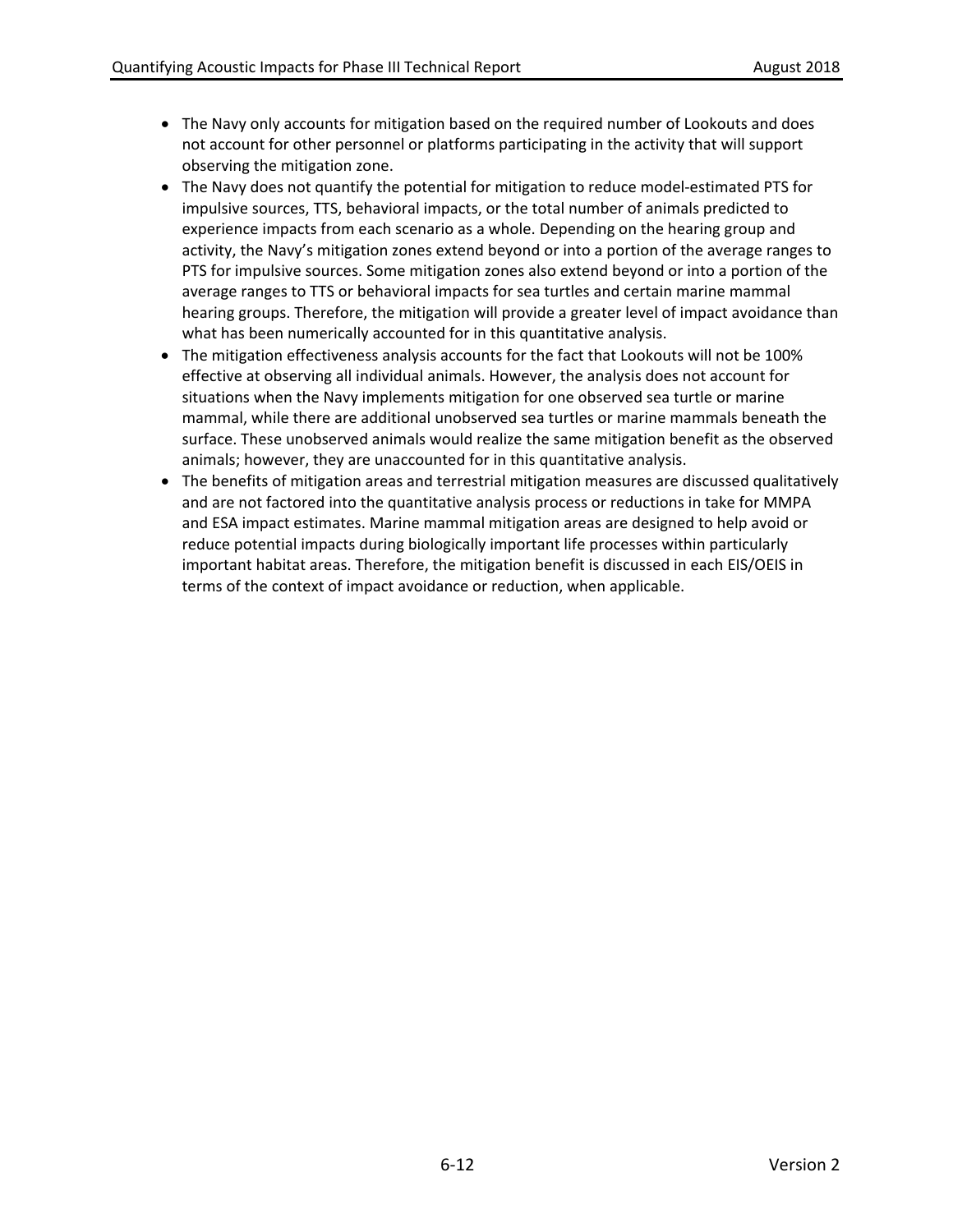### <span id="page-40-0"></span>**7. AVOIDANCE BY ANIMALS OF HIGH SOUND LEVELS FROM SONAR AND OTHER TRANSDUCERS**

NAEMO overestimates the number of marine mammals and sea turtles that would be exposed to sound sources that could cause PTS because the model does not consider horizontal movement of animats including avoidance of high intensity sound exposures. Therefore, the potential for animal avoidance is considered separately. At close ranges and high sound levels, avoidance of the area immediately around the sound source is one of the assumed behavioral responses for marine mammals. Animal avoidance refers to the movement out of the immediate injury zone for subsequent exposures, not wide-scale area avoidance. Various researchers have demonstrated that cetaceans can perceive the location and movement of a sound source (e.g., vessel, seismic source, etc.) relative to their own location and react with responsive movement away from the source, often at distances of 1 km or more (Au & Perryman, 1982; Jansen et al., 2010; Richardson et al., 1995; Tyack et al., 2011; Watkins, 1986; Würsig et al., 1998). A marine mammal's ability to avoid a sound source and reduce its cumulative sound energy exposure would reduce risk of both PTS and TTS. However, the quantitative analysis conservatively only considers the potential to reduce some instances of PTS by accounting for marine mammals swimming away to avoid repeated high-level sound exposures. All reductions in PTS impacts from likely avoidance behaviors are instead considered TTS impacts.

While in general, the louder the sound source the more intense the behavioral response, the proximity of a sound source and the animal's experience, motivation, and conditioning were also critical factors influencing the response ENREF 11 outlined an approach to assessing the effects of sound on marine mammals that incorporates these contextual-based factors. They recommend considering not just the received level of sound, but also in what activity the animal is engaged, the nature and novelty of the sound (i.e., is this a new sound from the animal's perspective), and the distance between the sound source and the animal. They submit that this "exposure context," as described, greatly influences the type of behavioral response exhibited by the animal *(U.S. Department of the Navy, 2017c*).

An extensive review of literature on marine mammal behavioral responses to sonar and other transducers occurred for the development of behavioral response functions in the technical report titled *Criteria and Thresholds for U.S. Navy Acoustic and Explosive Effects Analysis (Phase III)* (U.S. Department of the Navy, 2017c). Due to the breadth of marine mammal behavioral response literature, individual studies are not discussed in detail in the technical report. However, general conclusions can be drawn from the literature, such as the received sound level to which species will behaviorally respond:

- Odontocetes (mid- and high-frequency cetacean species groups): Responses occurred between 94 and 185 dB re 1 µPa with a mean response range between 126 and 169 dB re 1 µPa.
- Pinnipeds (phocid and otariid species groups): In water responses occurred between 125 and 185 dB re 1  $\mu$ Pa with a mean response range between 159 and 170 dB re 1  $\mu$ Pa.
- Mysticetes (low-frequency cetacean species group): Responses occurred between 107 and 165 dB re 1 µPa with a mean response range between 123 and 139 dB re 1 µPa.
- Beaked whales (mid-frequency cetacean species group): Responses occurred between 95 and 142 dB re  $1 \mu$ Pa.
- Harbor porpoise (high-frequency cetacean species group): A step function at an SPL of 120 dB  $r \in 1$   $\mu$ Pa is used for harbor porpoises as a threshold to predict potential significant behavioral responses.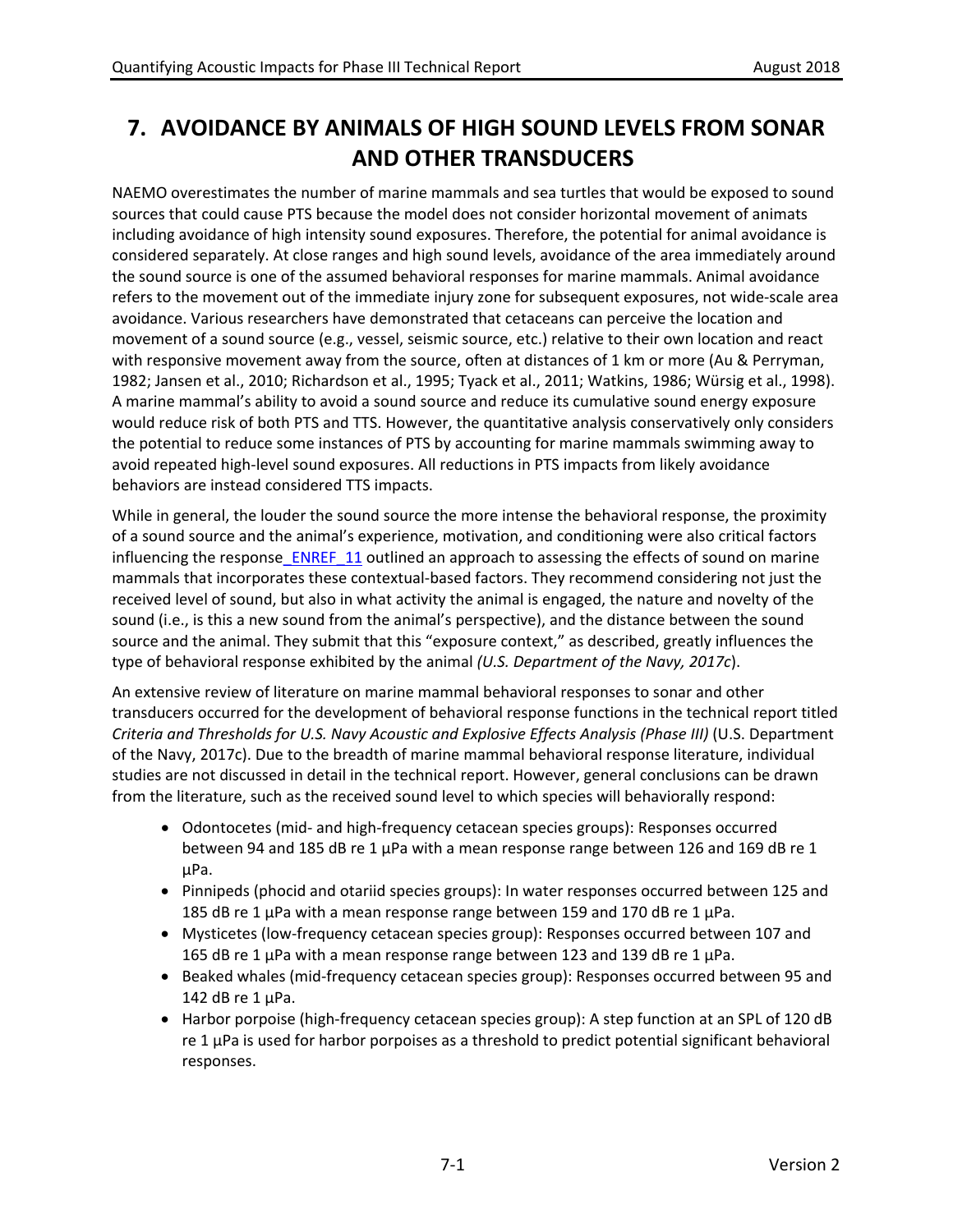• Sirenians (low-frequency cetacean species group [surrogate]): Due to a lack of behavioral response data for sirenians, behavioral response data from mysticetes are used as a proxy due to similarities in behavioral traits and distant taxonomic relation.

Per discussions with NMFS, the received sound level at which sea turtles are expected to actively avoid air gun exposures, *175 dB re 1 µPa SPL rms* based on studies of sea turtles exposed to air guns (McCauley et al., 2000), is also expected to be the received sound level at which sea turtles would actively avoid exposure to sonar and other transducers during Navy training and testing activities. This behavioral threshold will be applied to sources up to 2 kHz.

For Phase III analyses, with the exception of the high-frequency cetacean species group, all other species groups including sea turtles have an in water weighted PTS threshold greater than or equal to 198 dB re 1  $\mu$ Pa<sup>2</sup> s for non-impulsive sources (U.S. Department of the Navy, 2017c). In addition, the majority of species groups have a weighted TTS threshold greater than 178 dB re 1  $\mu$ Pa<sup>2</sup>s for non-impulsive sources. The high-frequency cetacean species group has lower TTS and PTS thresholds; however, the hearing group is comprised of some species that have exhibited a high level of sensitivity to human activity. For example, dwarf and pygmy sperm whales are not often observed at sea, but they are among the more frequently stranded cetaceans (Caldwell & Caldwell, 1989; Jefferson et al., 2008; McAlpine, 2009). Rare sightings indicate they may avoid human activity, and they are rarely active at the sea surface.

Generally, the sound levels necessary for animals to experience PTS are much higher than the behavioral response thresholds reported in the literature. Therefore, it is expected that animals would avoid repeated exposures and reduce cumulative sound energy exposure necessary to induce PTS. During the first few pings of a training or testing event, or after a pause in sonar activities, if animals are caught unaware and it was not possible to implement mitigation measures (e.g., animals are at depth and not visible at the surface) it is possible they could receive enough acoustic energy to suffer PTS. Based on nominal marine mammal and sea turtle swim speeds (i.e., 3 knots) and normal operating parameters for Navy vessels (i.e., 10–15 knots), it was determined that an animal can easily avoid PTS zones within the timeframe it takes an active sound source to generate one to two pings from a moving vessel-based source.

Animals present beyond the range to onset PTS for the first three to four pings are assumed to avoid any additional exposures at levels that could cause PTS. This equates to approximately 5 percent of the total pings or 5 percent of the overall time active; therefore, 95 percent of marine mammals predicted to experience PTS due to sonar and other transducers are instead assumed to experience TTS. Although some of the predicted impacts are re-categorized, the overall number of animals predicted to be affected is unchanged.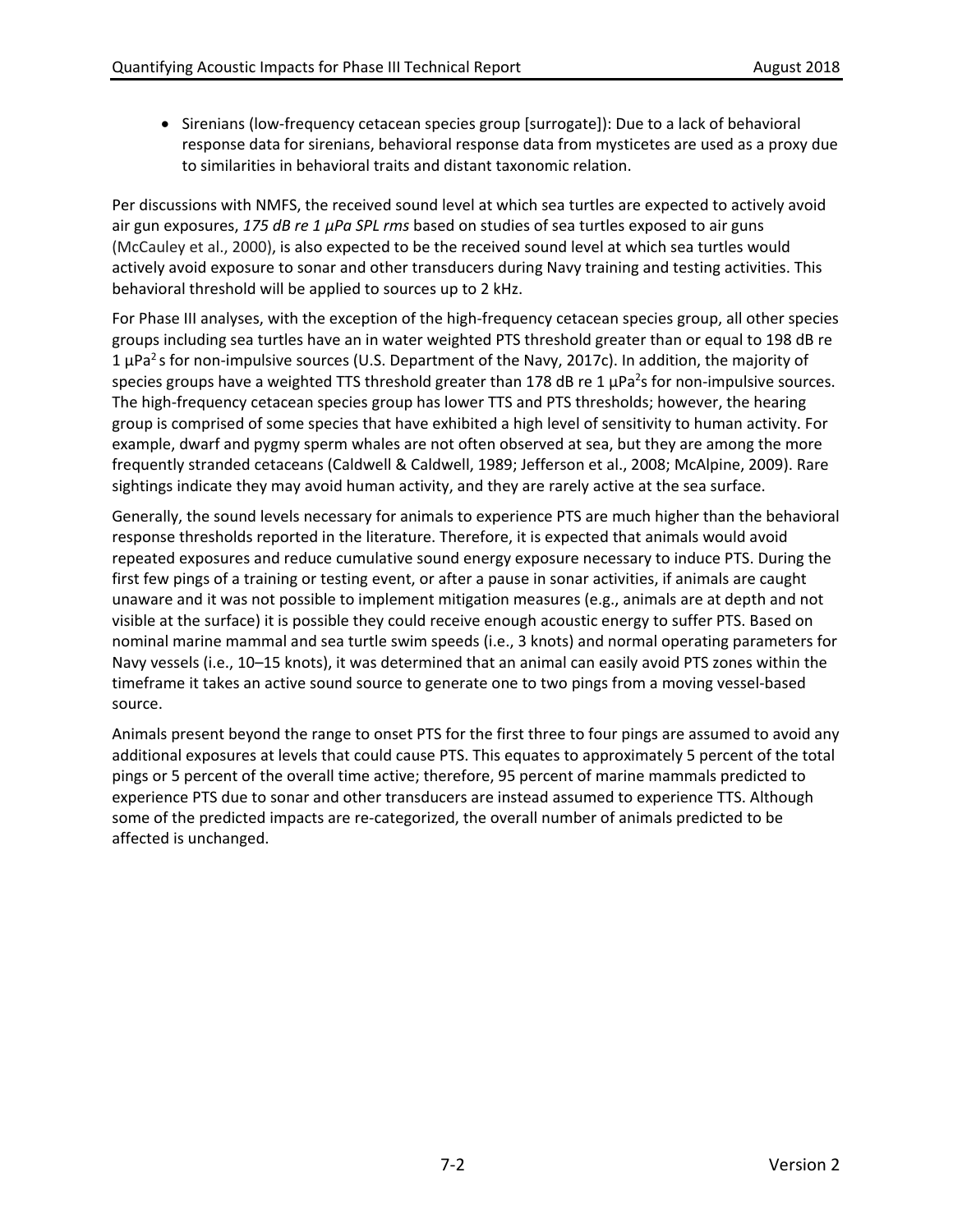### **8. RANGE TO EFFECTS**

#### <span id="page-42-1"></span><span id="page-42-0"></span>**8.1. NAEMO Impulsive Modeling Comparison with Experimental Data**

The NAEMO Phase III explosive modeling process has been compared to experimental data collected in the Virginia Capes Range Complex and at the Silver Strand Training Complex areas. Additional experimental data have recently been collected at the Pu'uloa range site but has not been compared to NAEMO data. However, in all of the available experimental datasets, the explosive charge sizes (less than 24 lb. net explosive weight) used for these experiments are at the lower end of the spectrum of charge sizes being modeled in Phase III. Furthermore, the water depths and measurement distances (less than 10 m of water depth and a maximum of 1,700 m from the source) are relatively small compared to the Phase III predicted range to effects distances of interest. Nonetheless, the comparisons made between the experimental data and NAEMO model data showed good correlation of peak pressures indicating that the NAMEO impulsive modeling process is in agreement with experimental data for the limited datasets used for the comparisons. To fully conduct a validation of the NAEMO impulsive modeling process would require additional datasets for several of the larger charge sizes in multiple environmental conditions and at distances similar to the predicted range to effects distances.

#### <span id="page-42-2"></span>**8.2. Limitations with Using Similitude Equation**

A theoretical representation of the impulsive source signatures defined by the similitude equation is used in NAEMO as input into the explosive modeling process. This approach was selected due the limited datasets available for the wide range of explosive charge sizes being modeled in Phase III. As with any theoretical representation, there are limitations and assumptions that need to be considered. One of the limitations identified by Swisdak (1978) is the range in pressure over which the similitude equation is valid. For explosives represented in net explosive weight of TNT, the valid range reported is from 3.4-to-138 MPa. Converting this into charge size produces a maximum net explosive weight of TNT of 28.8 lb., which is equivalent to Phase III impulsive bin E5. Charge sizes above this weight would then fall outside of the pressure range for which this equation is valid. Unfortunately, the reference for the pressure range is from unpublished data which makes it impossible to review. To provide confidence in the use of the similitude equation, both within the pressure range and above the stated maximum validity range, a series of analysis runs were conducted using the NAEMO modeling process. For each analysis the peak pressure was computed at various radial distances from the source location and compared to the theoretical value based on similitude. The comparison showed good agreement between the NAMEO model and the similitude equation peak pressures at each of the distances reviewed. Based on this evaluation, the use of the similitude equation to represent impulsive source signatures was determined to be acceptable for the purposes of the NAEMO simulations.

The similitude equation is based on a closed form approximation of the explosive shockwave that is produced during underwater detonations. The basic form of the equation only produces positive pressures which violates conservation of mass/energy laws. Further research done by the originator of the method has yielded a closed form approximation that can match both peak overpressure and also give under-pressure to restore balance to the system. The new modified similitude equation developed by Friedlander (1946) was subsequently used for the NAEMO model.

The effect on propagation due to changing from similitude to a Friedlander source signature was examined at two locations (shallow and deep) for a near surface 1,000 lb. net explosive weight charge. Generally, there is excellent agreement for both locations with respect to peak SPL and unweighted SEL. The vast majority of peak SPL is within 3 dB and SEL is within 2 dB. A harbor porpoise calf (5 lb.) was used to compare impulse. Comparisons in  $log_{10}(I)$  space show at most a factor of 101.5 ( $\approx$  32) increase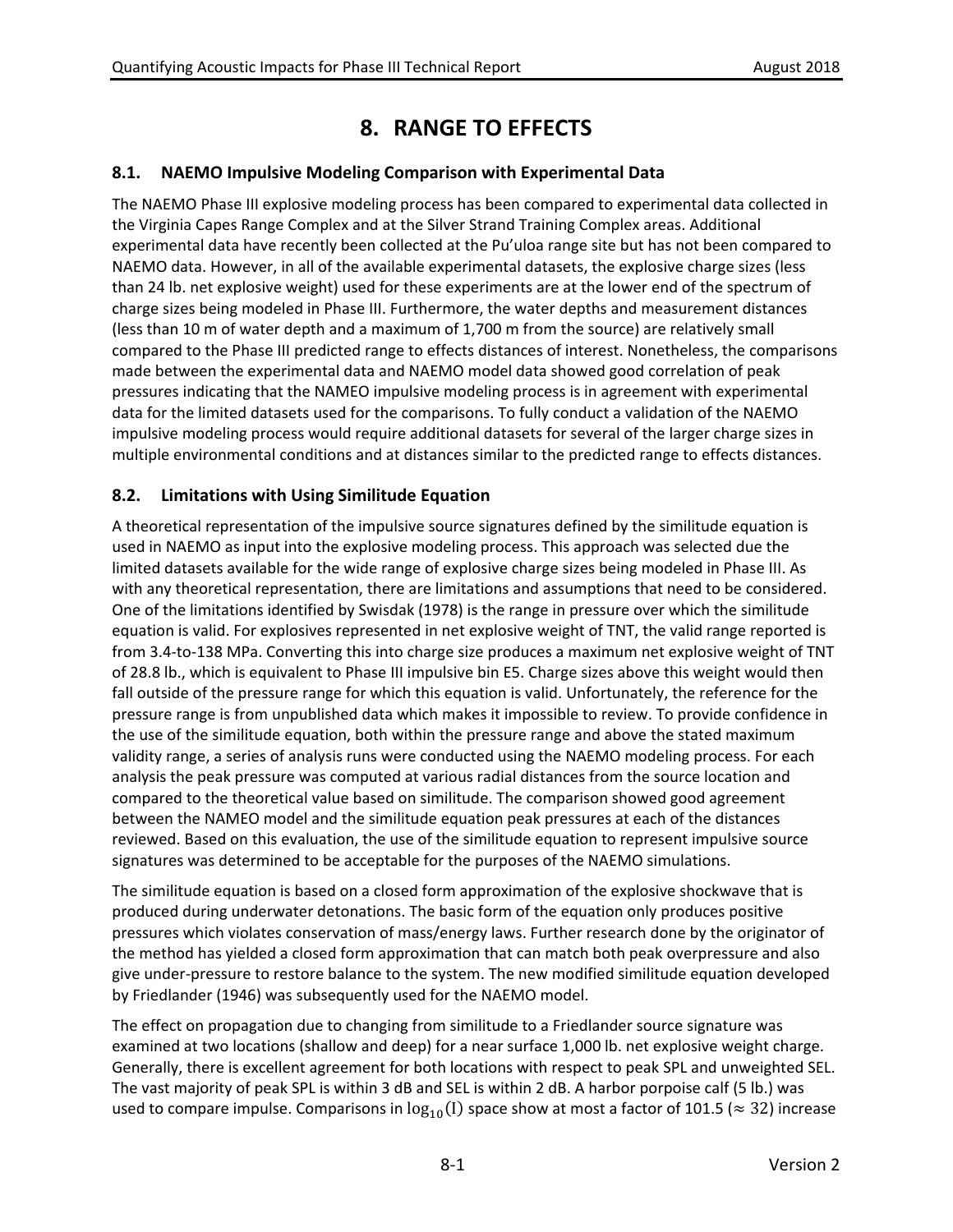in the impulse. However, these differences are usually beyond the range at which 1% slight lung injury occurs. Within the range of effects of concern the change to the impulse is minimal.

#### <span id="page-43-0"></span>**8.3. Surface Effects for Near Surface Detonations**

The impulsive modeling approach used in NAEMO cannot account for the highly non-linear effects of cavitation and surface blowoff that would exist in the real world. To approximate these effects a series of analyses were conducted with the charge depths defined at varying distances from the free surface. The results of these simulations were compared to modeling using the Reflection and REFMS. Based on these comparisons a depth of 0.1 m was chosen as the representative depth for near surface detonations.

#### <span id="page-43-1"></span>**8.4. Ray Trace Model Limitations**

The NAEMO impulsive modeling process utilizes the Navy's CASS/GRAB model as developed by Weinberg and Keenan (1996). CASS/GRAB is the Navy's standard ray trace model for computing the propagation of sound in an underwater environment. As with any computational model there are inherent limitations on how and where the model should be used. One of these limitations is the frequency of the source being modeled compared to the overall water depths at the location of interest. In general, the wavelength of the source should be small compared to the water depth, bathymetric features, and any internal features such as ducts (Janson et al., 2010). The approach used in NAEMO to model broadband impulsive sources is to break up the signature into 1/3 octave bins and model each bin separately and then combine the outputs from each bin to produce the overall effects of the impulsive source. In creating these bins some of them will be centered at low-frequencies which can have relatively large wavelengths compared to some of the environments being modeled for underwater detonations. Under some conditions the wave lengths may be too large in comparison to the water depth. However, due to the small number of potential locations where this may occur and the initial comparisons made to the shallow water data, it was determined that there would be minimal impacts on the estimated effects and take numbers produced by NAEMO's modeling process.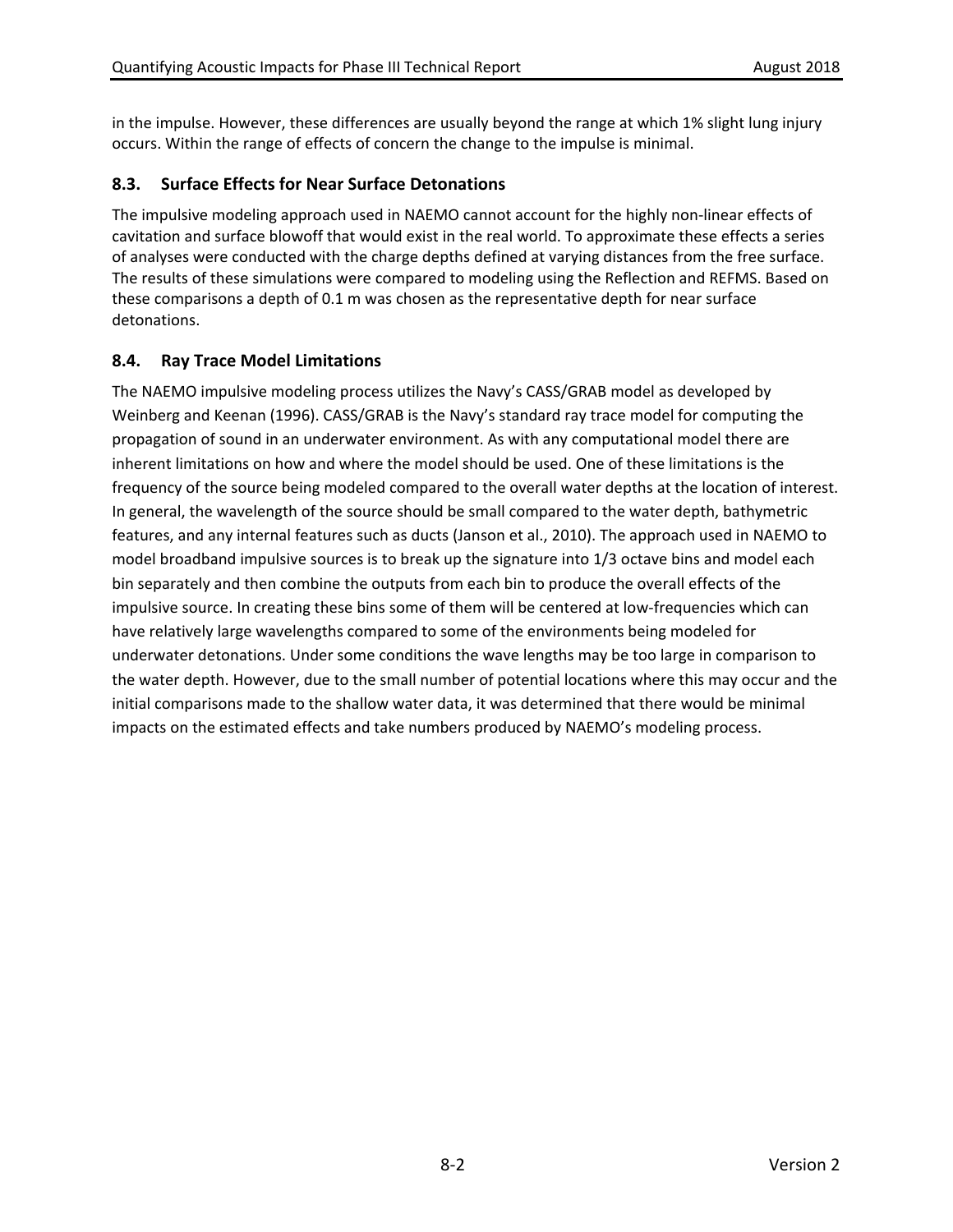### <span id="page-44-0"></span>**9. RANGE TO EFFECTS FOR MARINE MAMMALS AND REPTILES**

#### <span id="page-44-1"></span>**9.1. Impact Ranges for Sonar and Other Transducers**

Ranges to PTS thresholds were examined for an exposure of 30 seconds since that was estimated to be the maximum amount of time a marine mammal would realistically be exposed to levels that could cause the onset of PTS based on platform (e.g., ship) speed and a nominal animal swim speed of approximately 1.5 m per second. Since any hull-mounted sonar, such as the SQS-53, engaged in antisubmarine warfare training would be moving at between 10–15 knots and nominally pinging every 50 seconds, the vessel will have traveled a minimum distance of approximately 257 m during the time between those pings (note: 10 knots is the speed used in NAEMO). As a result, there is little overlap of PTS footprints from successive pings, indicating that in most cases, an animal predicted to receive PTS would do so from a single exposure (i.e., ping). For all other bins (besides MF1), PTS ranges are short enough that marine mammals (with a nominal swim speed of approximately 1.5 m per second) should be able to avoid higher sound levels capable of causing onset PTS within this 30-second period.

For all other functional hearing groups (low-frequency cetaceans, mid-frequency cetaceans, and phocid seals and sirenia), 30-second average PTS zones are substantially shorter. A scenario could occur where an animal does not leave the vicinity of a ship or travels a course parallel to the ship; however, the close distances required make PTS exposure unlikely. For a Navy vessel moving at a nominal 10 knots, it is unlikely a marine mammal could maintain the speed to parallel the ship and receive adequate energy over successive pings to suffer PTS. Due to the lower acoustic thresholds for TTS versus PTS, ranges to TTS are longer. Therefore, successive pings can be expected to add together, further increasing the range to onset-TTS.

Marine mammal and sea turtle range to effects results for sonar and other transducers are included in their respective sections in each EIS/OEIS for all of the Navy's Phase III Study Areas.

#### <span id="page-44-2"></span>**9.2. Impact Ranges for Explosives**

Ranges for explosives were determined by modeling the distance that noise from an explosion would need to propagate to reach exposure level thresholds specific to a hearing group that would cause behavioral response, TTS, PTS, and non-auditory injury as described in the technical report titled *Criteria and Thresholds for U.S. Navy Acoustic and Explosive Effects Analysis (Phase III)* (U.S. Department of the Navy, 2017c). Range to effects is important information in not only predicting impacts from explosives, but also in verifying the accuracy of model results against real-world situations and determining adequate mitigation ranges to avoid higher level effects, especially physiological effects to marine mammals.

Modeled ranges for non-auditory injury considered varying propagation conditions, animal mass, and explosive bin (i.e. net explosive weight). For representative animal masses and explosive bins, the larger of the range to slight lung injury or gastrointestinal tract injury was used as a conservative estimate. Animals within water volumes encompassing the estimated range to non-auditory injury would be expected to receive minor injuries at the outer ranges, increasing to more substantial injuries, and finally mortality as an animal approaches the detonation point.

Ranges to the onset of auditory and behavioral effects are provided for a representative source depth and cluster size for each bin. For events with multiple explosions, sound from successive explosions can be expected to accumulate and increase the range to the onset of an impact based on SEL thresholds. Modeled ranges to TTS and PTS based on peak pressure for a single explosion generally exceed the modeled ranges based on SEL even when accumulated for multiple explosions. Peak pressure based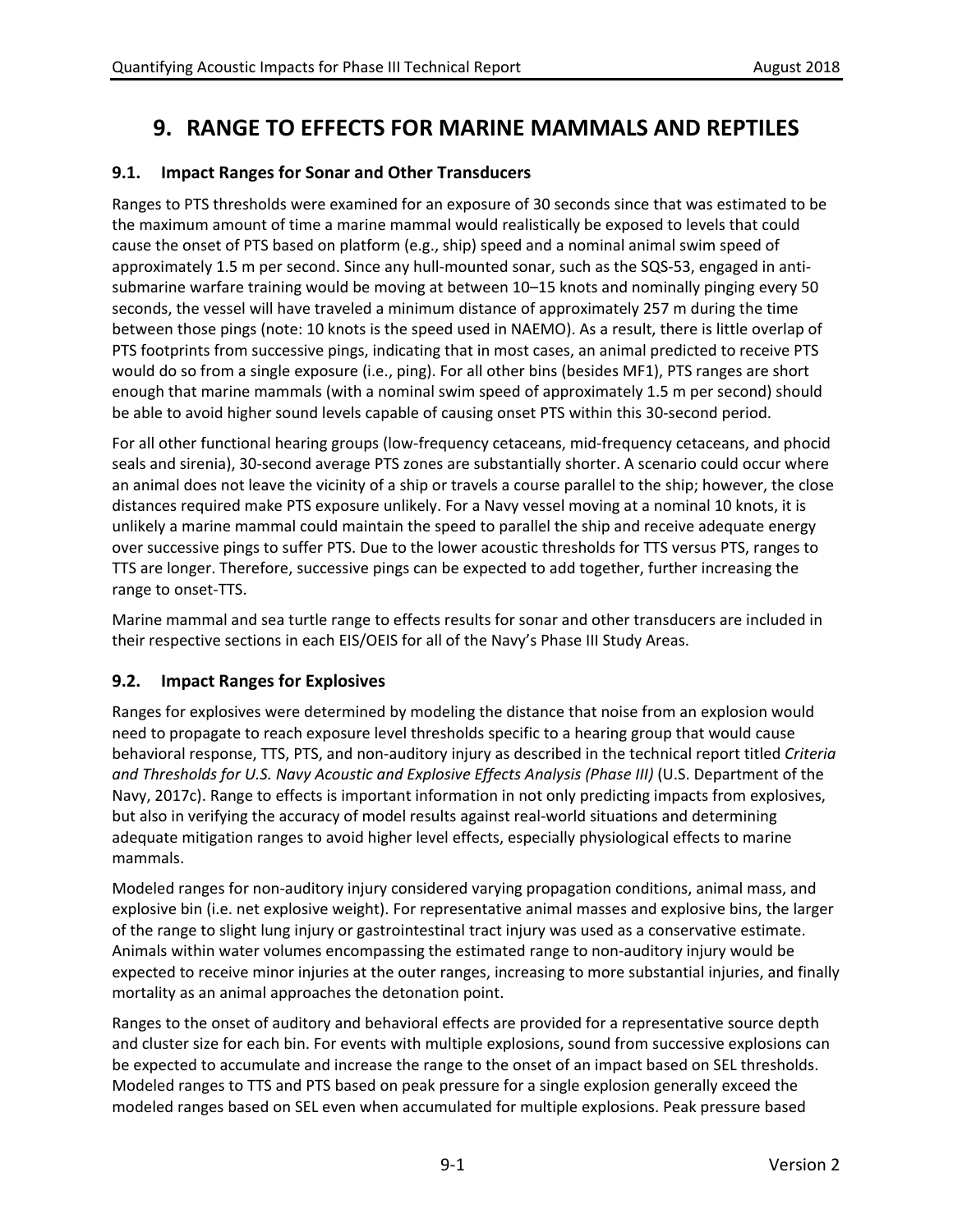ranges are estimated using the best available science; however, data on peak pressure at far distances from explosions are very limited.

Marine mammal and sea turtle range to effects results for explosives are included in their respective sections in each EIS/OEIS for all of the Navy's Phase III Study Areas.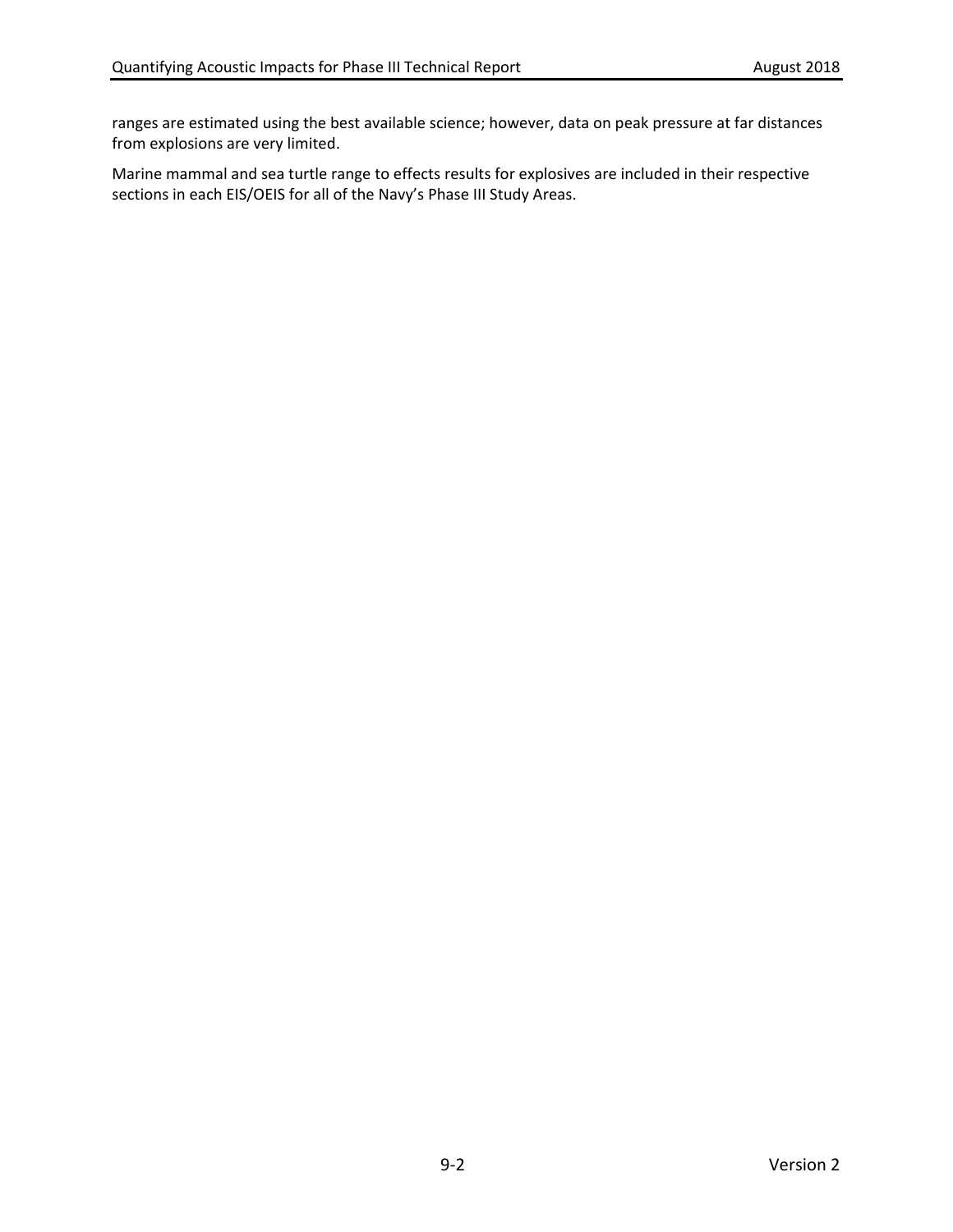### <span id="page-46-0"></span>**10. REFERENCES**

- Au, D., & W. Perryman. (1982). Movement and speed of dolphin schools responding to an approaching ship. *Fishery Bulletin, 80*(2), 371–372.
- Barash, R. M., & J. A. Goertner. (1967). *Refraction of Underwater Explosion Shock Waves: Pressure Histories Measured at Caustics in a Flooded Quarry*. White Oak, MD: DTIC Document.
- Barlow, J. (2003). *Preliminary Estimates of the Abundance of Cetaceans Along the U.S. West Coast: 1991–2001*. National Marine Fisheries Service—Southwest Fisheries Science Center.
- Barlow, J. (2006). Cetacean abundance in Hawaiian waters estimated from a Summer–Fall survey in 2002. *Marine Mammal Science, 22*(2), 446–464.
- Barlow, J., & R. Gisiner. (2006). Mitigating, monitoring and assessing the effects of anthropogenic sound on beaked whales. *Journal of Cetacean Research and Management, 7*(3), 239–249.
- Barlow, J., & K. A. Forney. (2007). Abundance and population density of cetaceans in the California Current ecosystem. *Fishery Bulletin, 105*, 509–526.
- Barlow, J. (2015). Inferring trackline detection probabilities, g(0), for cetaceans from apparent densities in different survey conditions. *Marine Mammal Science, 31*(3), 923–943.
- Barlow, J. (2016). *Cetacean Abundance in the California Current Estimated from Ship-based Line-transect Surveys in 1991–2014.* (NOAA Administrative Report NMFS-SWFSC-LJ-1601). La Jolla, CA: Southwest Fisheries Science Center.
- Caldwell, D. K., & M. C. Caldwell. (1989). Pygmy sperm whale, *Kogia breviceps* (de Blainville, 1838): Dwarf sperm whale *Kogia simus* Owen, 1866. In S. H. Ridgway & R. Harrison (Eds.), *Handbook of Marine Mammals* (Vol. 4, pp. 234–260). San Diego, CA: Academic Press.
- Carretta, J. V., M. S. Lowry, C. E. Stinchcomb, M. S. Lynn, & R. E. Cosgrove. (2000). *Distribution and abundance of marine mammals at San Clemente Island and surrounding offshore waters: Results from aerial and ground surveys in 1998 and 1999*. La Jolla, CA: U.S. Department of Commerce, National Oceanic and Atmospheric Administration, National Marine Fisheries Service, Southwest Fisheries Science Center.
- Chen, C. T., & F. J. Millero. (1977). Speed of sound in seawater at high pressures. *The Journal of the Acoustical Society of America, 62*(5), 1129–1135.
- Dean, J. (1998). Animats and what they can tell us. *Trends in Cognitive Sciences, 2*(2), 60–66.
- Deavenport, R. L., & M. J. Gilchrest. (2015). *Time-Dependent Modeling of Underwater Explosions by Convolving Similitude Source with Bandlimited Impulse from the CASS/GRAB Model*. Newport, RI: DTIC Document.
- DeRuiter, S. L., S. B. L., J. Calambokidis, W. M. X. Zimmer, D. Sadykova, E. A. Falcone, A. S. Friedlaender, J. E. Joseph, D. Moretti, G. S. Schorr, L. Thomas, & P. L. Tyack. (2013). First direct measurements of behavioural responses by Cuvier's beaked whales to mid-frequency active sonar. *Biology Letters, 9*, 201–223.
- Friedlander, F. G. (1946). The diffraction of sound pulses. I. diffraction by a semi-infinite plane. *Proceedings of the Royal Society of London A: Mathematical, Physical and Engineering Sciences, 186*(1006), 322–344.
- Fuentes, M. M. P. B., I. Bell, R. Hagihara, M. Hamann, J. Hazel, A. Huth, J. A. Seminoff, S. Sobtzick, & H. Marsh. (2015). Improving in-water estimates of marine turtle abundance by adjusting aerial survey counts for perception and availability biases. *Journal of Experimental Marine Biology and Ecology, 471*.
- Goertner, J. F. (1982). *Prediction of Underwater Explosion Safe Ranges for Sea Mammals*. Dahlgren, VA: Naval Surface Weapons Center.
- Hain, J. H. W., S. L. Ellis, R. D. Kenney, & C. K. Slay. (1999). Sightability of right whales in coastal waters of the southeastern United States with implications for the aerial monitoring program. In G. W.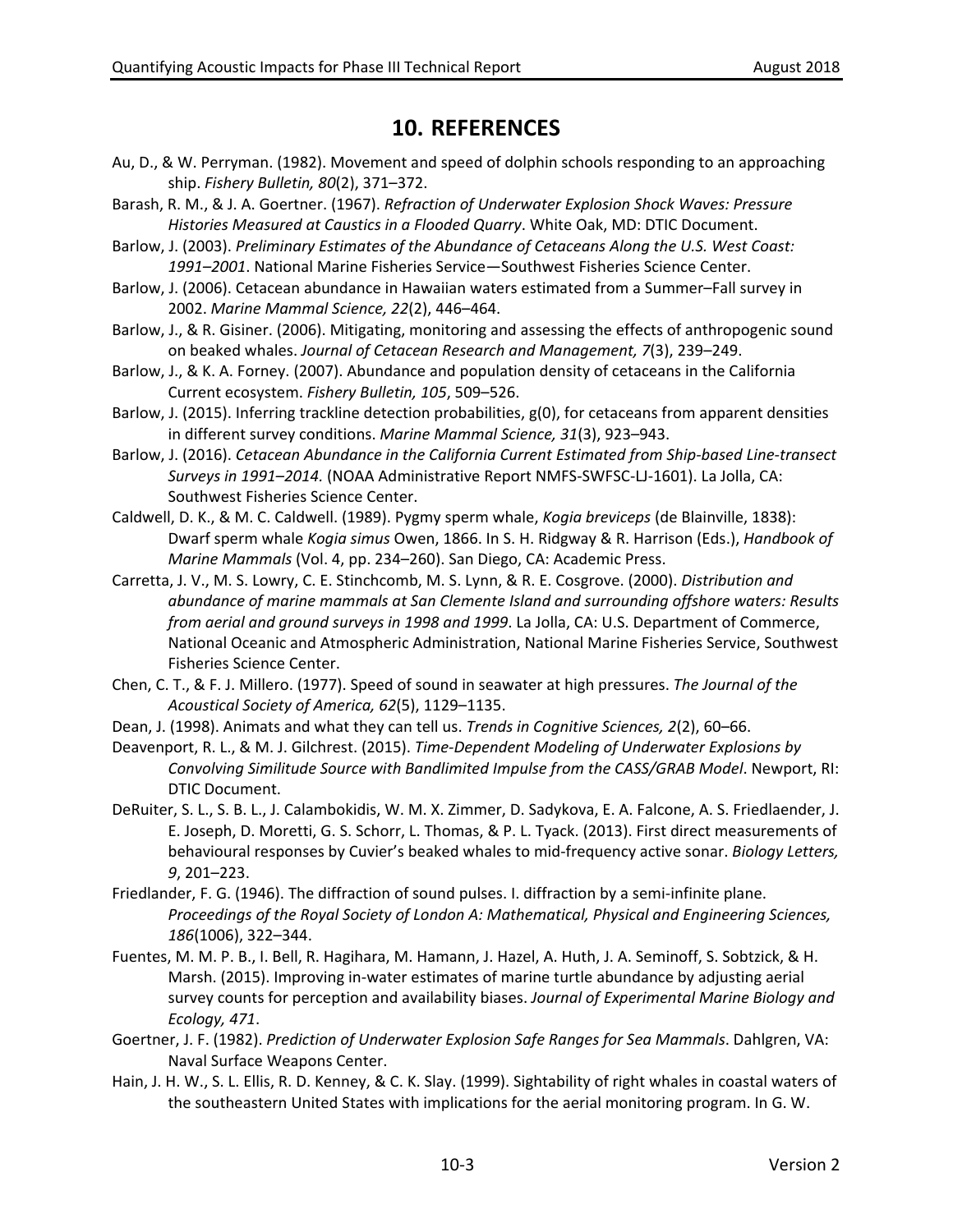Garner, S. C. Amstrup, J. L. Laake, B. F. J. Manly, L. L. McDonald & D. G. Robertson (Eds.), *Marine mammal survey and assessment methods*. Rotterdam, Netherlands: A. A. Balkerma.

- Hamernik, R. P., & K. D. Hsueh. (1991). Impulse noise: Some definitions, physical acoustics and other considerations. *The Journal of the Acoustical Society of America, 90*(1), 189–196.
- Jansen, J. K., P. L. Boveng, S. P. Dahle, & J. L. Bengtson. (2010). Reaction of harbor seals to cruise ships. *Journal of Wildlife Management, 74*(6), 1186–1194.
- Jefferson, T. A., M. A. Webber, & R. L. Pitman. (2008). *Marine Mammals of the World: A Comprehensive Guide to their Identification*. London, United Kingdom: Elsevier.
- Keenan, R. E., & L. Gainey. (2015). *U.S. Navy Acoustic Effects Model (NAEMO) Acoustic Propagation Analysis Process Review Final Report*.

Marsh, H., & D. F. Sinclair. (1989). Correcting for visibility bias in strip transect aerial surveys of aquatic fauna. *Journal of Wildlife Management, 53*(4), 1017–1024.

McAlpine, D. F. (2009). Pygmy and dwarf sperm whales, *Kogia breviceps* and *K. sima*. In W. F. Perrin, B. Wursig & J. G. M. Thewissen (Eds.), *Encyclopedia of Marine Mammals* (2nd ed., pp. 936–938). Academic Press.

McCauley, R. D., J. Fewtrell, A. J. Duncan, C. Jenner, M. N. Jenner, J. D. Penrose, R. I. T. Prince, A. Adhitya, J. Murdoch, & K. McCabe. (2000). Marine seismic surveys—A study of environmental implications. *Australian Petroleum Production Exploration Association Journal*, 692–708.

Medwin, H., & C. S. Clay. (1977). Acoustical oceanography: principles and applications. Wiley.

Miller, K. E., B. B. Ackerman, L. W. Lefebvre, & K. B. Clifton. (1998). An evaluation of strip-transect aerial survey methods for monitoring manatee populations in Florida. *Wildlife Society Bulletin, 26*(3).

Palka, D. L. (2006). *Summer Abundance Estimates of Cetaceans in U.S. North Atlantic Navy Operating Areas*. (Northeast Fisheries Science Center Reference Document 06-03). Woods Hole, MA: U.S. Department of Commerce, National Oceanic and Atmospheric Administration, National Marine Fisheries Service, Northeast Fisheries Science Center.

Richardson, W. J., C. R. Greene, Jr., C. I. Malme, & D. H. Thomson. (1995). *Marine Mammals and Noise*. San Diego, CA: Academic Press.

Seminoff, J. A., T. Eguchi, J. Carretta, C. D. Allen, D. Prosperi, R. Rangel, J. W. Gilpatrick, K. Forney, & S. H. Peckham. (2014). Loggerhead sea turtle abundance at a foraging hotspot in the eastern Pacific Ocean: Implications for at-sea conservation. *Endangered Species Research 24*(3), 207–220.

- Southall, B., J. Calambokidis, P. Tyack, D. Moretti, A. Friedlaender, S. DeRuiter, J. Goldbogen, E. Falcone, G. Schorr, A. Douglas, A. Stimpert, J. Hildebrand, C. Kyburg, R. Carlson, T. Yack, & J. Barlow. (2012). *Biological and Behavioral Response Studies of Marine Mammals in Southern California, 2011 ("SOCAL-11") Final Project Report* (SOCAL-11 Project Report).
- Swisdak, M. M., Jr. (1978). *Explosion effects and properties part II–Explosion effects in water*. (NSWC/WOL/TR-76-116). Dahlgren, VA and Silver Spring, MD: Naval Surface Weapons Center.
- Tyack, P. L., W. M. X. Zimmer, D. Moretti, B. L. Southall, D. E. Claridge, J. W. Durban, C. W. Clark, A. D'Amico, N. DiMarzio, S. Jarvis, E. McCarthy, R. Morrissey, J. Ward, & I. L. Boyd. (2011). Beaked whales respond to simulated and actual Navy sonar. *PLoS ONE, 6*(3), 15.
- U.S. Department of the Navy. (2017a). *U.S. Navy Marine Species Density Database Phase III for the Atlantic Fleet Training and Testing Study Area* (Naval Facilities Engineering Command Atlantic Technical Report). Norfolk, VA: Naval Facilities Engineering Command Atlantic.
- U.S. Department of the Navy. (2017b). *U.S. Navy Marine Species Density Database Phase III for the Hawaii-Southern California Training and Testing Study Area* (Naval Facilities Engineering Command Pacific Technical Report). Pearl Harbor, HI: Naval Facilities Engineering Command Pacific.
- U.S. Department of the Navy. (2017c). *Criteria and Thresholds for U.S. Navy Acoustic and Explosive Effects Analysis (Phase III)*. San Diego, CA: Space and Naval Warfare System Command, Pacific.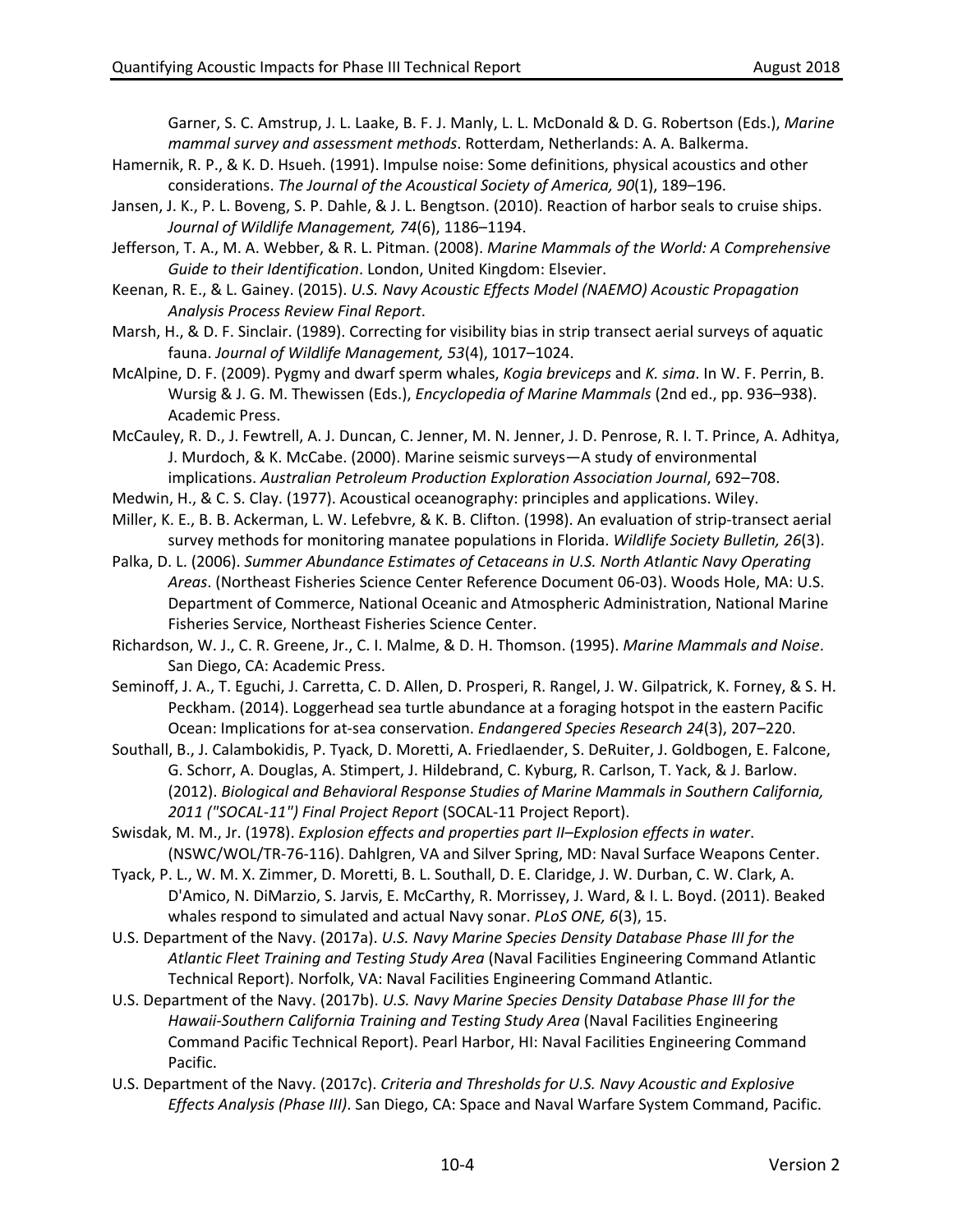- U.S. Department of the Navy. (2017d). *Quantifying Acoustic Impacts on Marine Mammals and Sea Turtles: Methods and Analytical Approach for Phase III Training and Testing* (Technical Report prepared by Space and Naval Warfare Systems Center Pacific). San Diego, CA: Naval Undersea Warfare Center.
- Watkins, W. A. (1986). Whale reactions to human activities in Cape Cod waters. *Marine Mammal Science, 2*(4), 251–262.
- Weinberg, H., & R. E. Keenan. (1996). Gaussian ray bundles for modeling high-frequency propagation loss under shallow-water conditions. *The Journal of the Acoustical Society of America, 100*(3), 1421–1431.
- Würsig, B., S. K. Lynn, T. A. Jefferson, & K. D. Mullin. (1998). Behaviour of cetaceans in the northern Gulf of Mexico relative to survey ships and aircraft. *Aquatic Mammals, 24*(1), 41–50.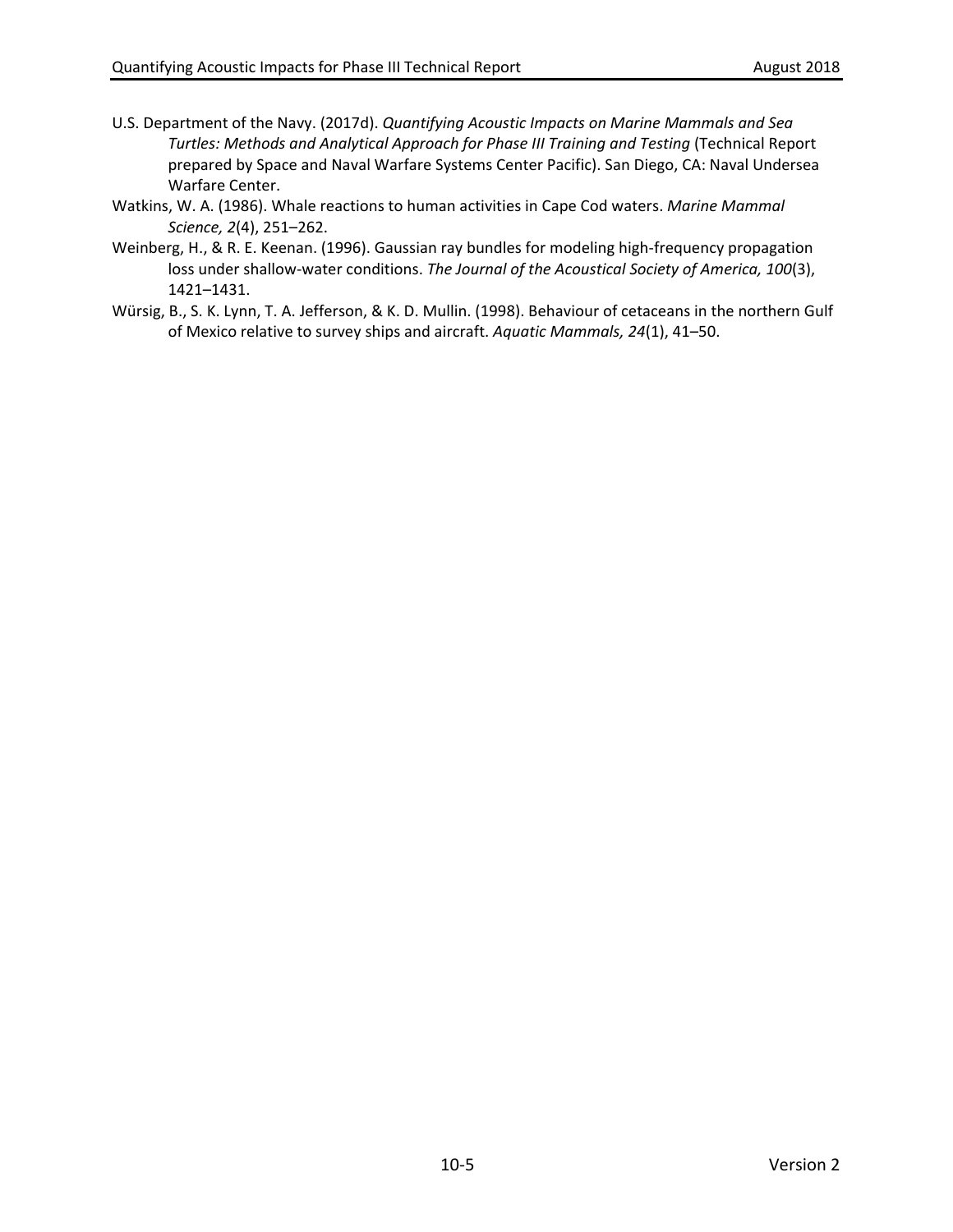This page left intentionally blank.